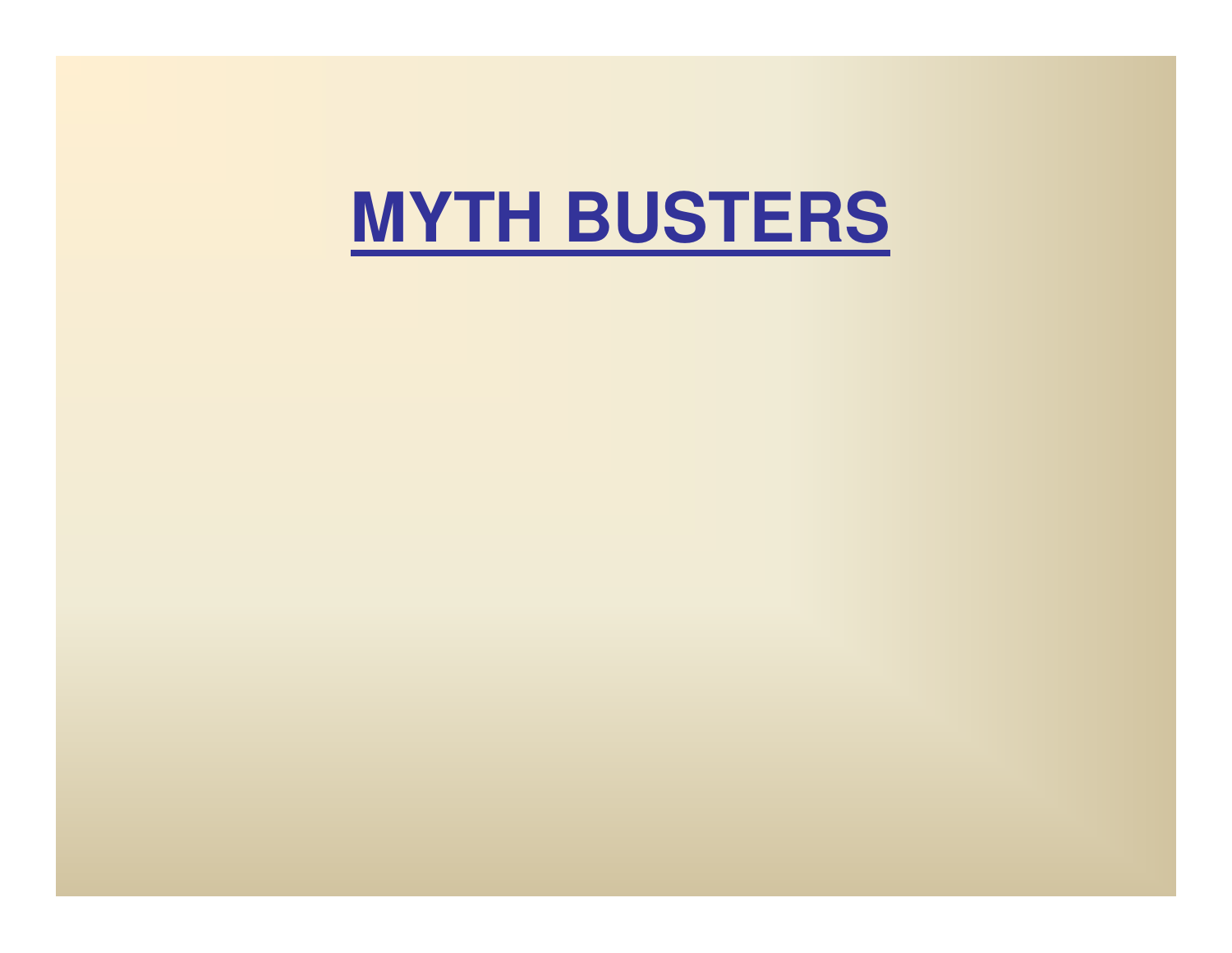### **Busting the Myths that many followers of Christ may have**Jude 1:3 & 2 Timothy 3:12-4:4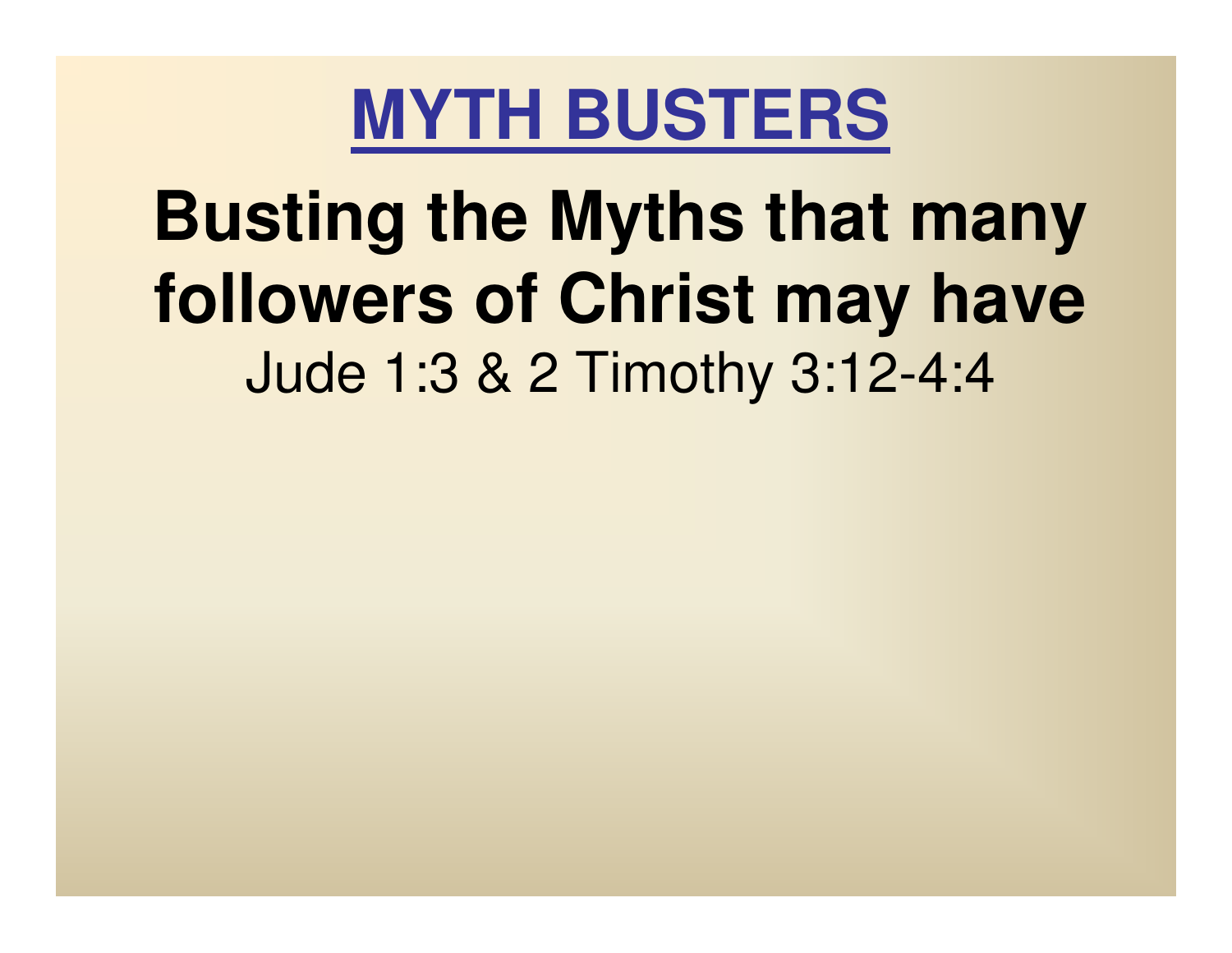**John 18:37-38** Then Pilate said to him, "So you are a king?" Jesus answered, "You say that I am a king.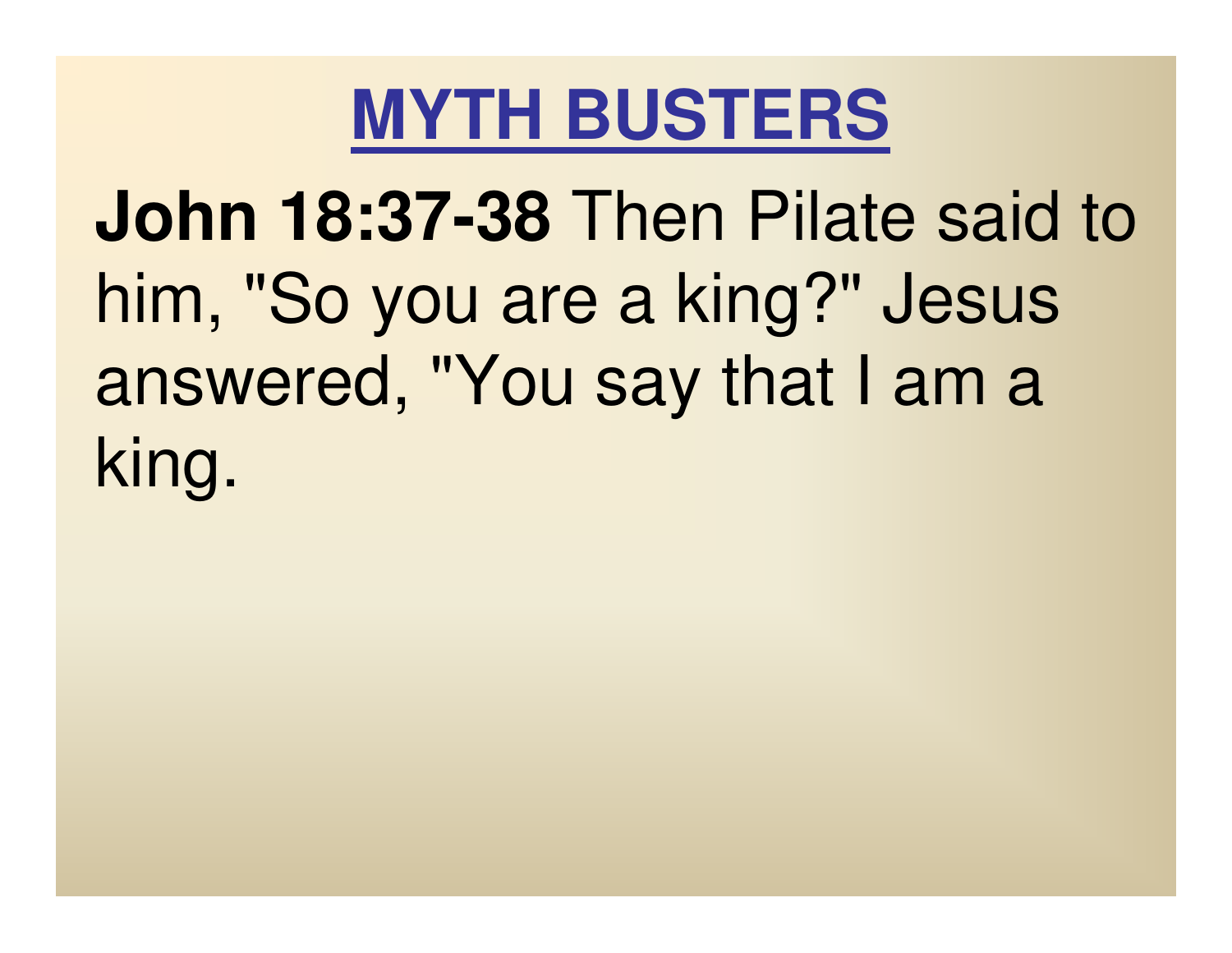# **John 18:37-38** For this purpose I was born and for this purpose ...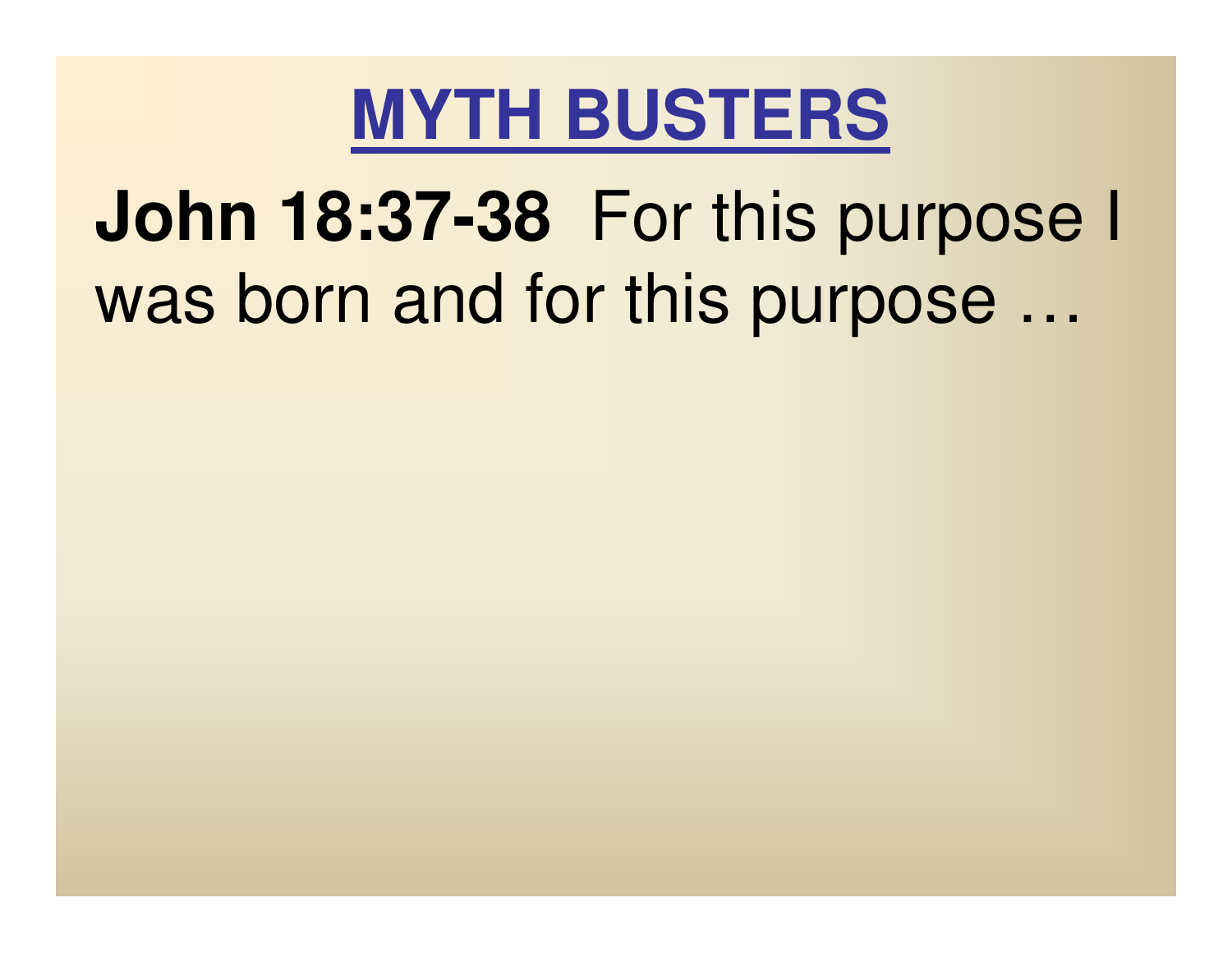**John 18:37-38** … I have come into the world--**to bear witness to the truth**.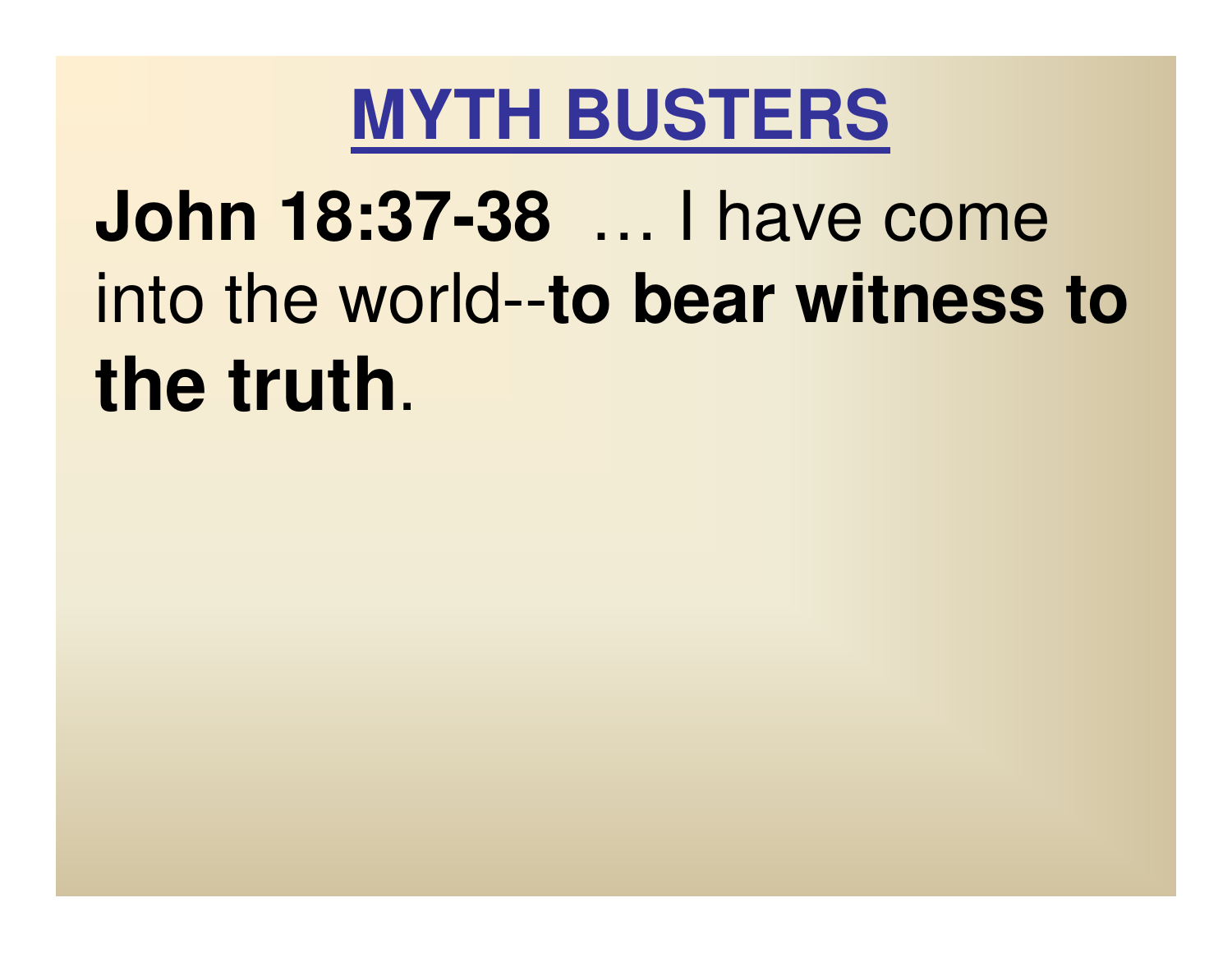# **John 18:37-38** Everyone who is **of the truth** listens to my voice."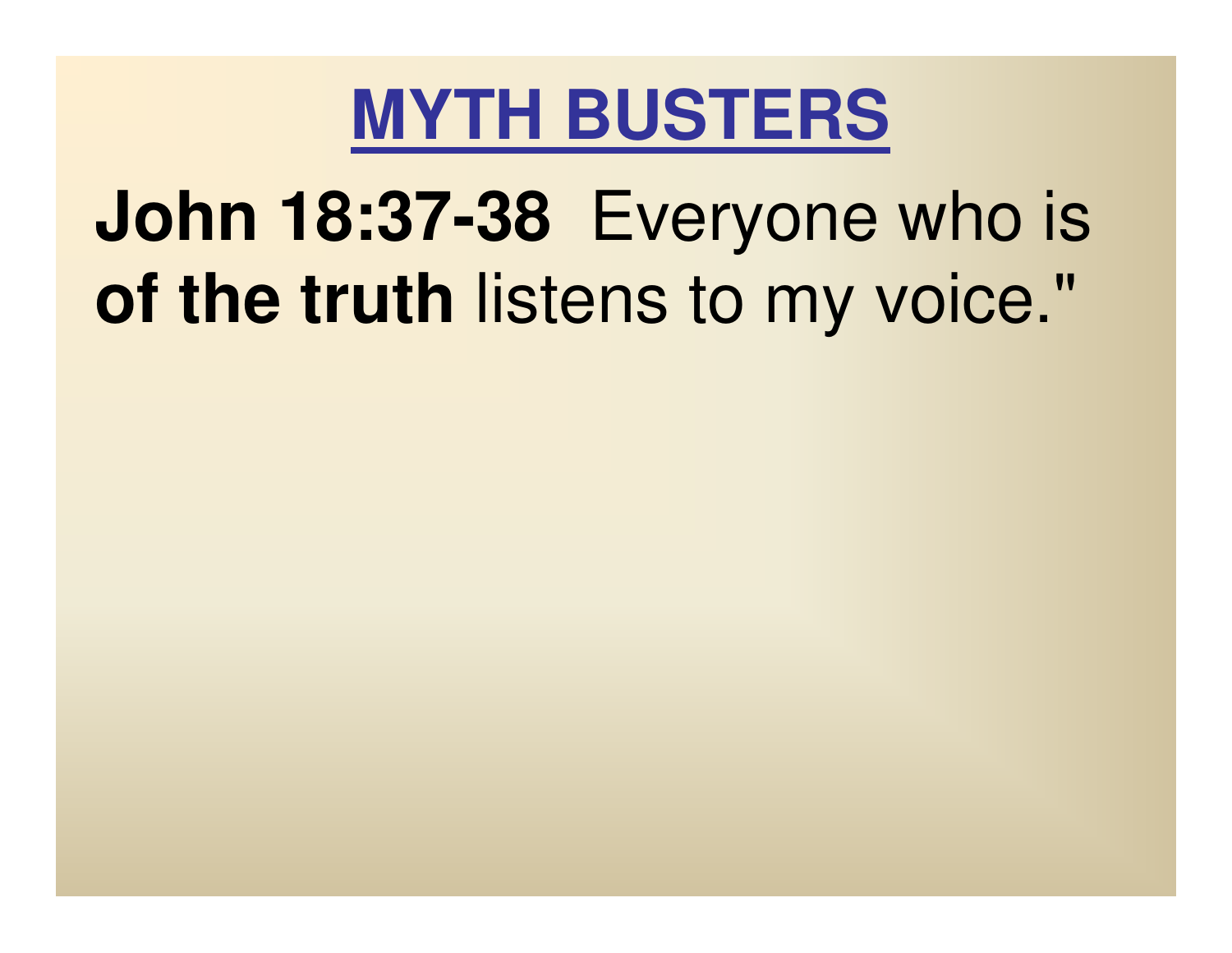# **John 18:37-38** (38) Pilate said to him, "**What is truth?**" …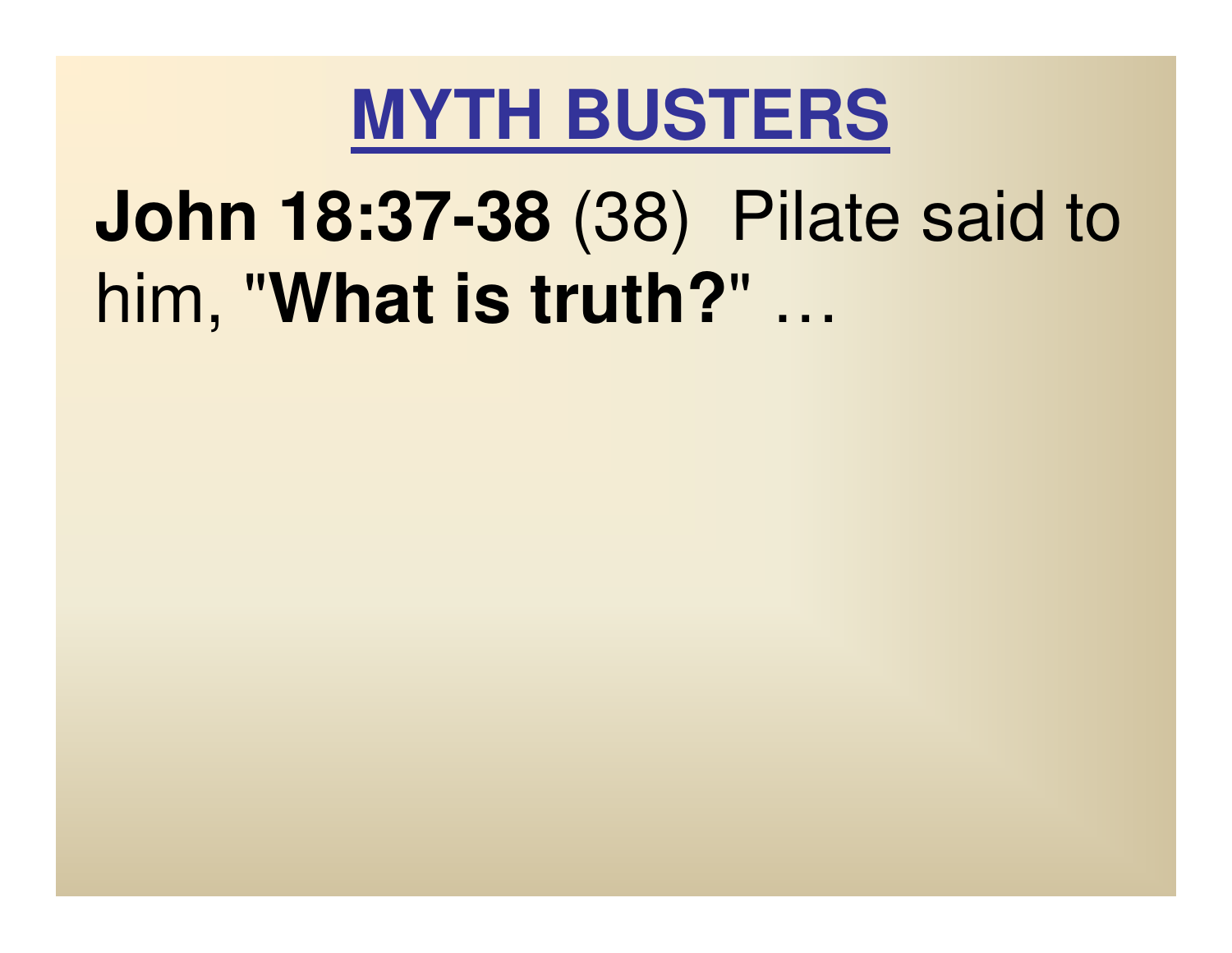# **That is the great Question What is Truth?**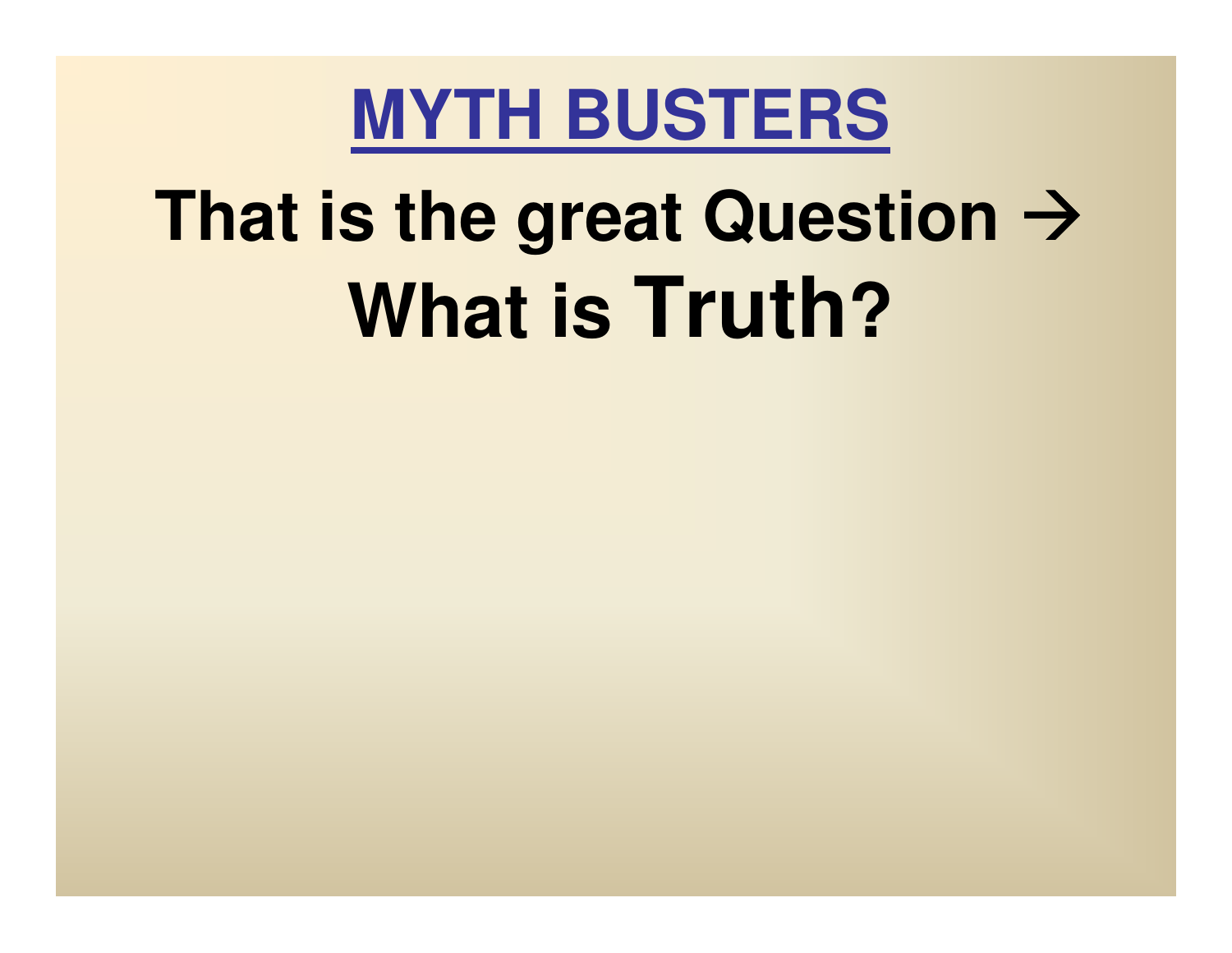**John 14:6** - Jesus said to him, "I am the way, and **the truth**, and the life. No one comes to the Father except **through** Me.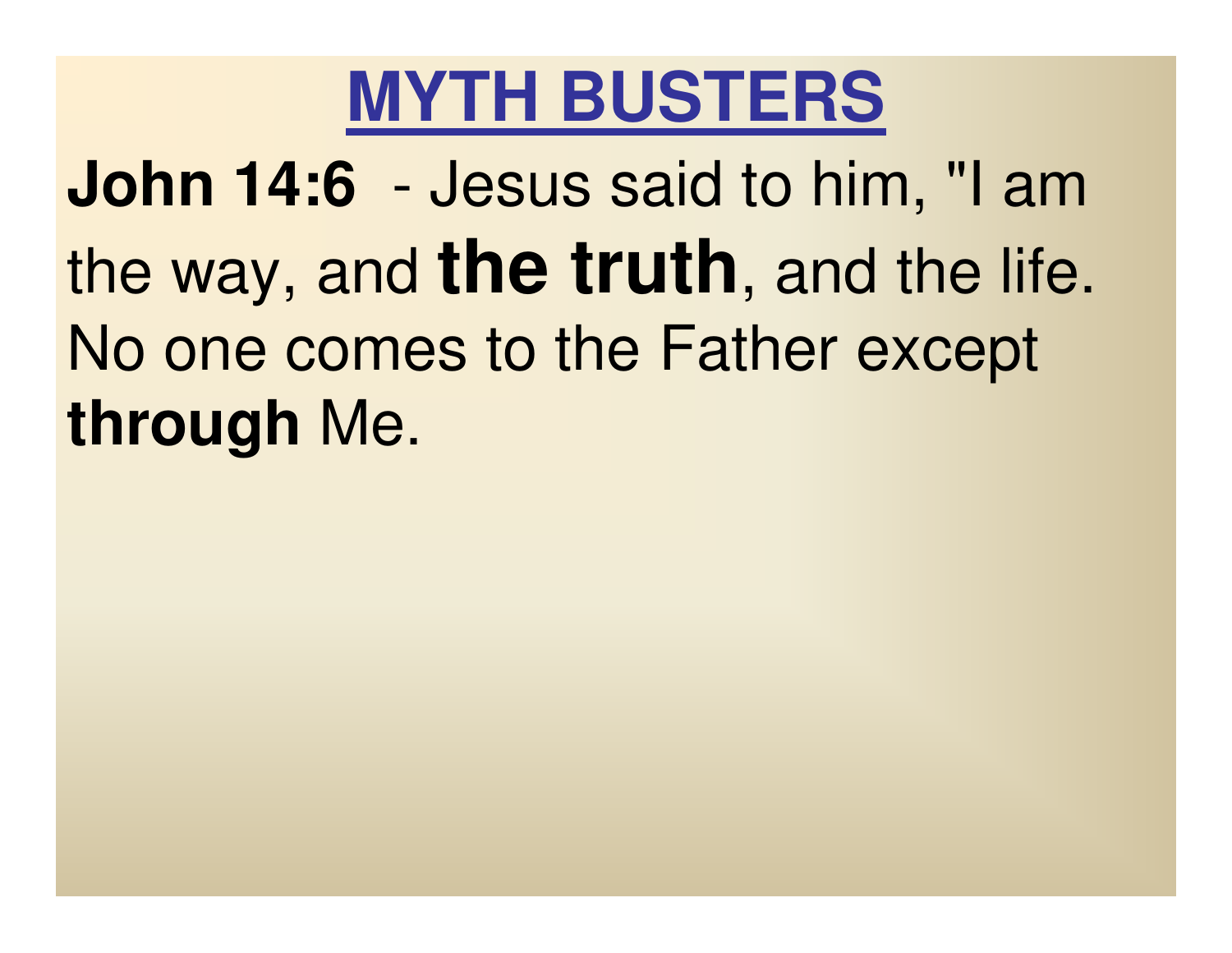**John 5:39-40** (39) "You search the Scriptures because you think that in them you have eternal life; **it is these that testify about Me**; (40) and you are unwilling to come to Me so that you may have life. [NASB]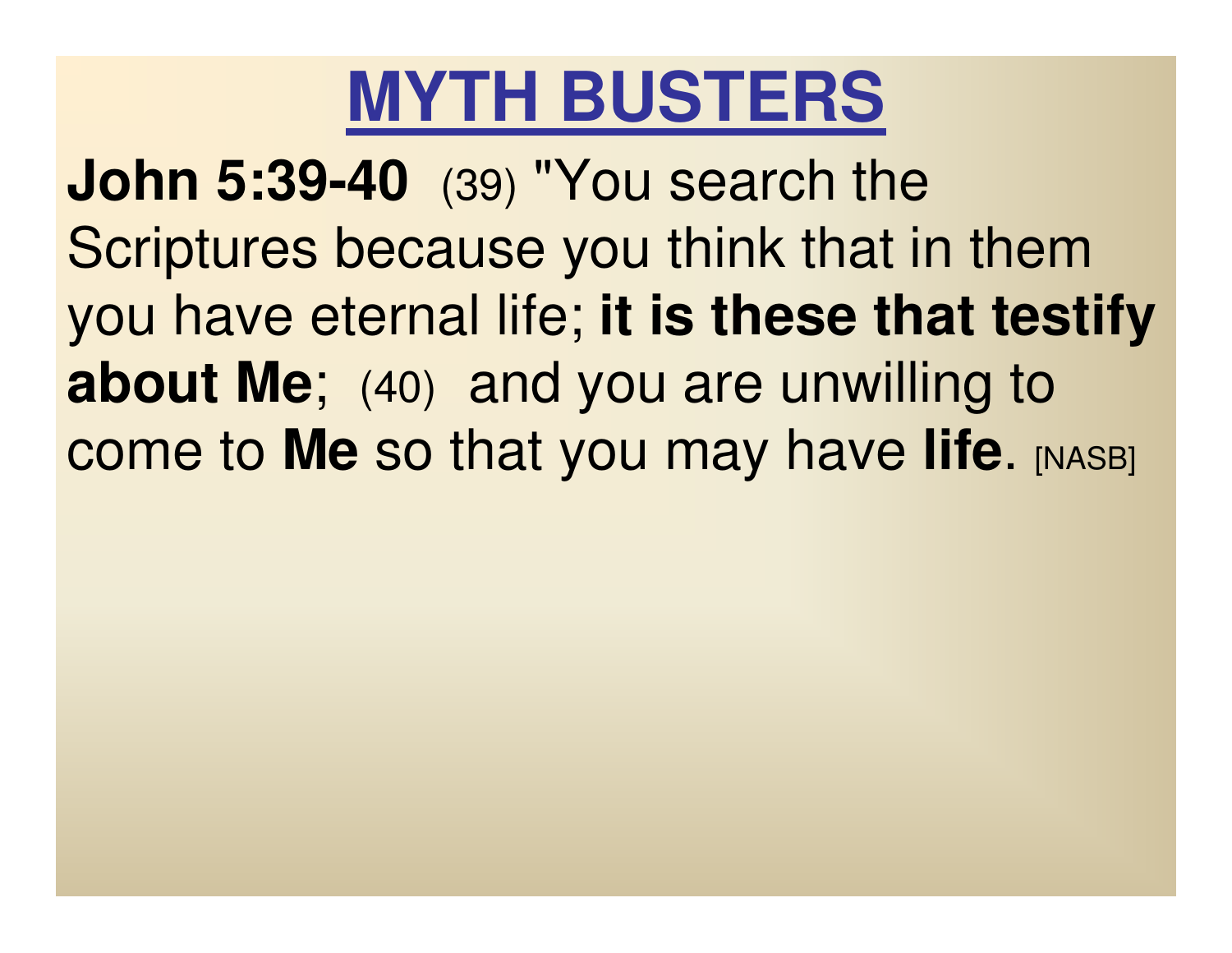**John 5:44-47** when you receive glory from one another (44) "How can you believe, and you do not seek the glory that is from the one and only God?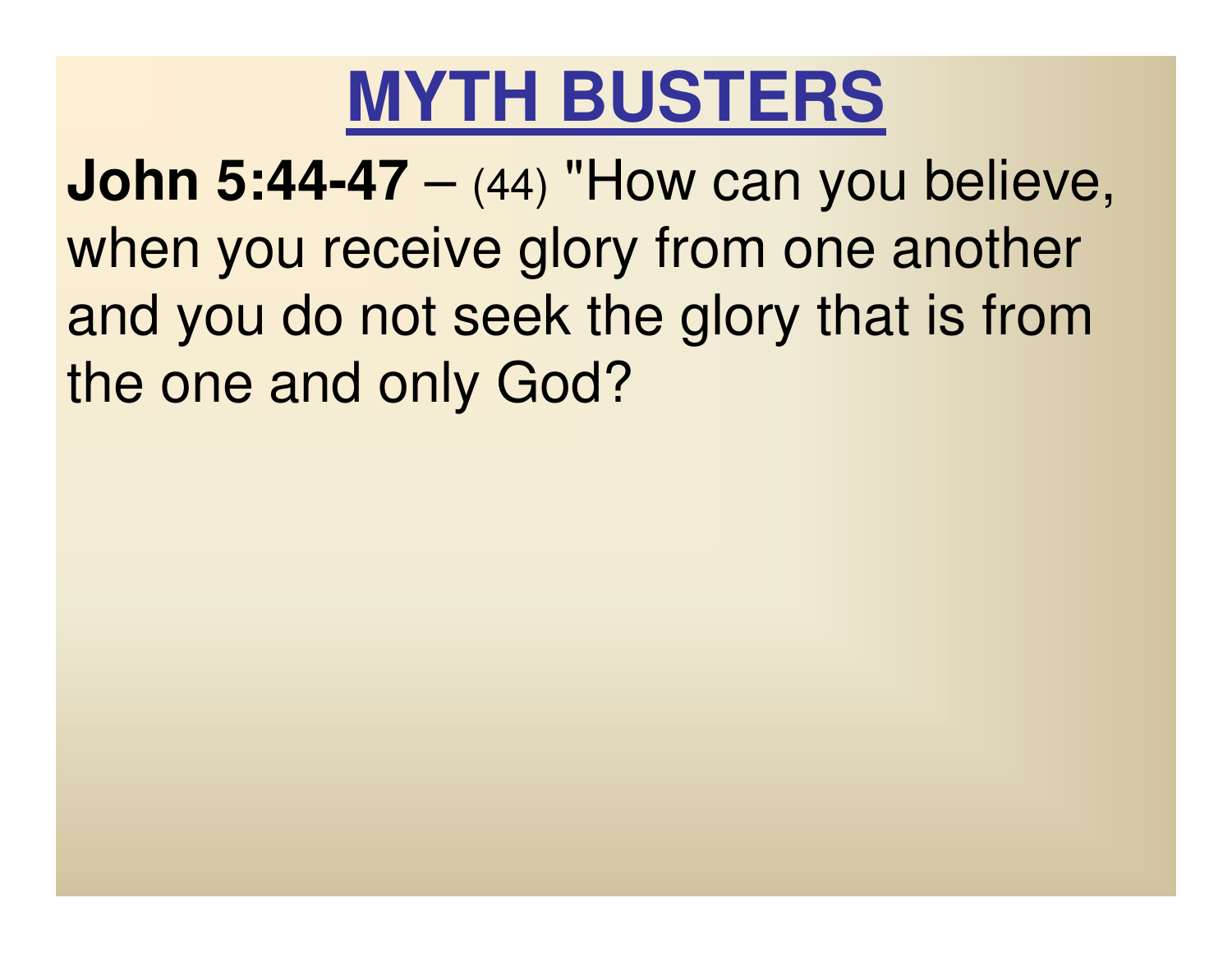**John 5:44-47** - (45) "Do not thin accuse you before the Father; the one who - (45) "Do not think that I will accuses you is Moses, in whom you have set your hope.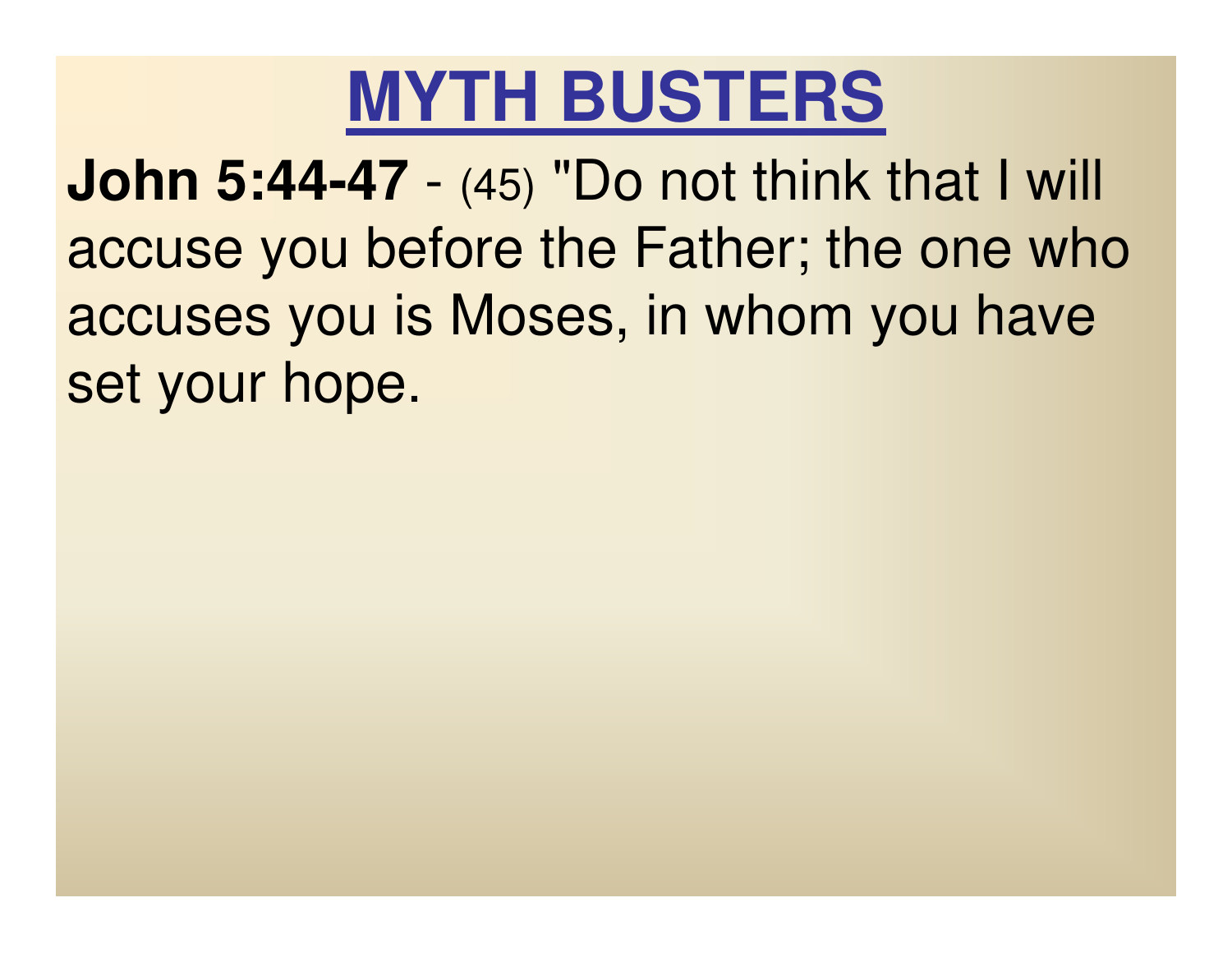

 **John 5:44-47** Moses, you would **believe Me**, **for he** -- (46) "For if you believed **wrote about Me**.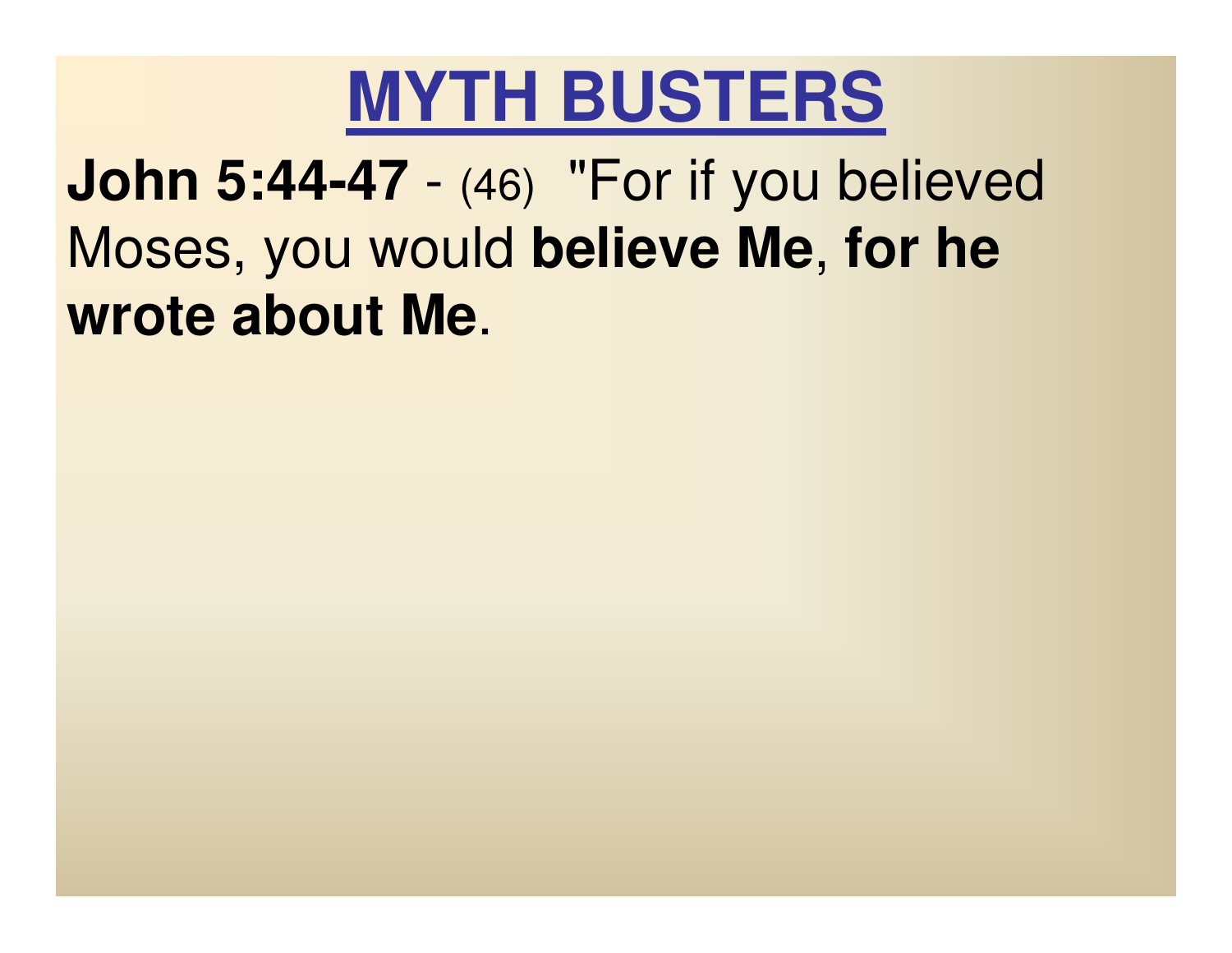

 **John 5:44-47** believe his writings, how will you **believe** - (47) "But if you do not **My words?"** [NASB]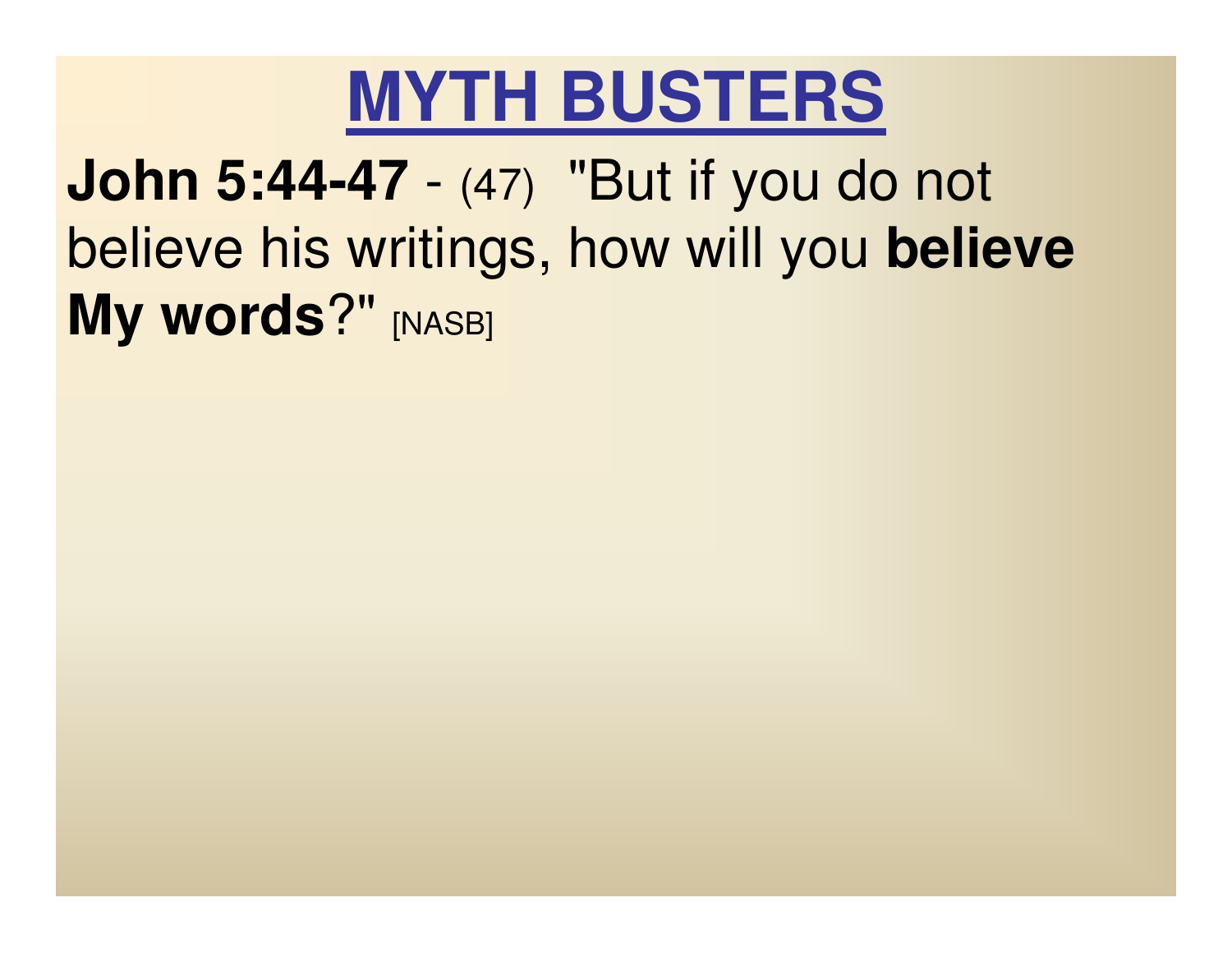# **MYTH BUSTERS The LIVING WORD of GOD Jesus is the TRUTH**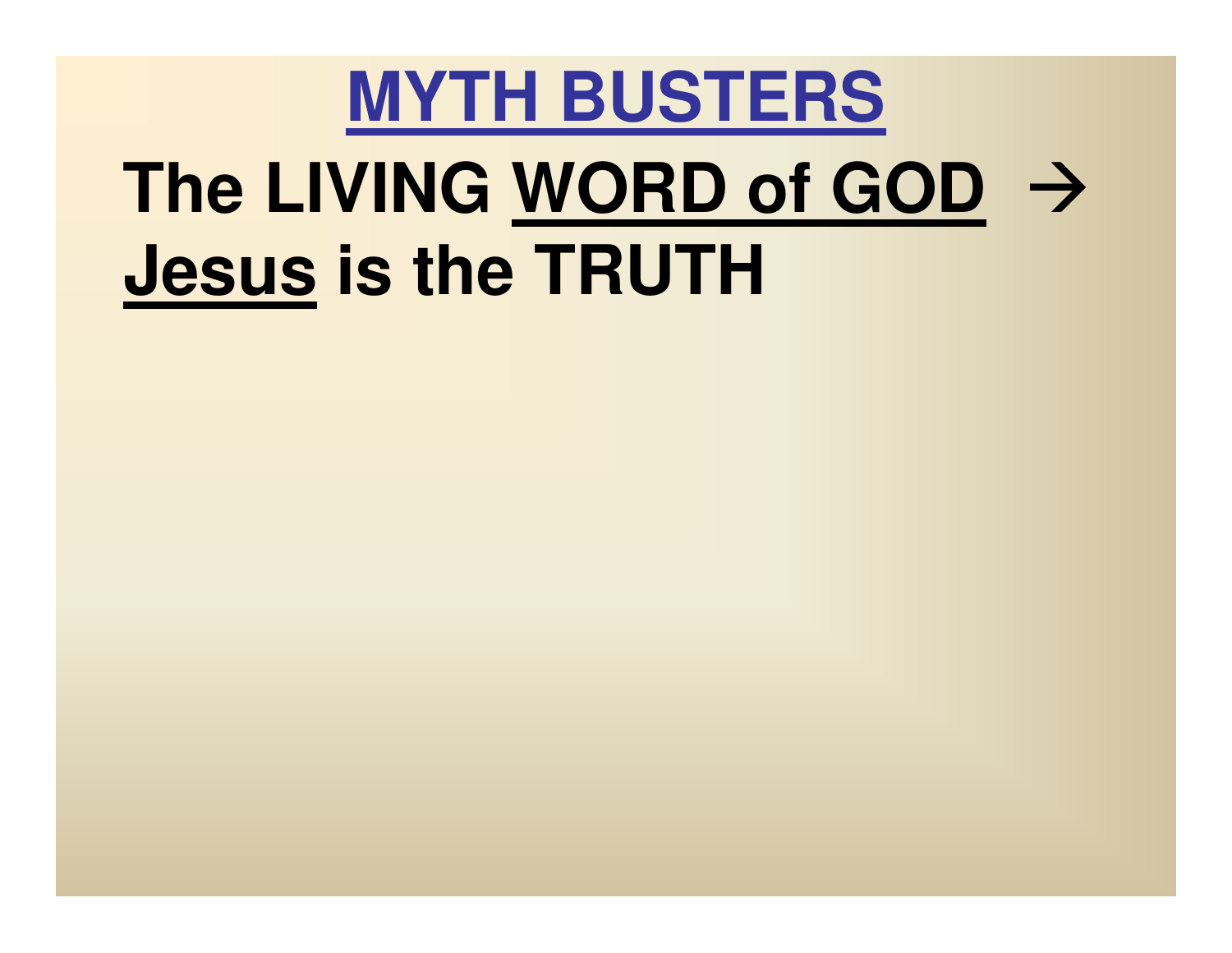## **John 17:17-19** (17) Sanctify them in **the truth**; **Your Word is Truth**.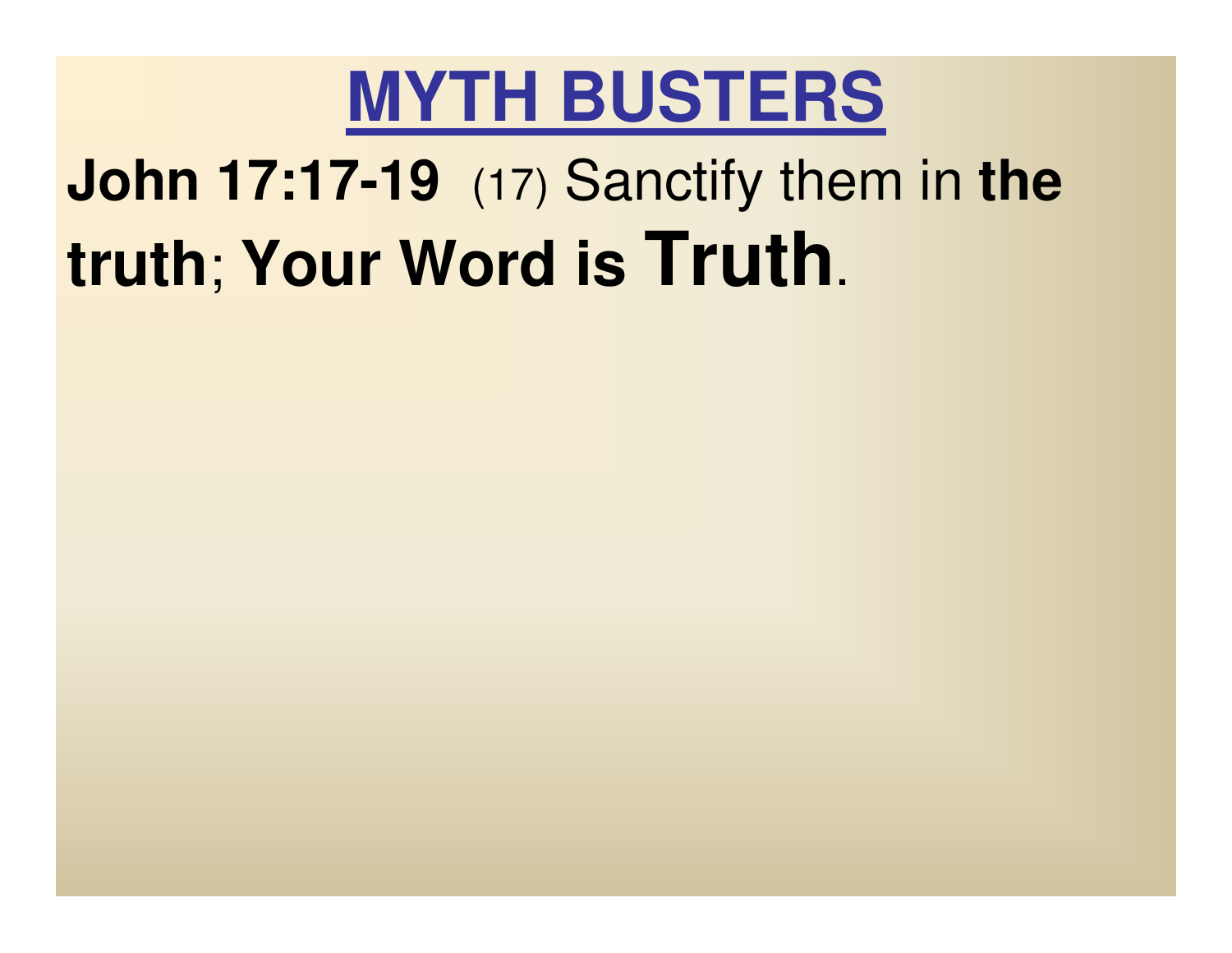**John 17:17-19** (18) As you sent me into the world, so I have sent them into the world. (19) And for their sake I consecrate myself, that they also may be sanctified in **truth**.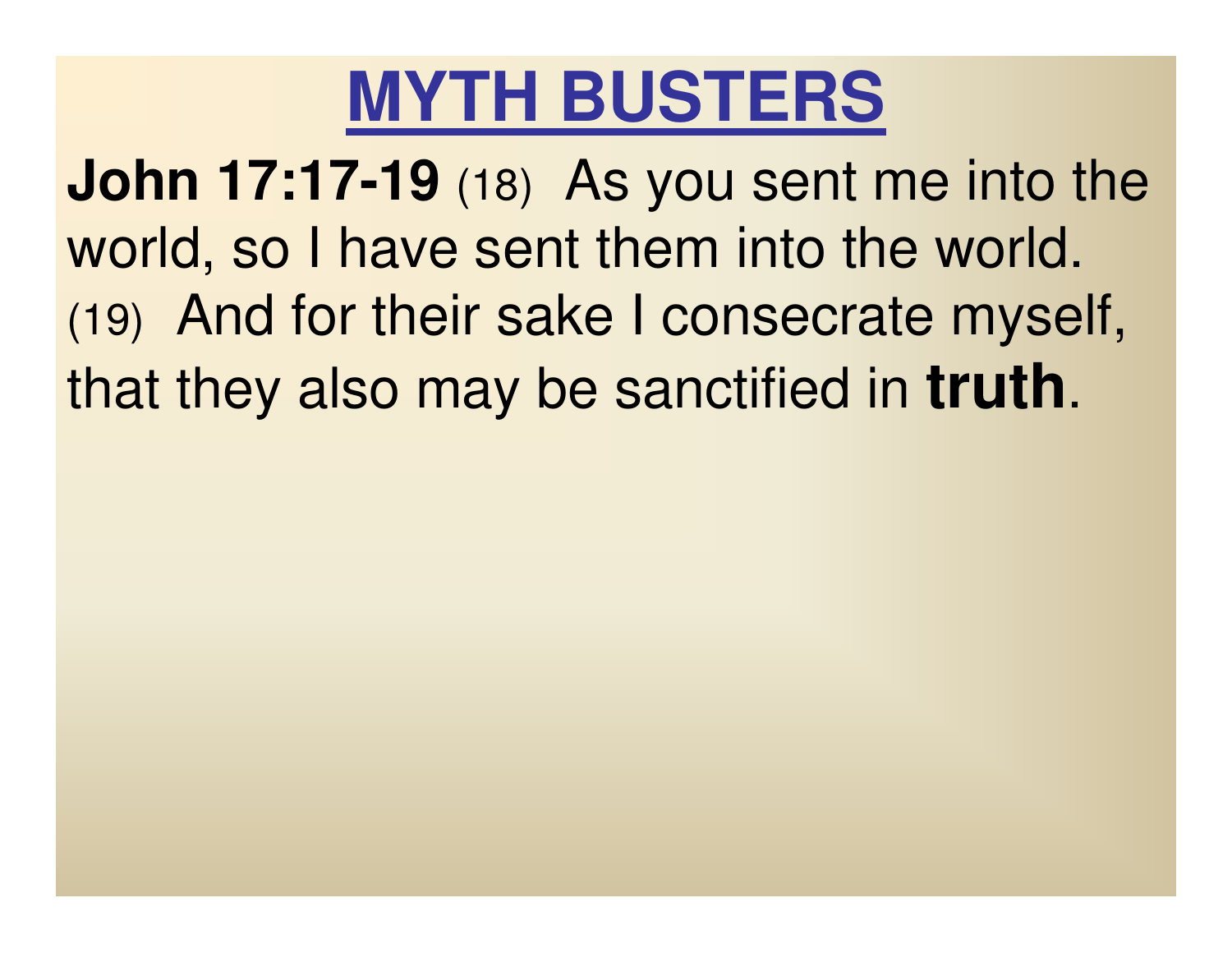

 **Matt 5:18** "For truly I say to you, until heaven and earth pass away, not the smallest letter or stroke shall pass from the Law until all is accomplished."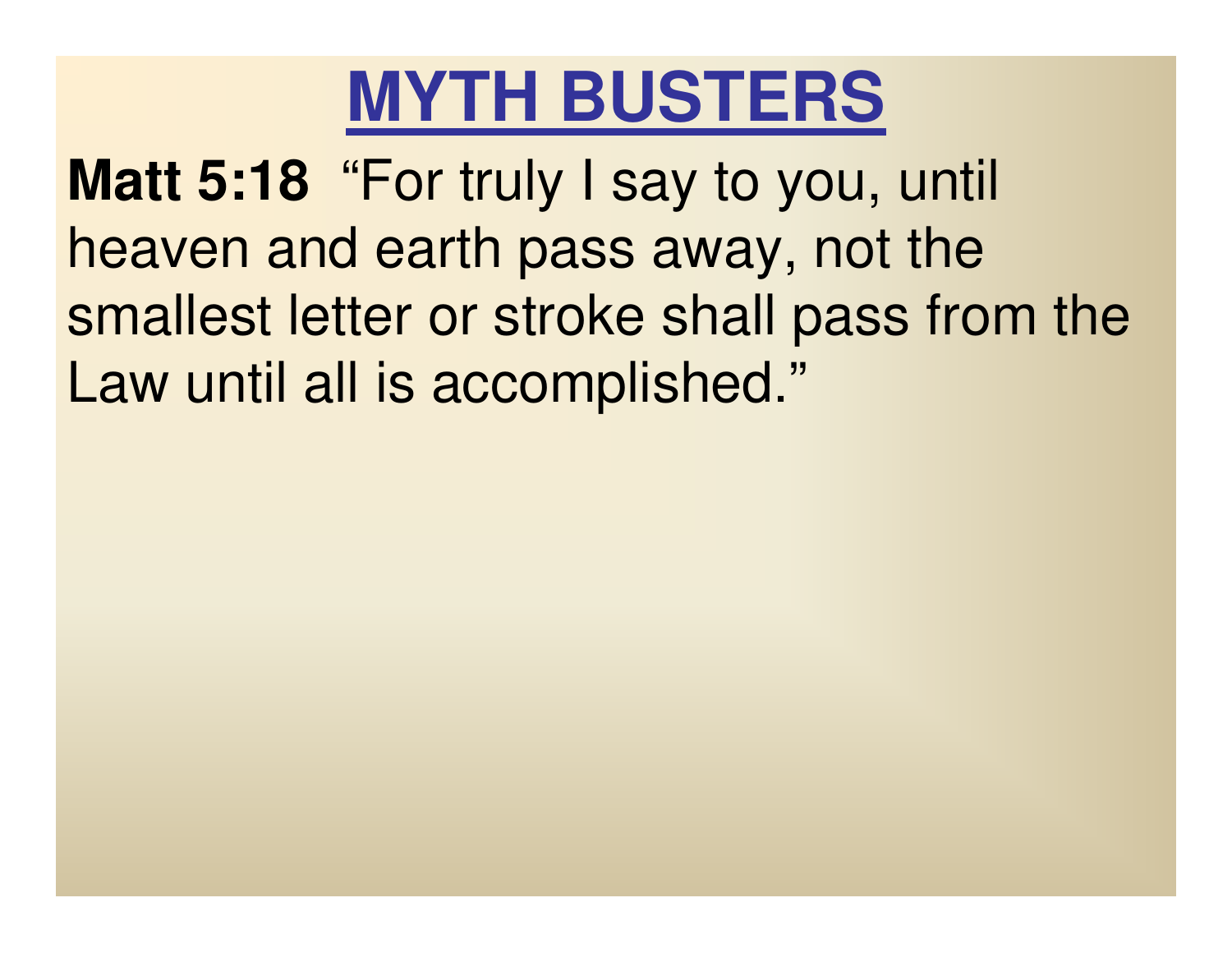

 **Luke 16:17** "But it is easier for heaven and earth to pass away than for one stroke of a letter of the Law to fail."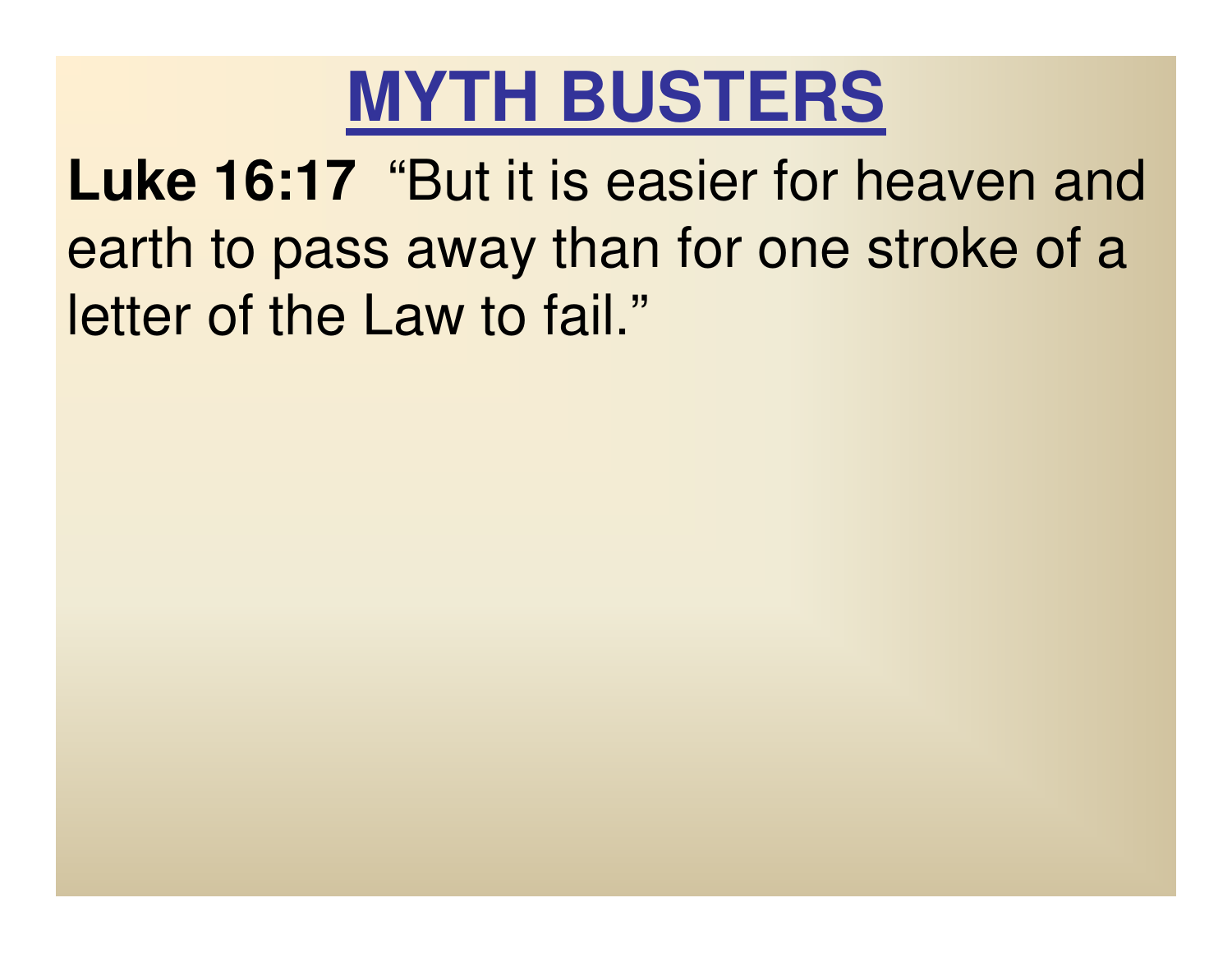

 **Matt. 24:35** "Heaven and earth will pass away, but My words will not pass away."(see also Mark 13:31 and Luke 21:33)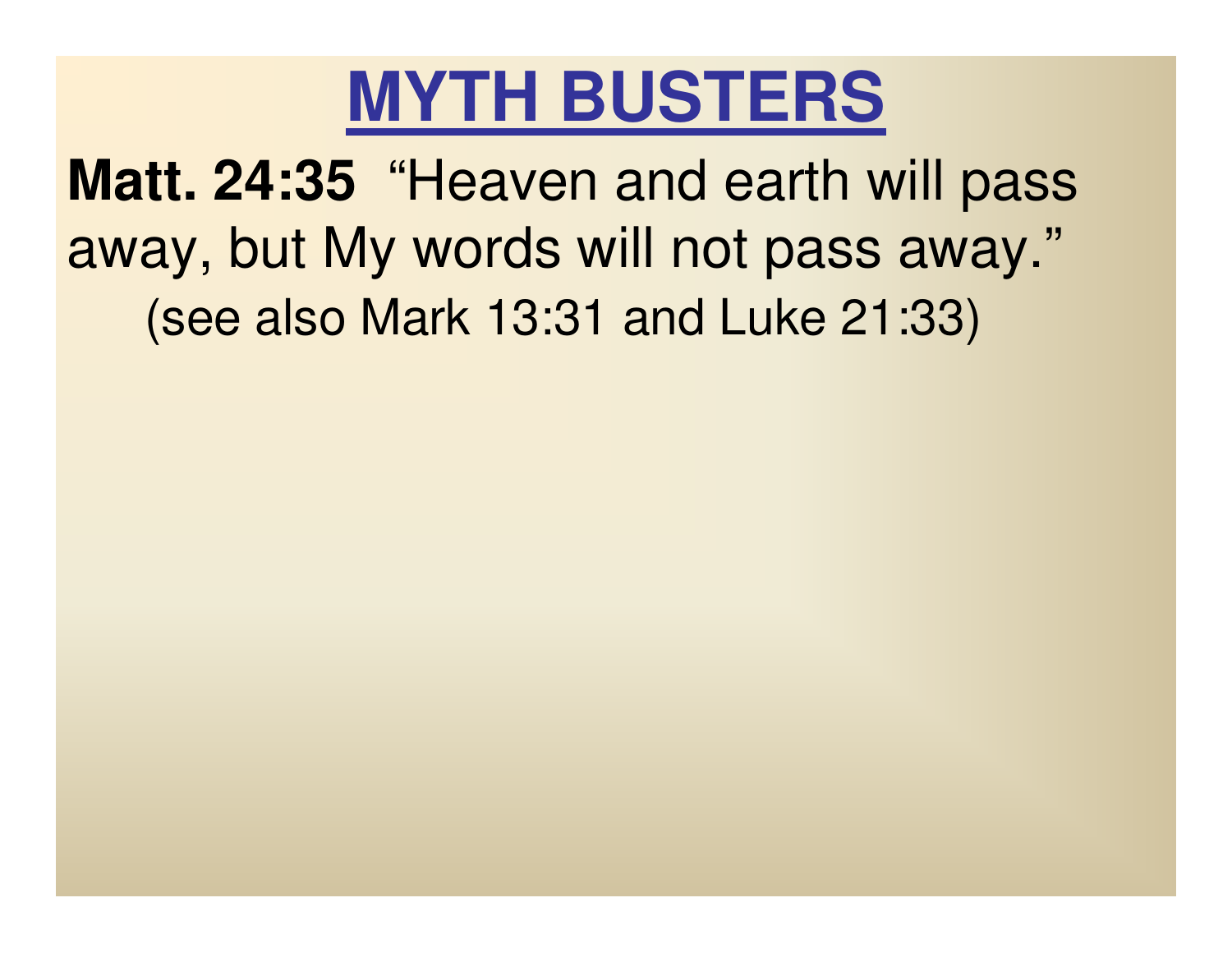**2 Peter 1:16-21 follow cleverly devised myths** when we – (16) For **we did not**  made known to you the power and coming of our Lord Jesus Christ, but we were **eyewitnesses** of His majesty.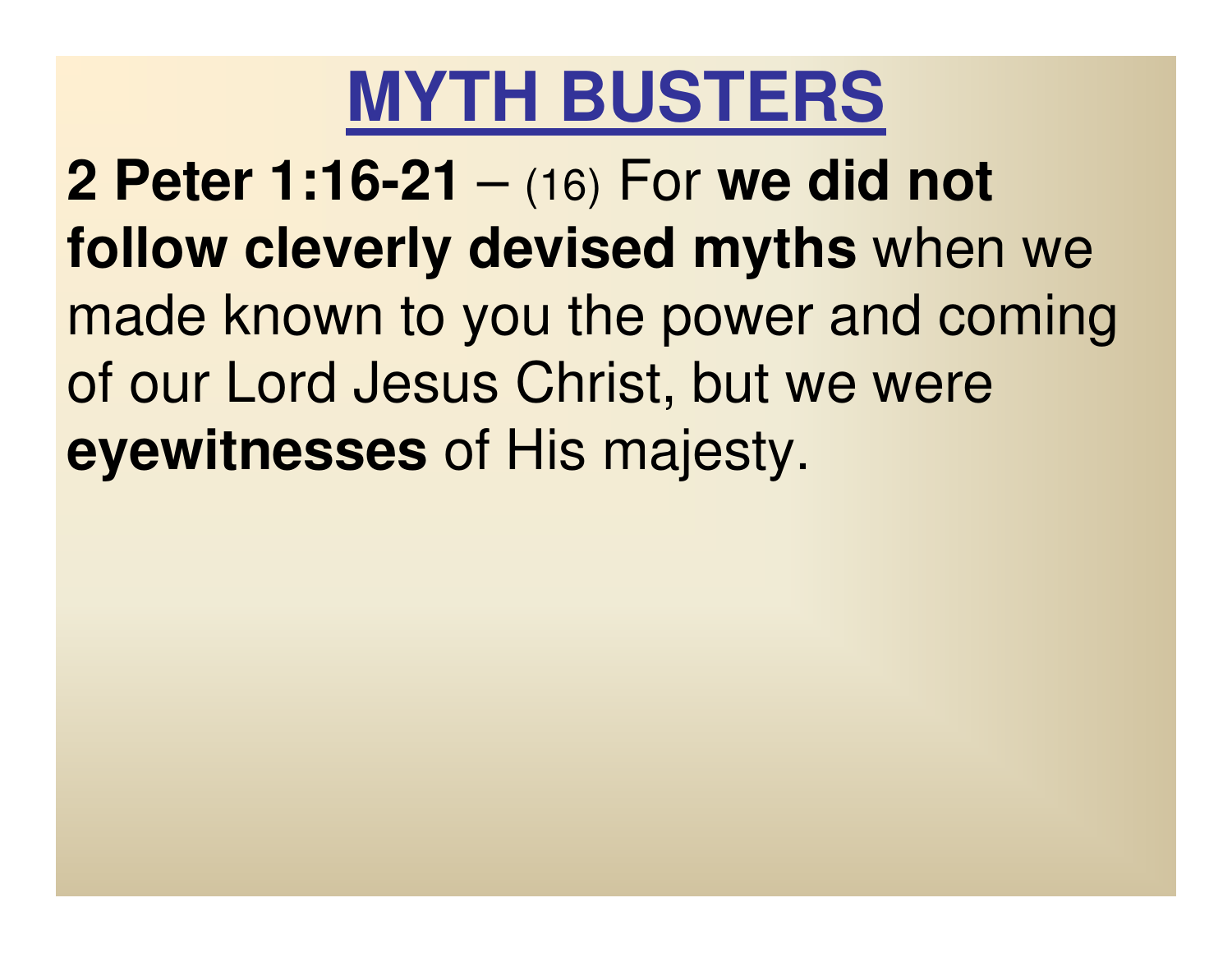**2 Peter 1:16-21** received honor and glory from God the (17) For when He Father, and the Voice spoke to Him by the Majestic Glory, "This is My beloved Son, with whom I am well pleased," [see Matt. 17:5]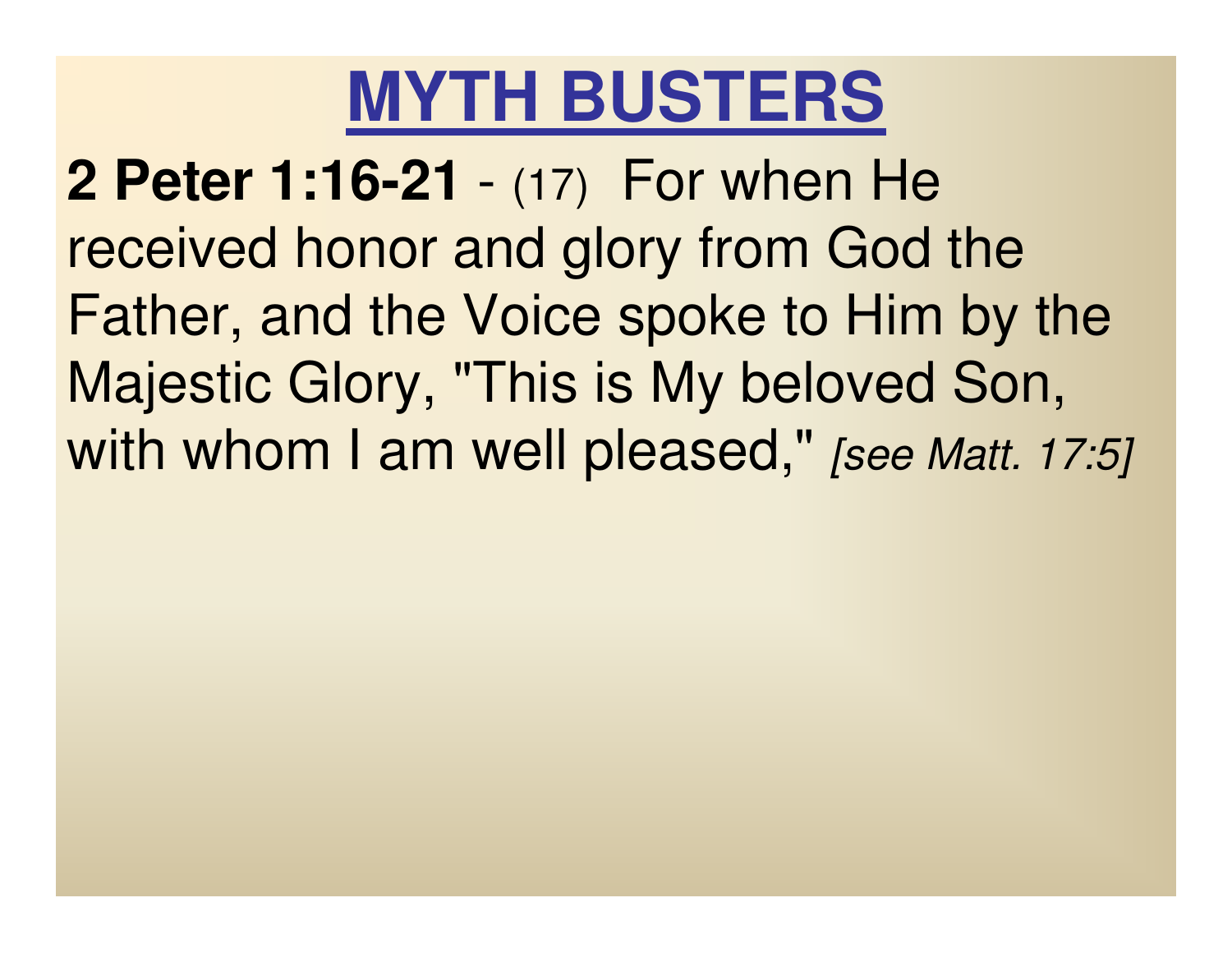

 **2 Peter 1:16-21**this very voice spoken *to Him* from heaven,<br>for we were with Him on the hely mountain (18) we ourselves heard for we were with Him on the holy mountain.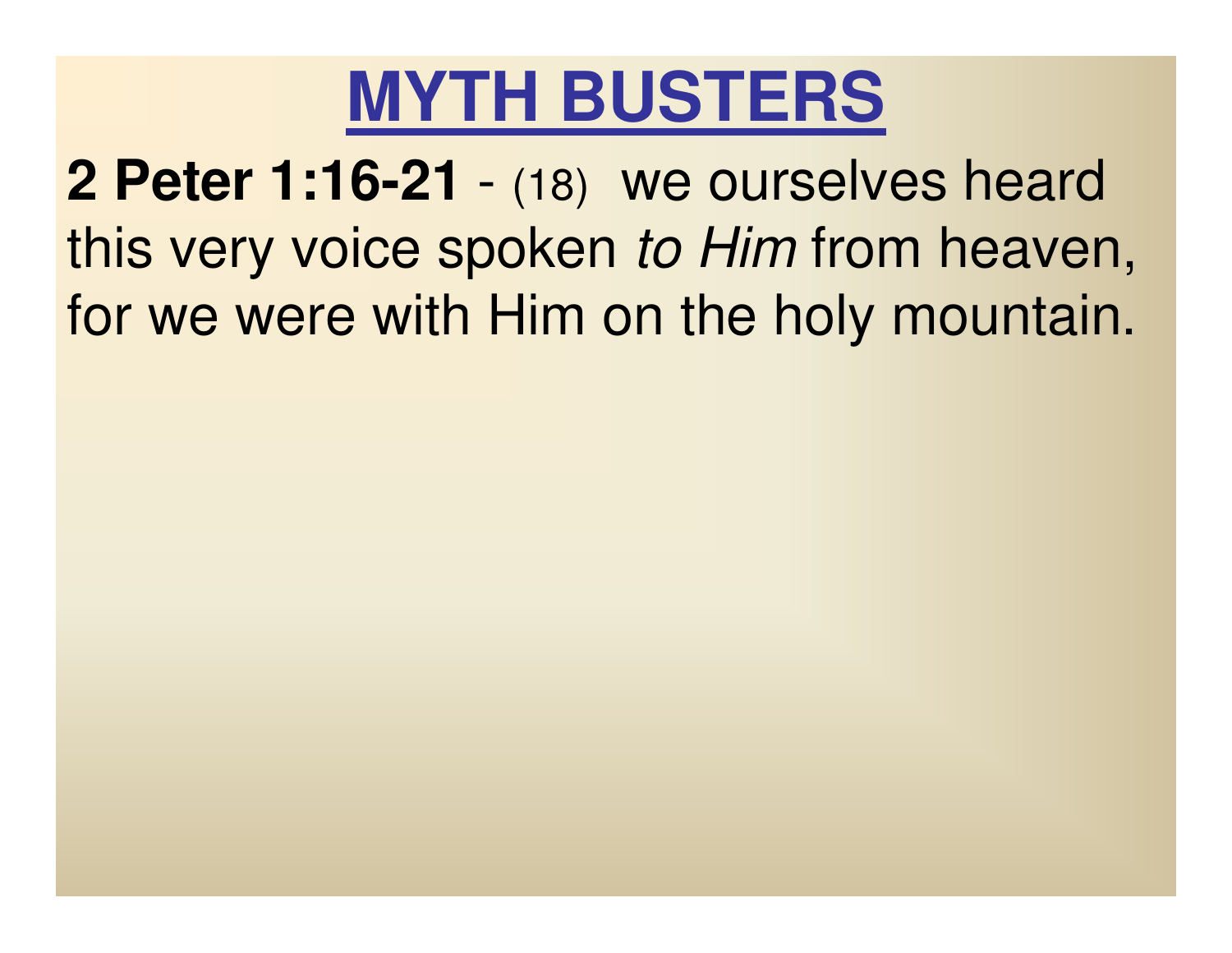

 **2 Peter 1:16-21** something more sure, the **prophetic word**, to - (19) Therefore we have which you will do well to pay attention…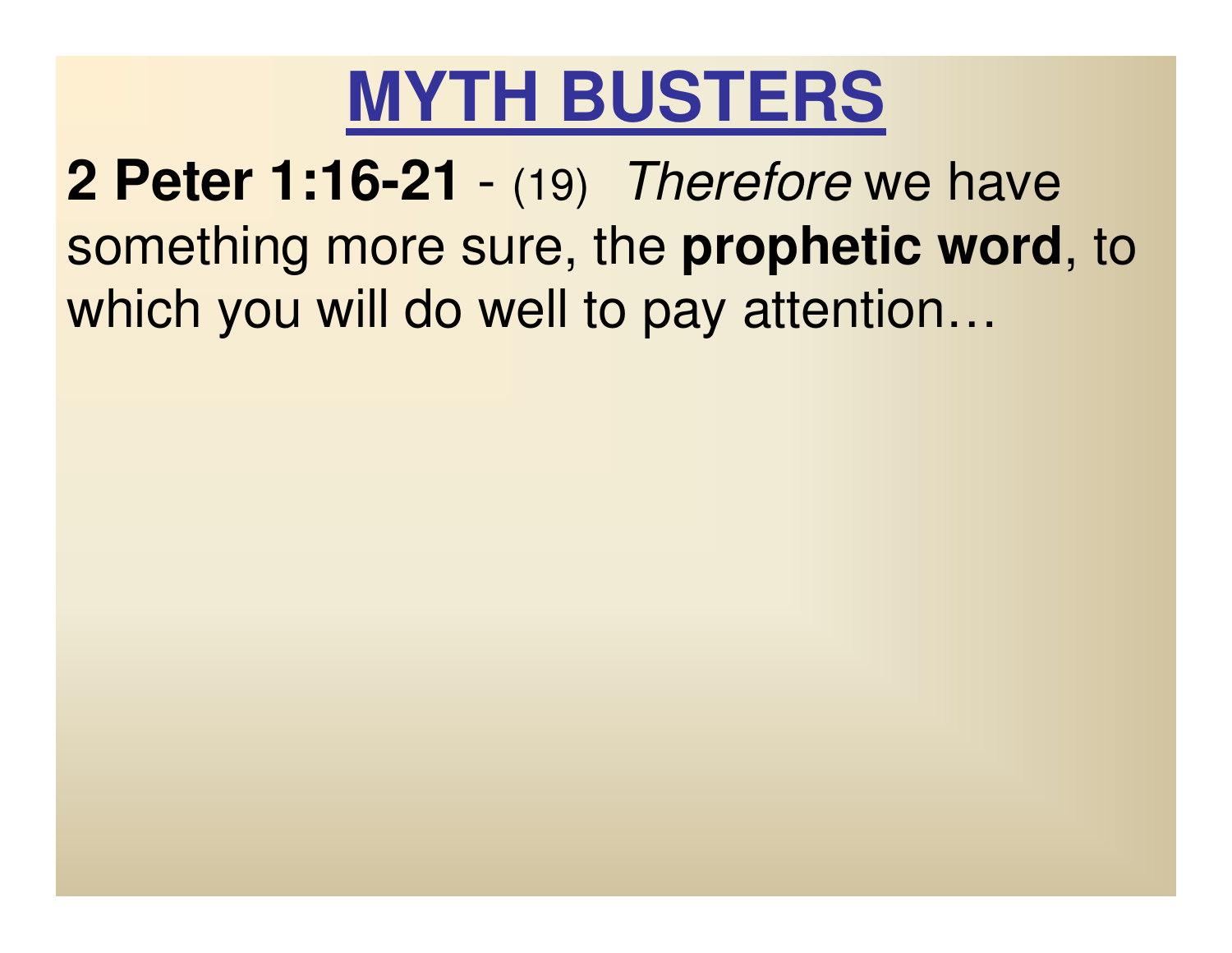

 **2 Peter 1:16-21** in a dark place, until the day dawns and the (19) …... as to a lamp shining.<br>Aay dawns and the morning star rises in your hearts,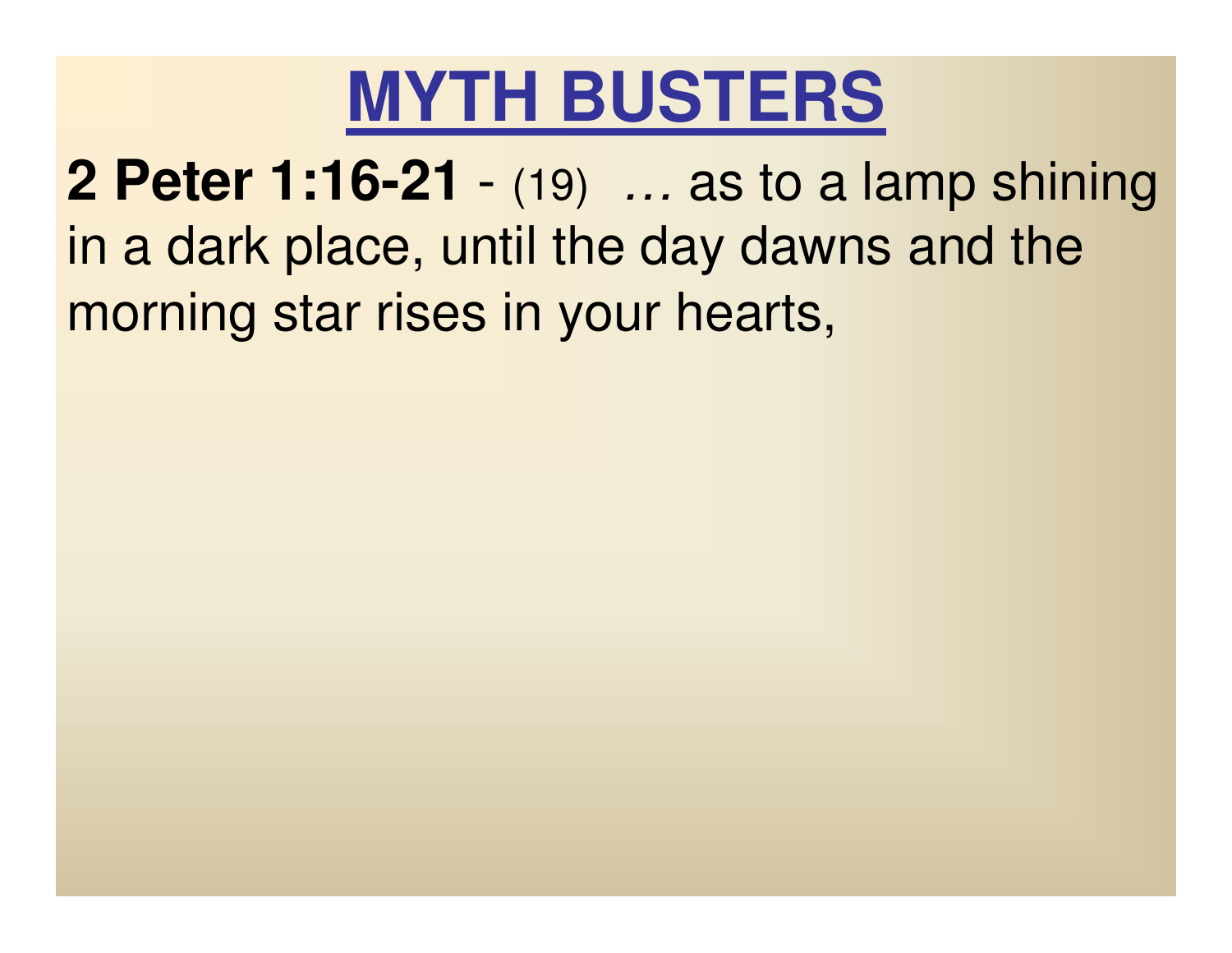

 **2 Peter 1:16-21** all, that **no** prophecy of **Scripture** comes (20) knowing this first of from someone's own interpretation.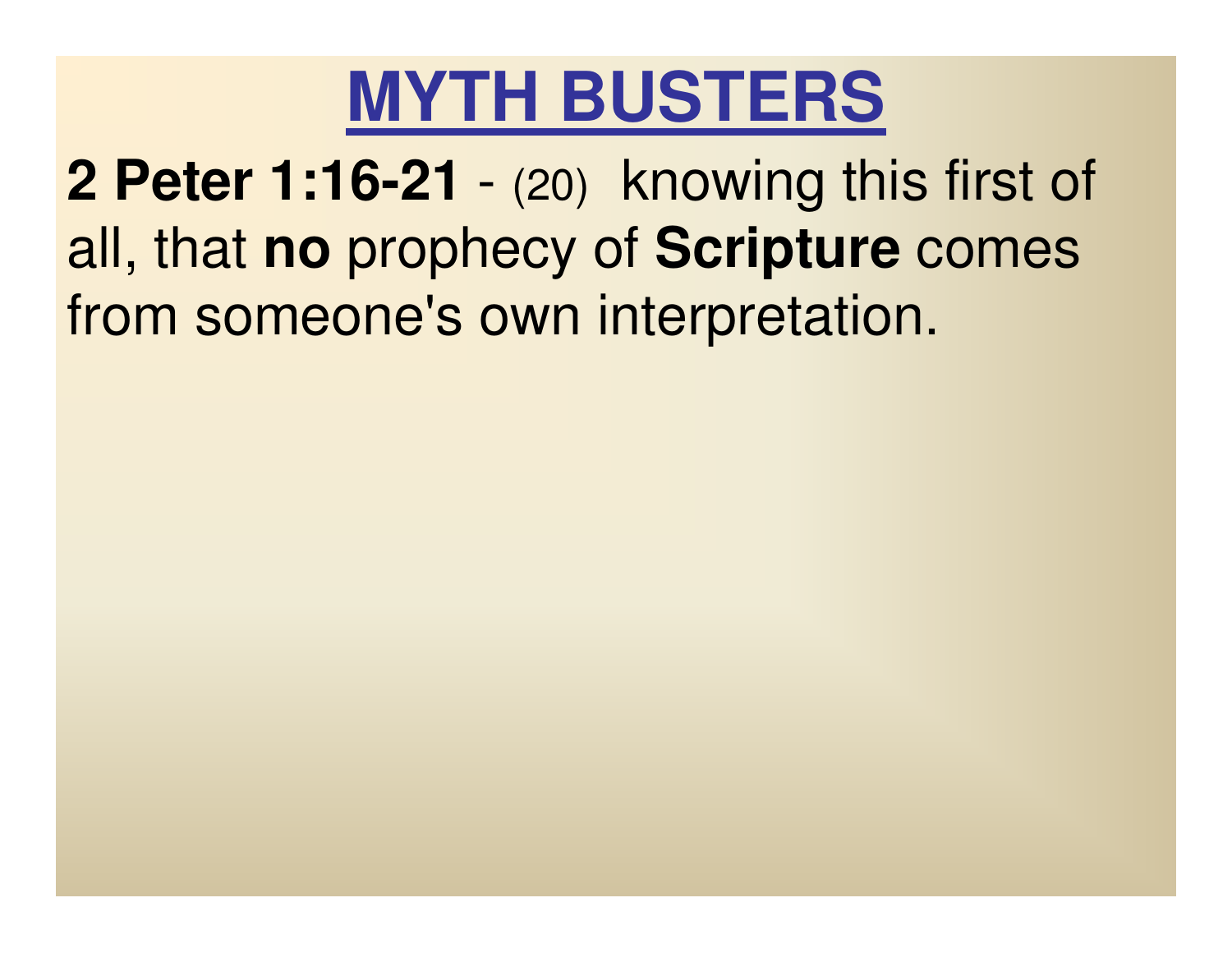**2 Peter 1:16-21** ever produced by the will of man, **but** men (21) For **no** prophecy was spoke **from God** as they were carried along **by** *(moved by)* **the Holy Spirit. [ESV]**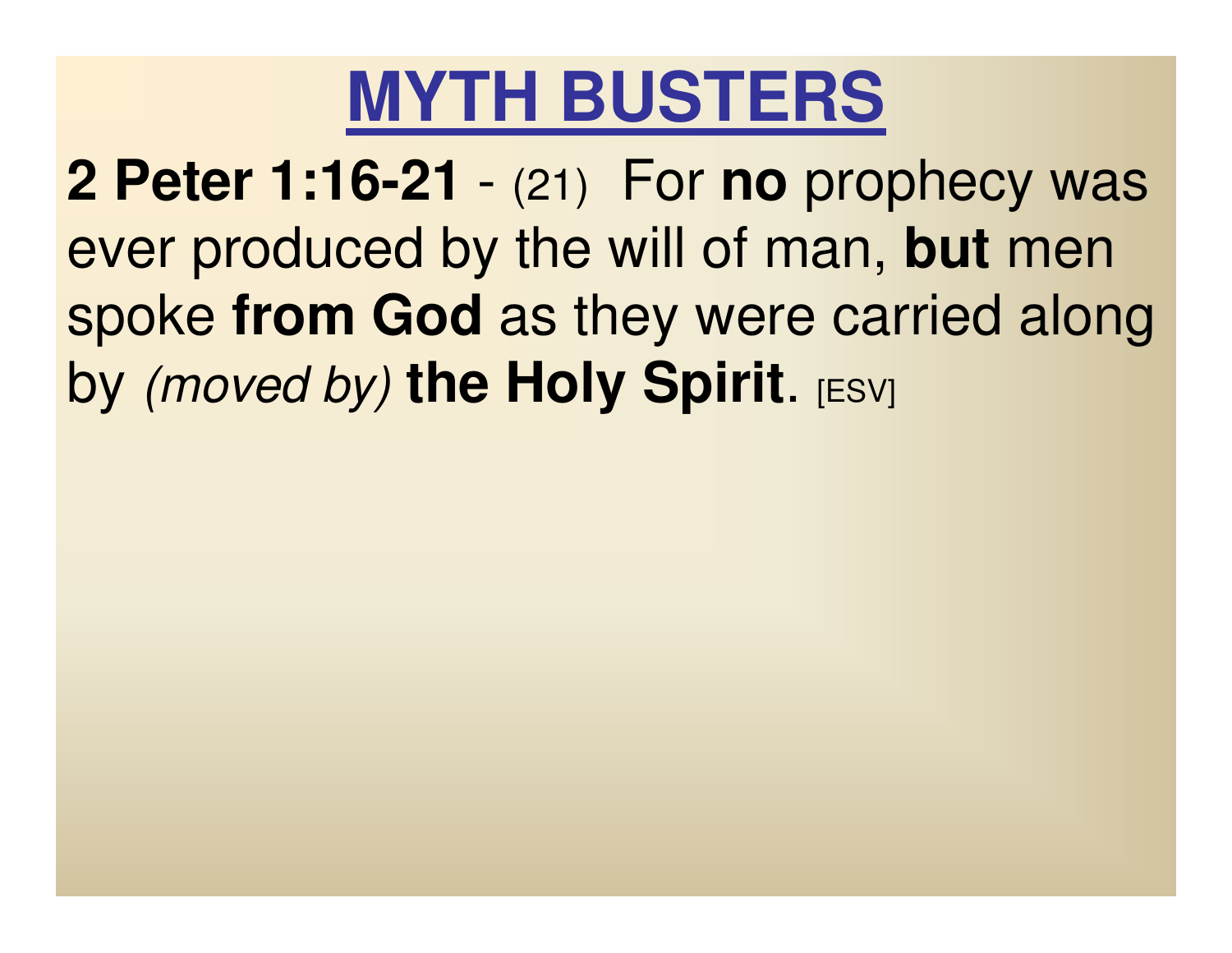# **MYTH BUSTERS The Written Word of GodThe Bible**  $\rightarrow$  **OT and NT**  $\rightarrow$  **is**<br>**The TRUTH** — in written form **the TRUTH – in written form.**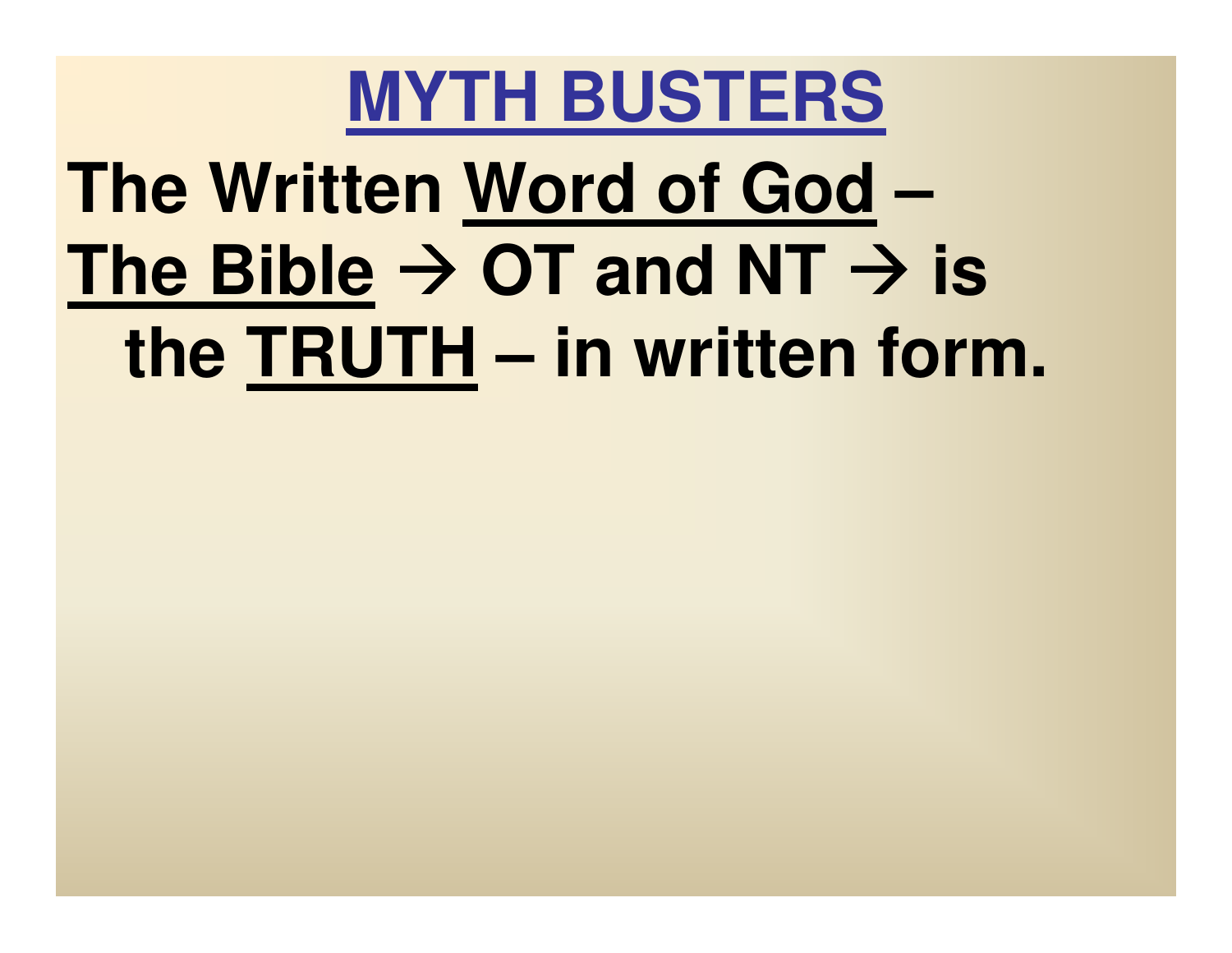# **What is Truth? > Accurate**<br>**Renorting of the Actual Fac Reporting of the Actual Facts**

- 
- 
- - -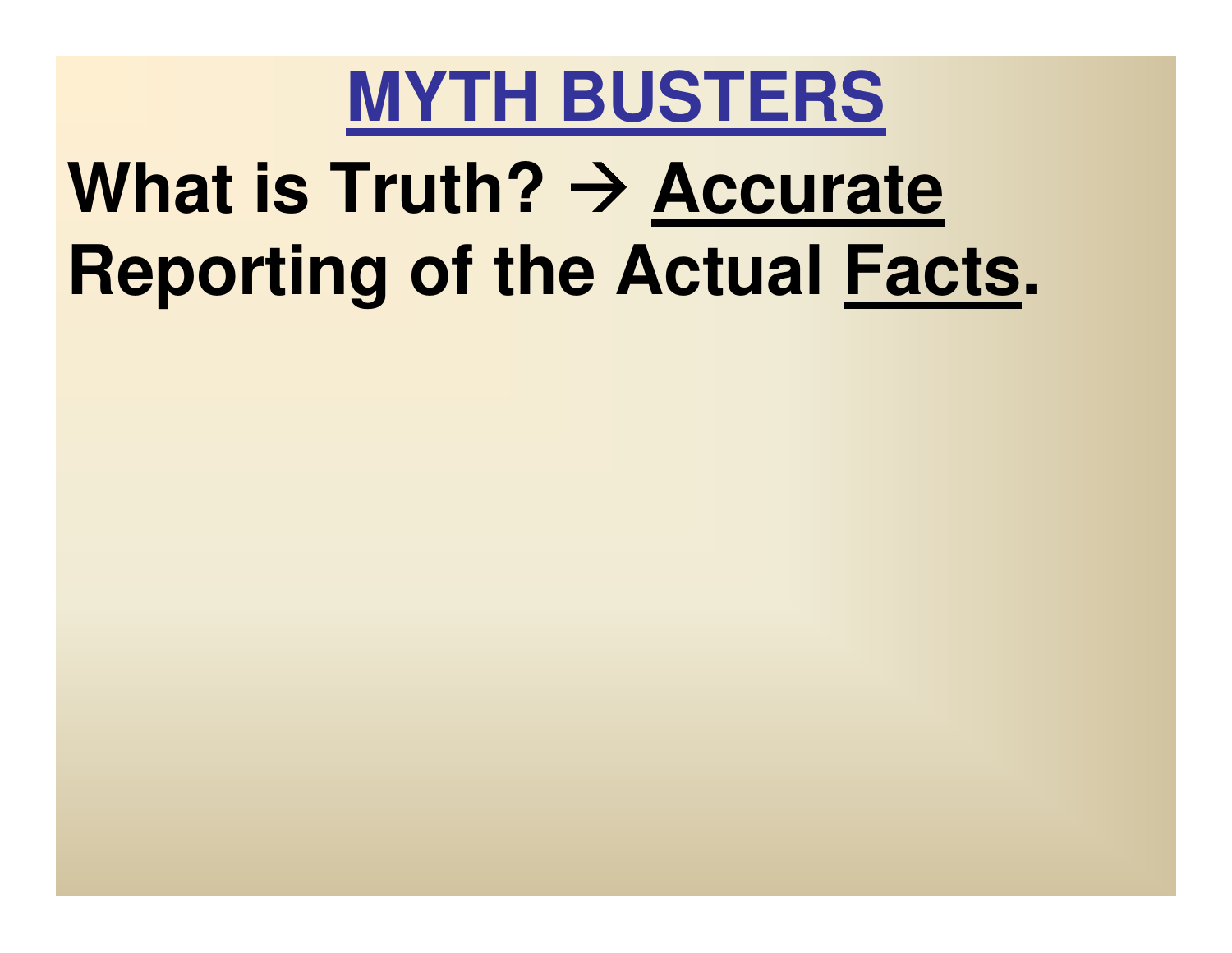

# **We are not to compromise the TRUTH of GOD – His Word…**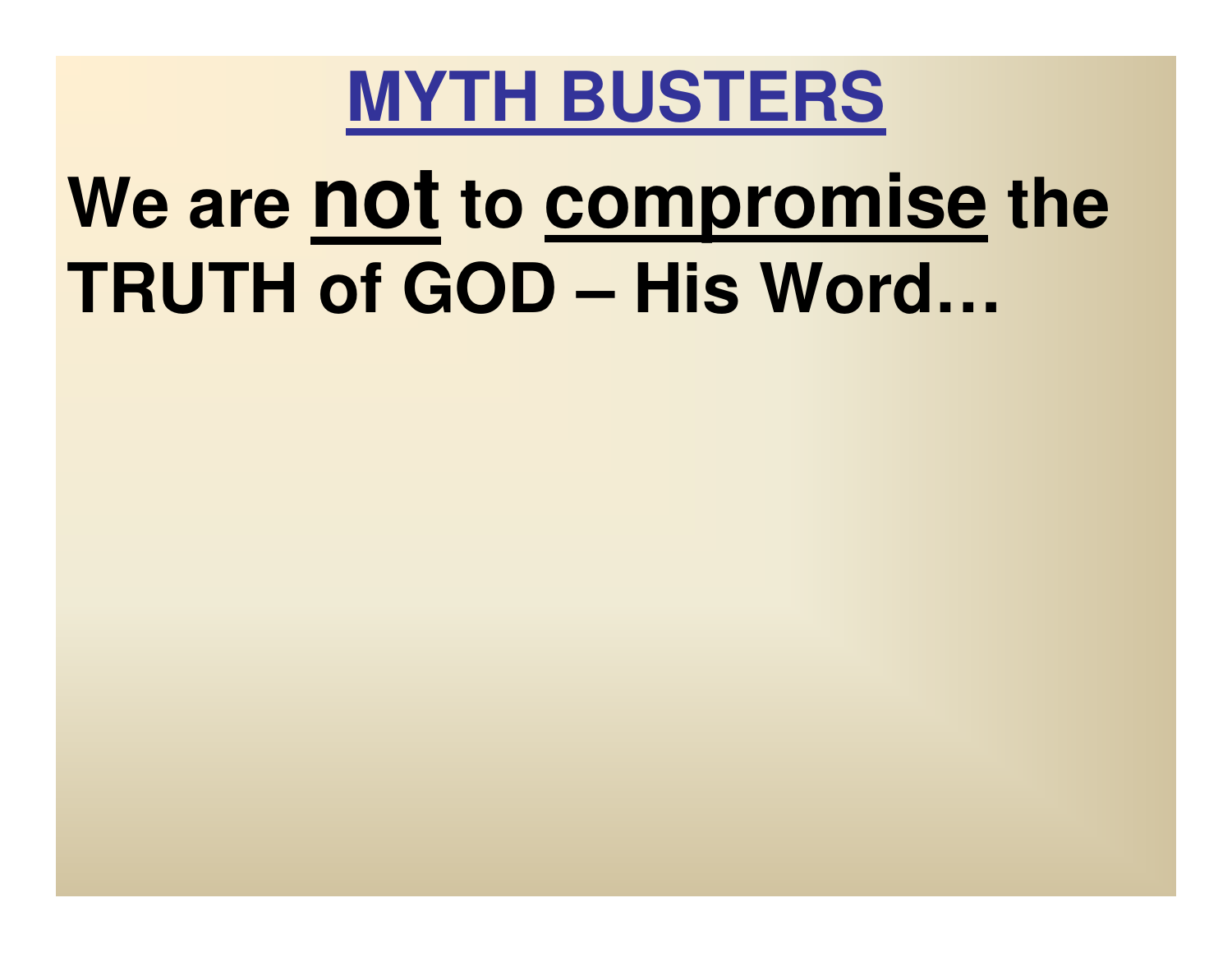**Jude 1:3** Beloved, although I was very eager to write to you about **our common salvation**, I found it necessary to write appealing to you **to**…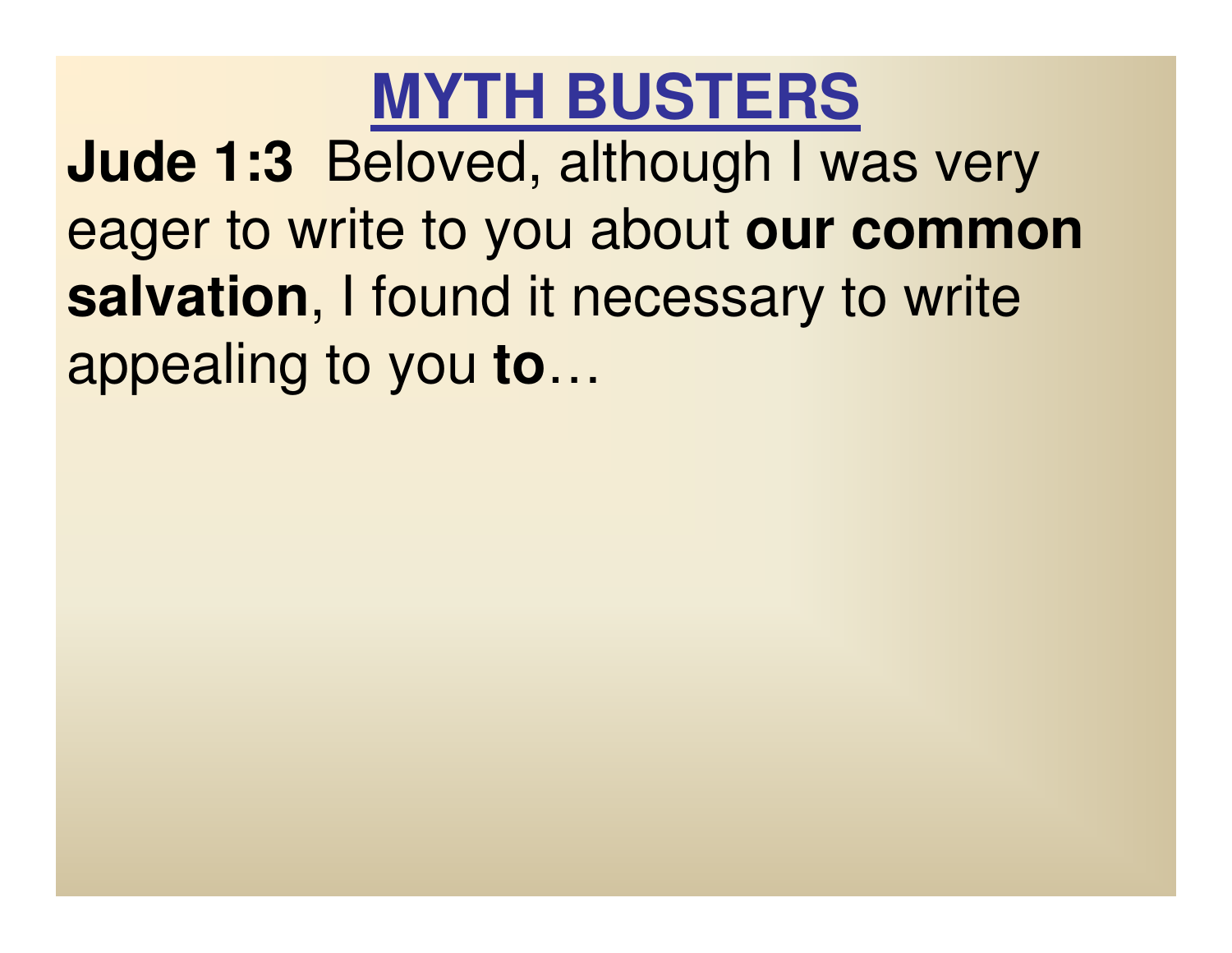#### **Jude 1:3**… **faith that was once for all** delivered to **earnestly contend** for **the**  the saints.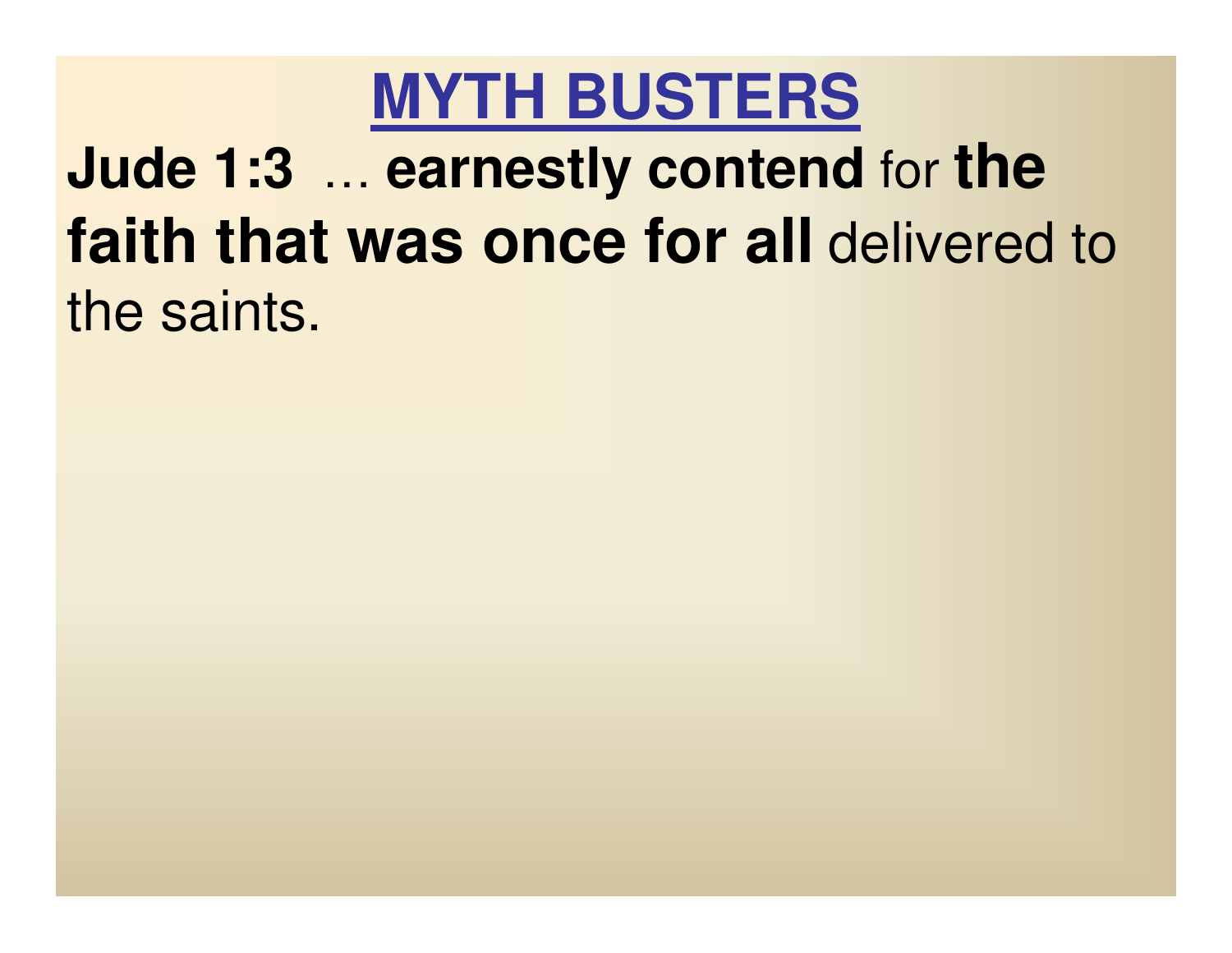**MYTH BUSTERSWhat does God say in His Word?**We must evaluate every "Christian" custom or tradition, or way of doing ministry, etc. in the **light of Holy Scripture**.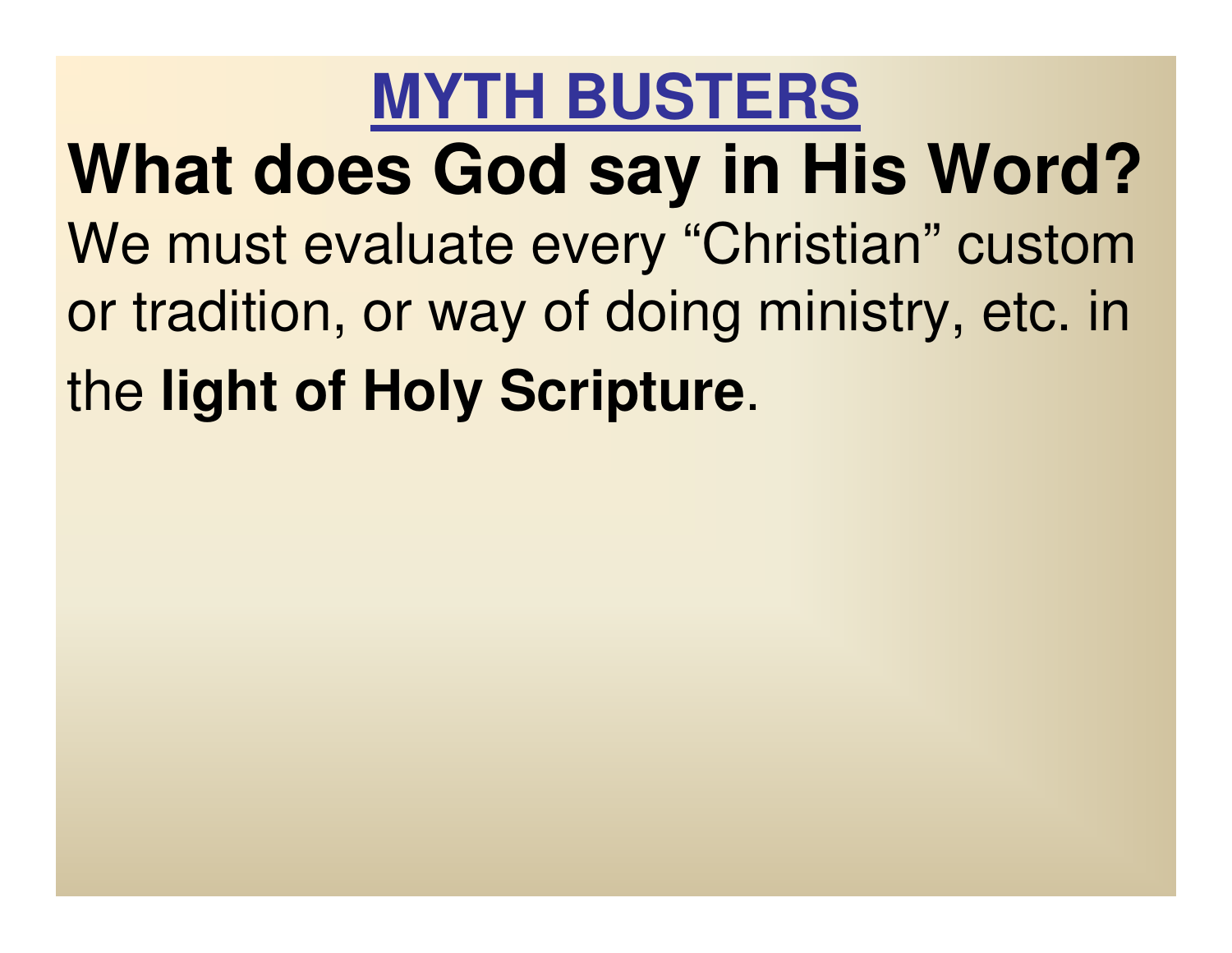# **MYTH BUSTERSWhat does God think of Man's Religious Traditions**? Especially those that are supposedly "Christian"?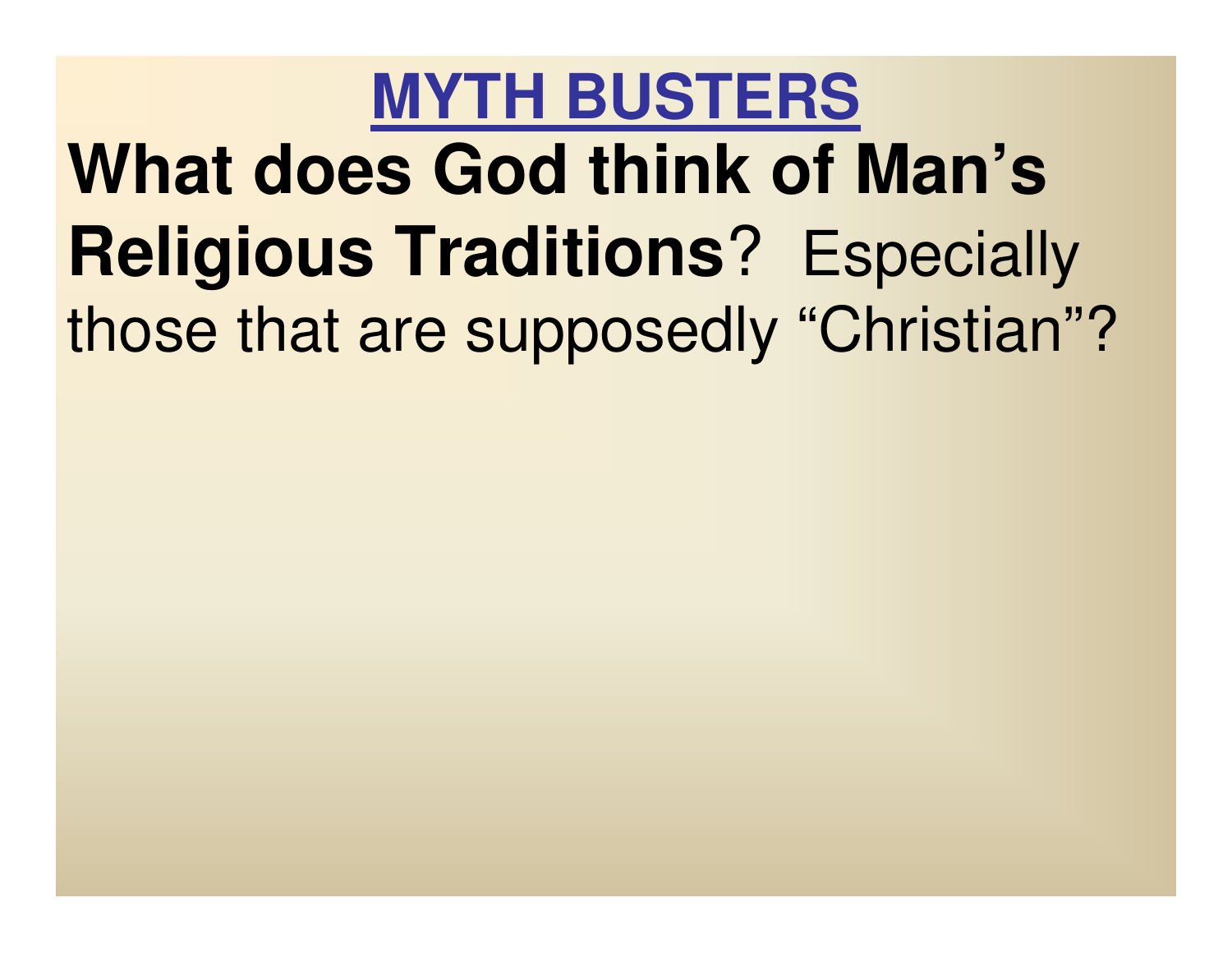**Mark 7:1-13** scribes who had come from Jerusalem gathered - (1) The Pharisees and some of the around Him (Jesus). (2) They observed that some of His disciples were eating their bread with unclean--that is, unwashed--hands.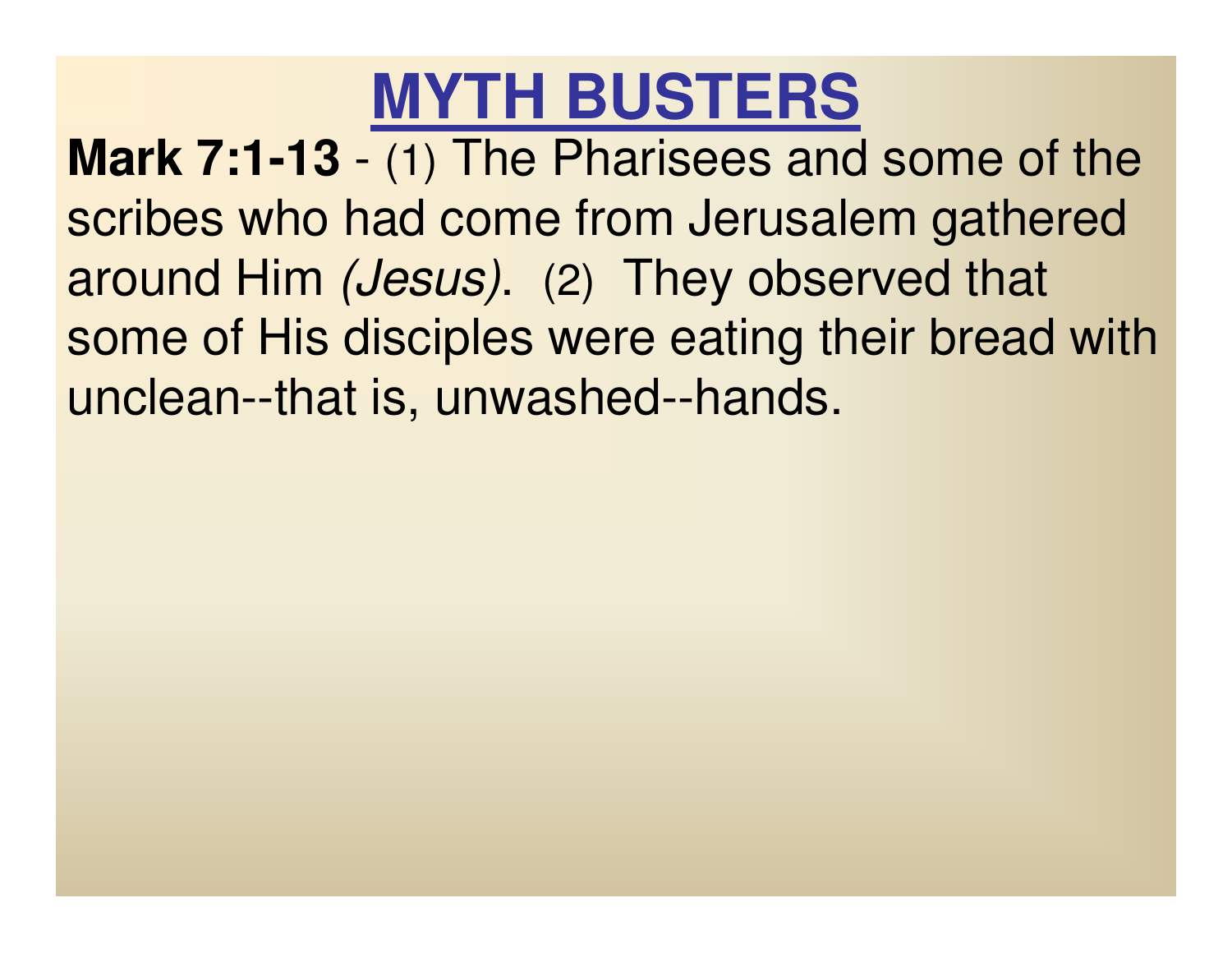**Mark 7:1-13** the Jews, will not eat unless they wash their - (3) (For the Pharisees, in fact all hands **ritually**, keeping the tradition of the elders.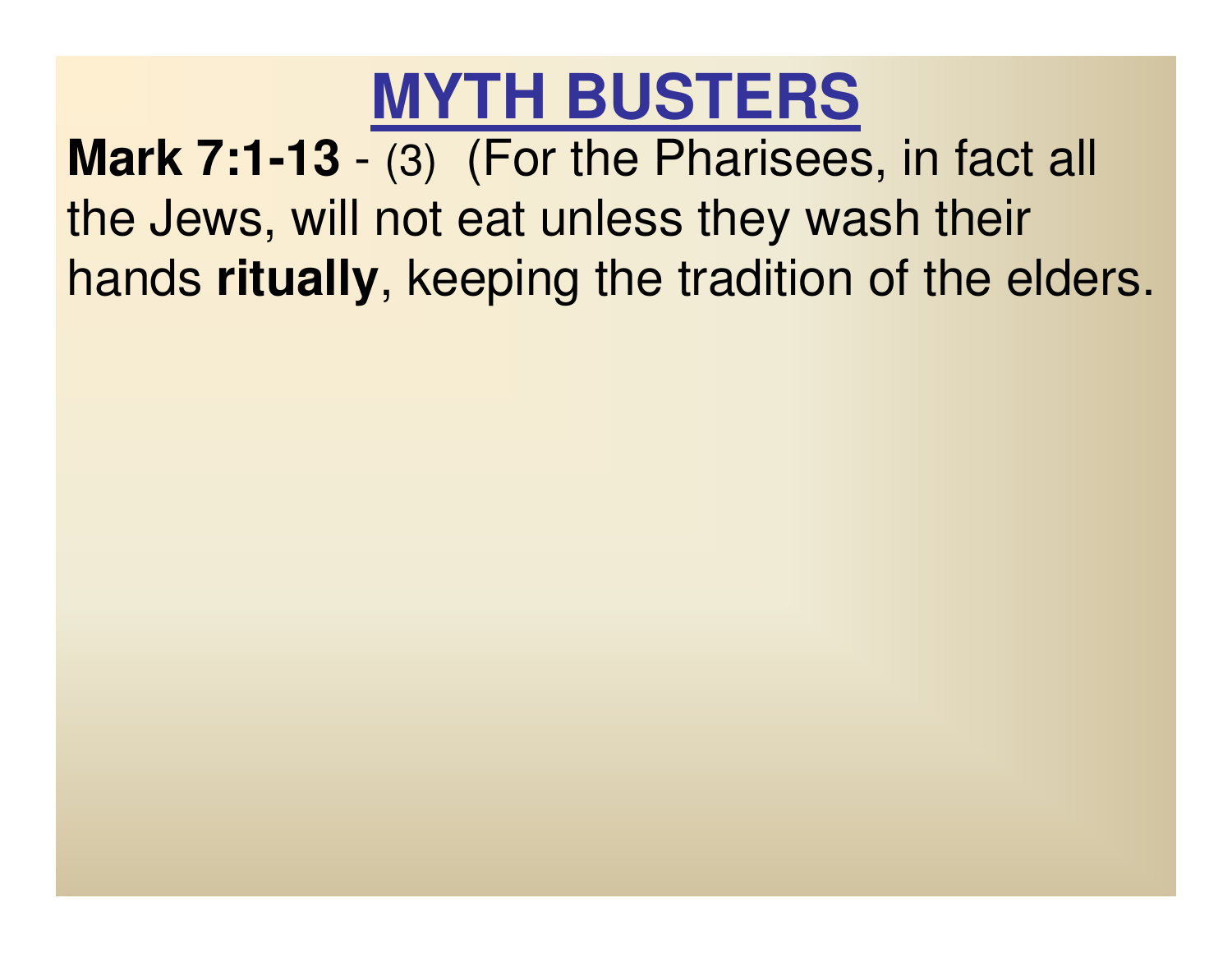**Mark 7:1-13** marketplace, they do not eat unless they have - (4) When they come from the washed. And there are many other **customs** (i.e. traditions) they have received and keep, like the washing of cups, jugs, copper utensils, and dining couches.)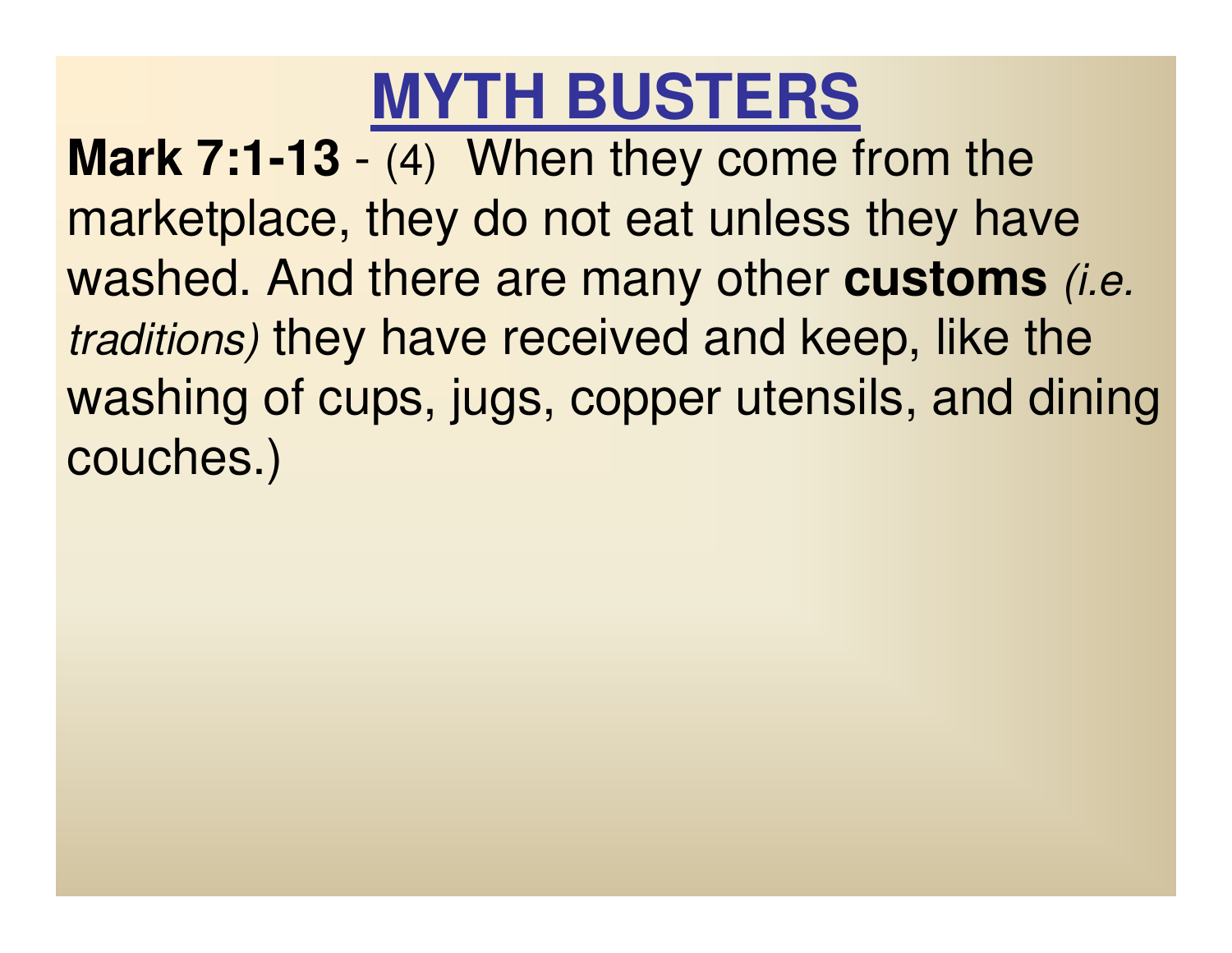**Mark 7:1-13** scribes asked Him, "Why don't Your disciples **live** - (5) Then the Pharisees and the **according to the tradition of the elders**, instead of eating bread with **ritually** unclean hands?"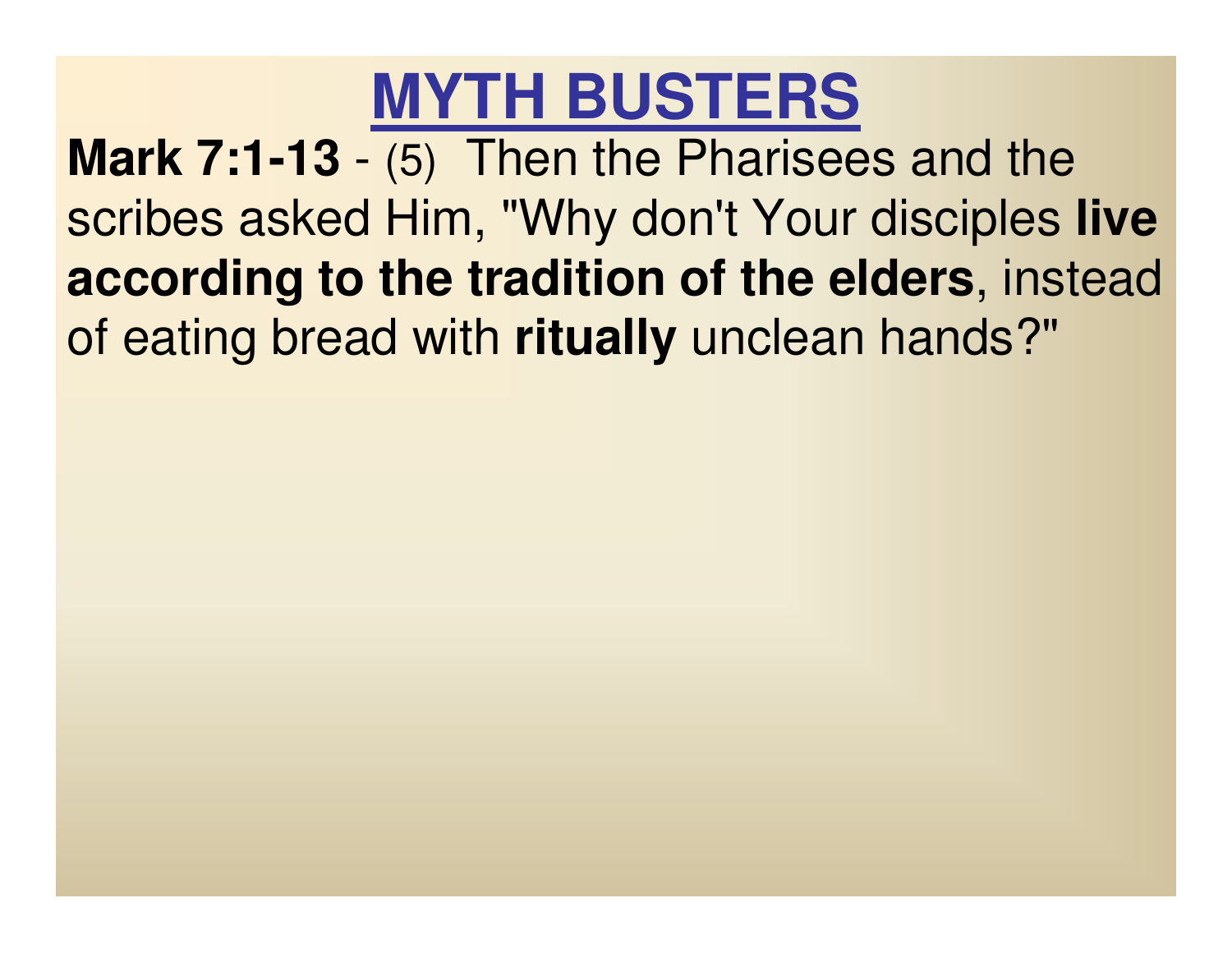**Mark 7:1-13** prophesied correctly about you hypocrites, as it is- (6) He answered them, "Isaiah written: **These people honor Me with their lips, but their heart is far from Me.**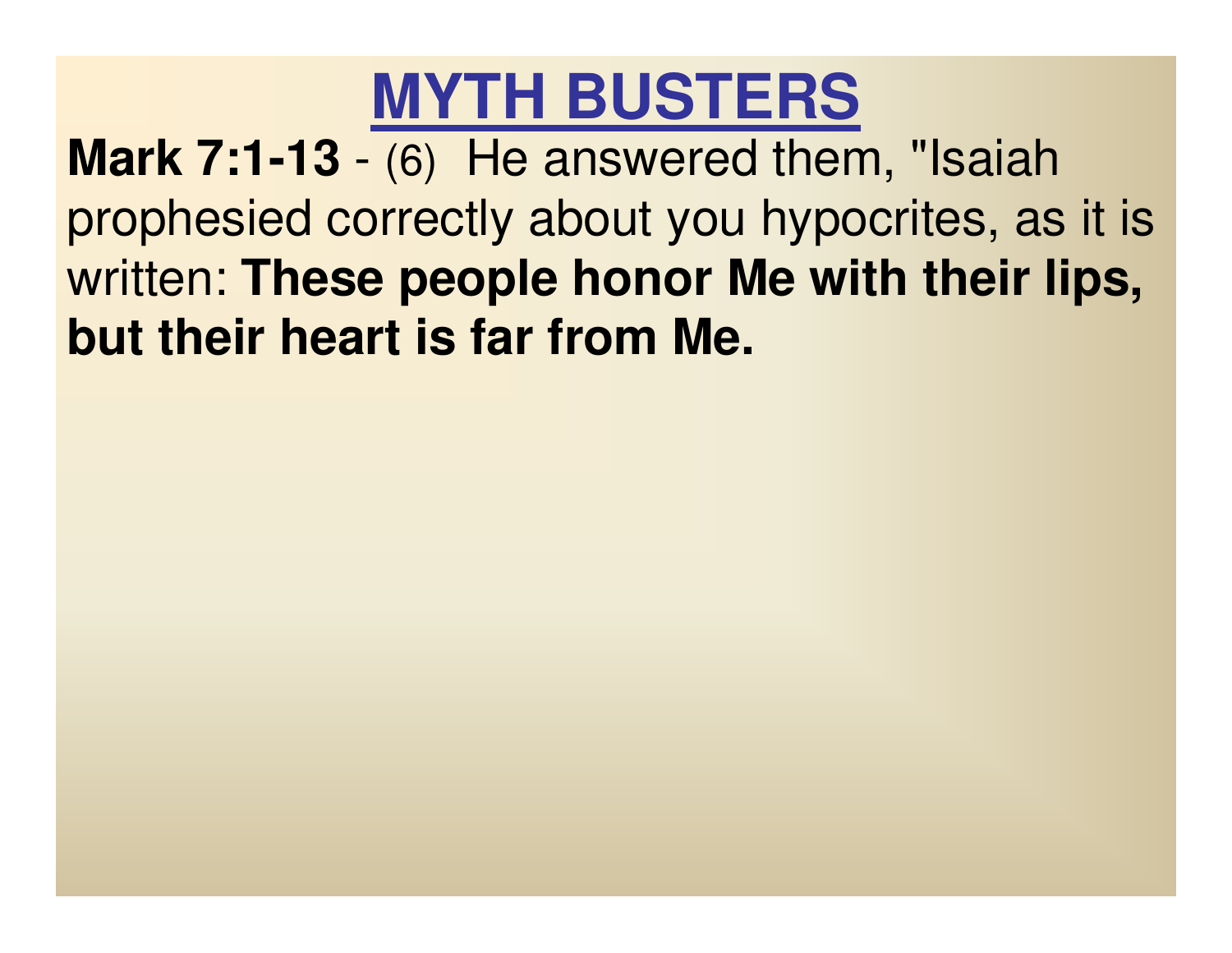**Mark 7:1-13 teaching as doctrines the commands of** - (7) **They worship Me in vain, men. God, you keep the tradition of men**."(8) **Disregarding the command of**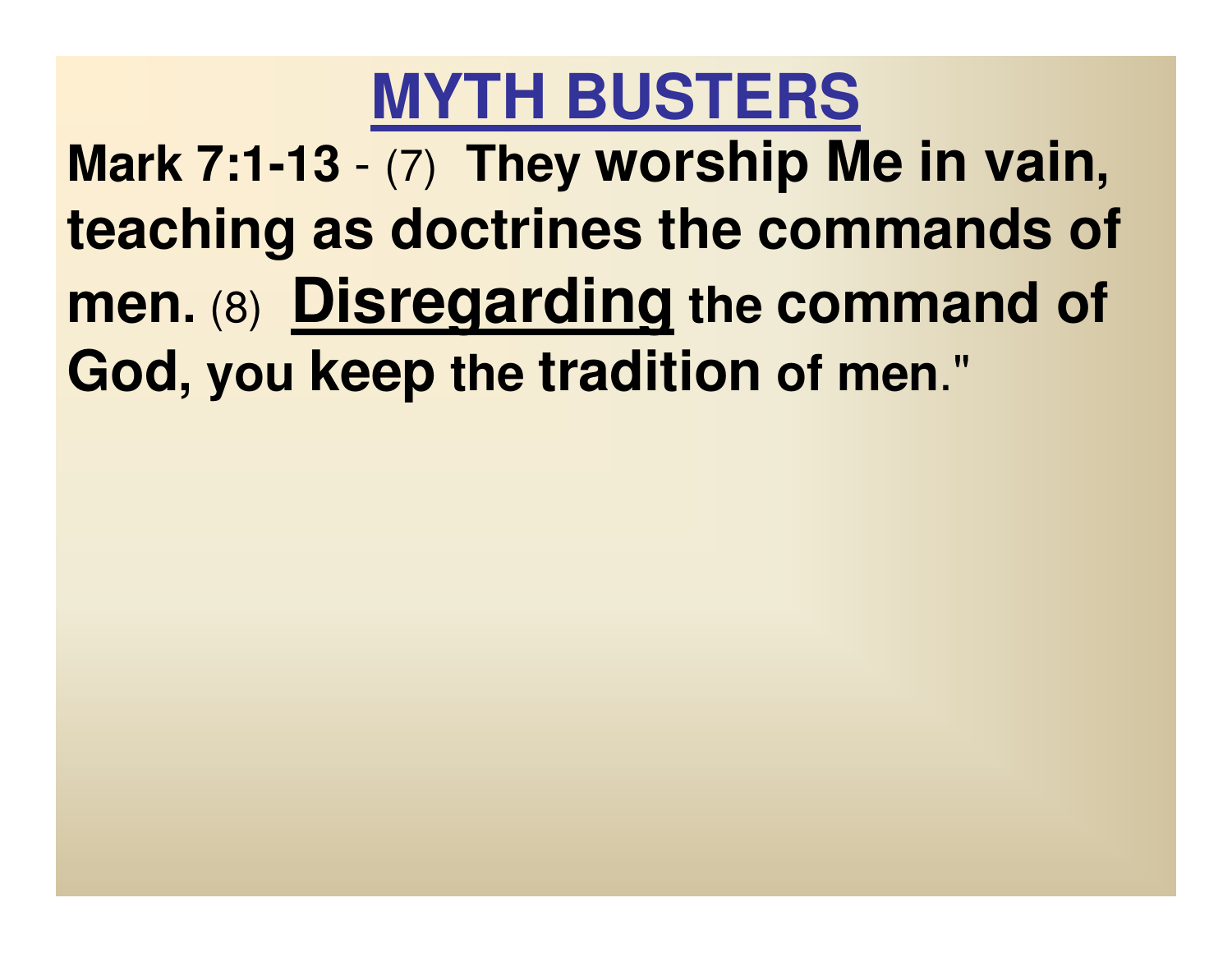#### **MYTH BUSTERSMark 7:1-13 completely invalidate God's command** - (9) He also said to them, "**You in order to maintain your traditions!**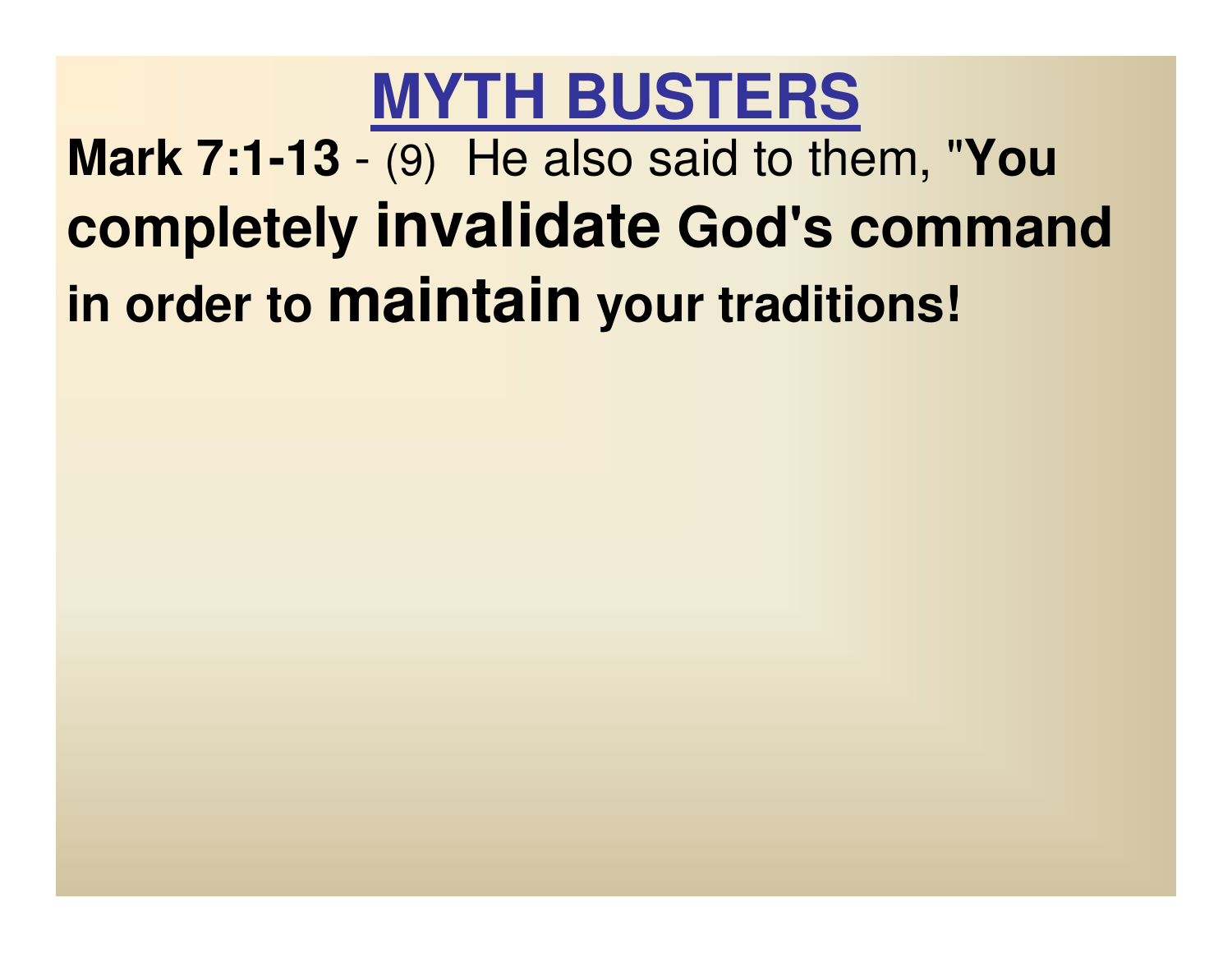**Mark 7:1-13 father and your mother;** and, **Whoever speaks**  - (10) For Moses said: **Honor your evil of father or mother must be put to death.**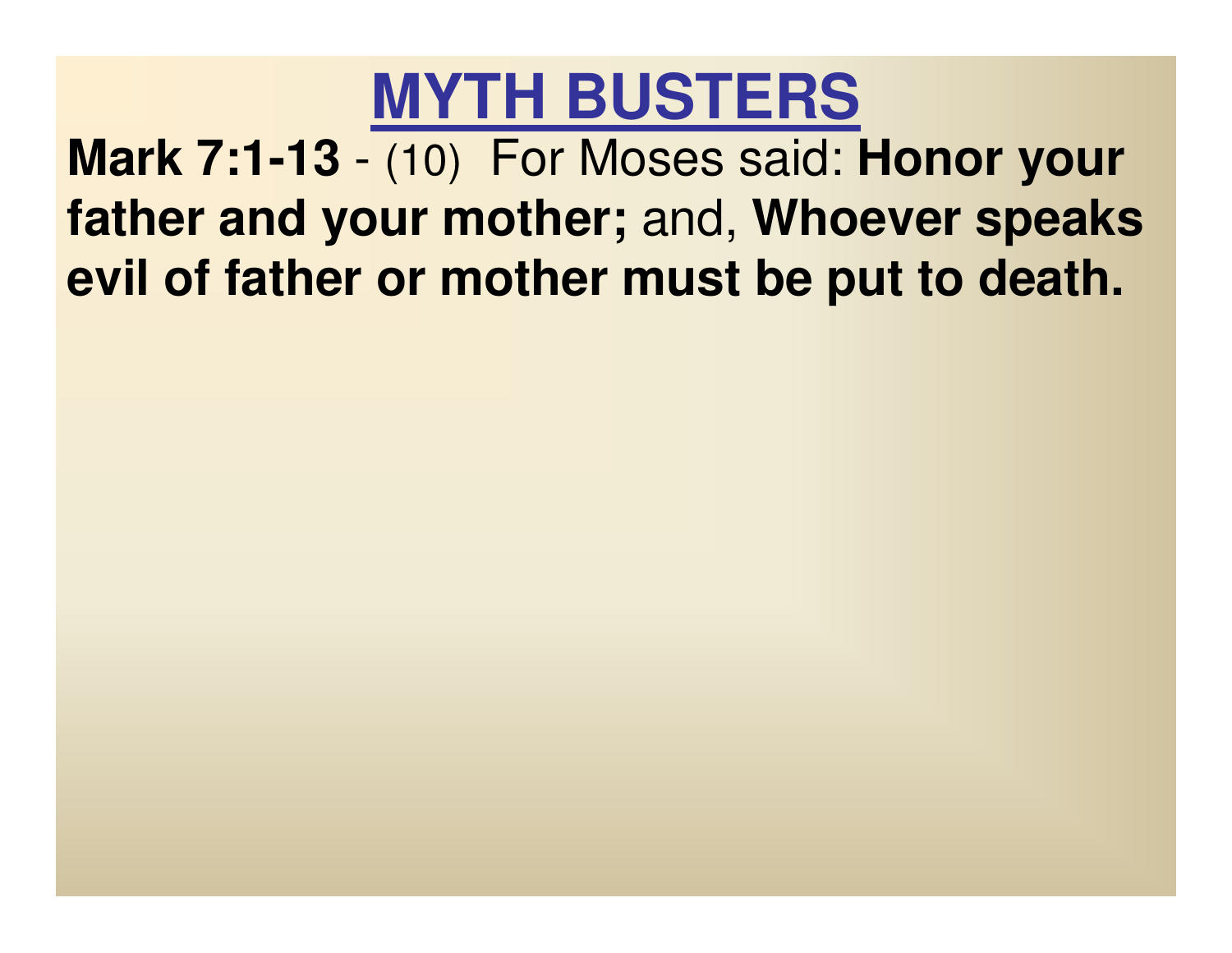**Mark 7:1-13** father or mother: Whatever benefit you might - (11) But you say, 'If a man tells his have received from me is **Corban**'" (that is, a gift committed to the temple),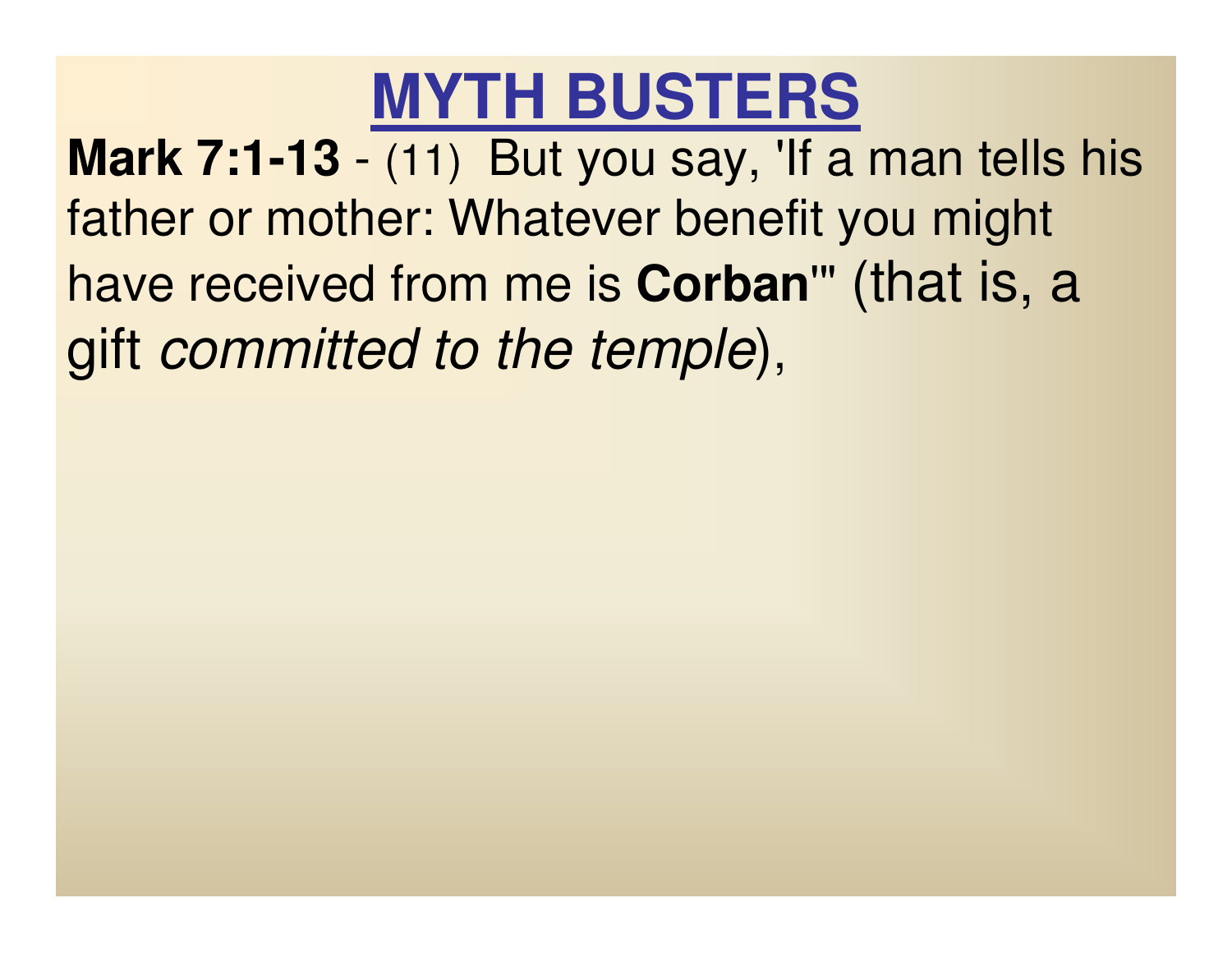#### **Mark 7:1-13** anything for his father or mother.-(12) "you no longer let him do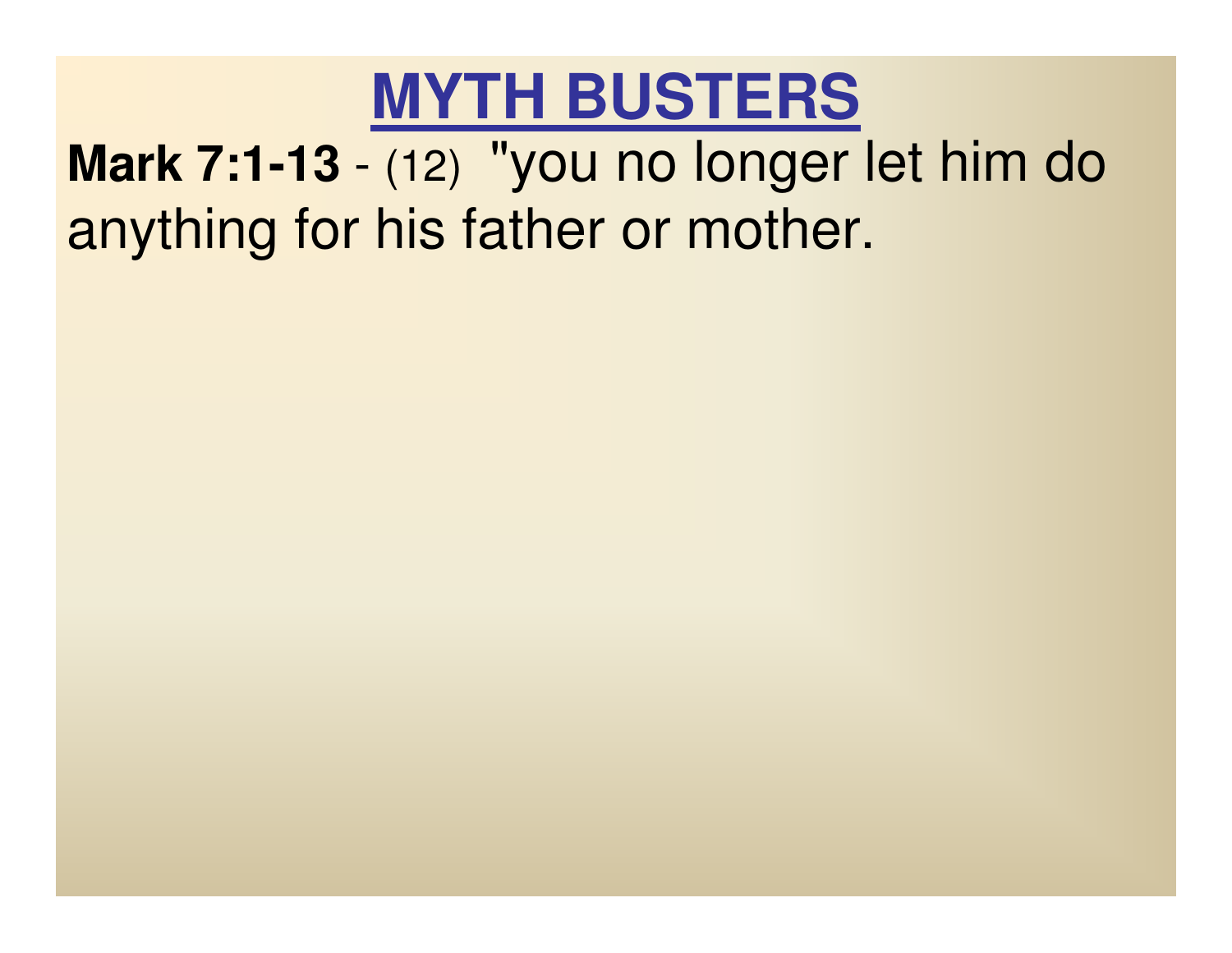**Mark 7:1-13**- (13) **You revoke (make void–make empty) God's Word by your tradition that you have handed down**. And you do many other similar things." [HCSB]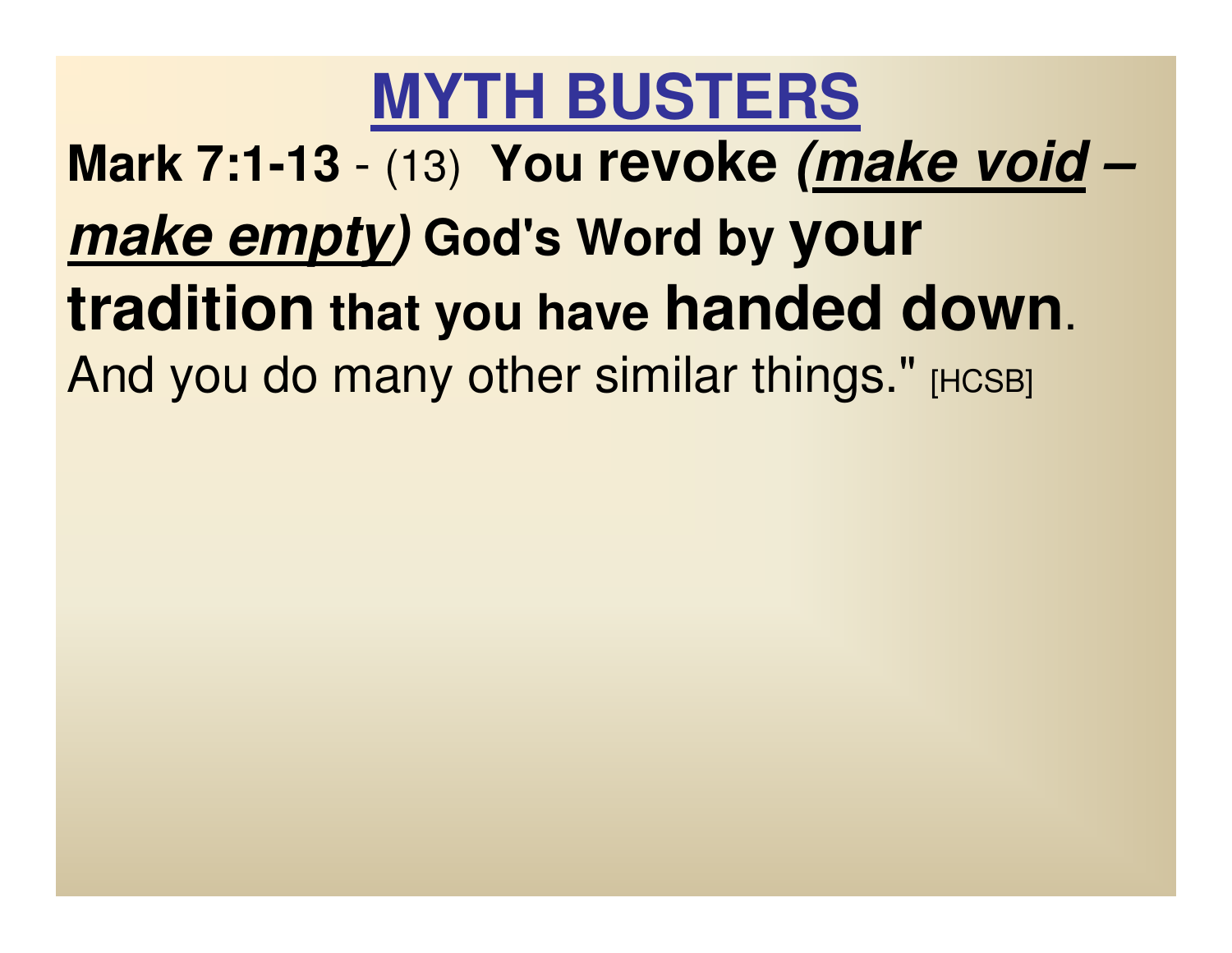#### **MYTH BUSTERSAre WE Biblical Christians or "Traditional Christians"? That is the Question.**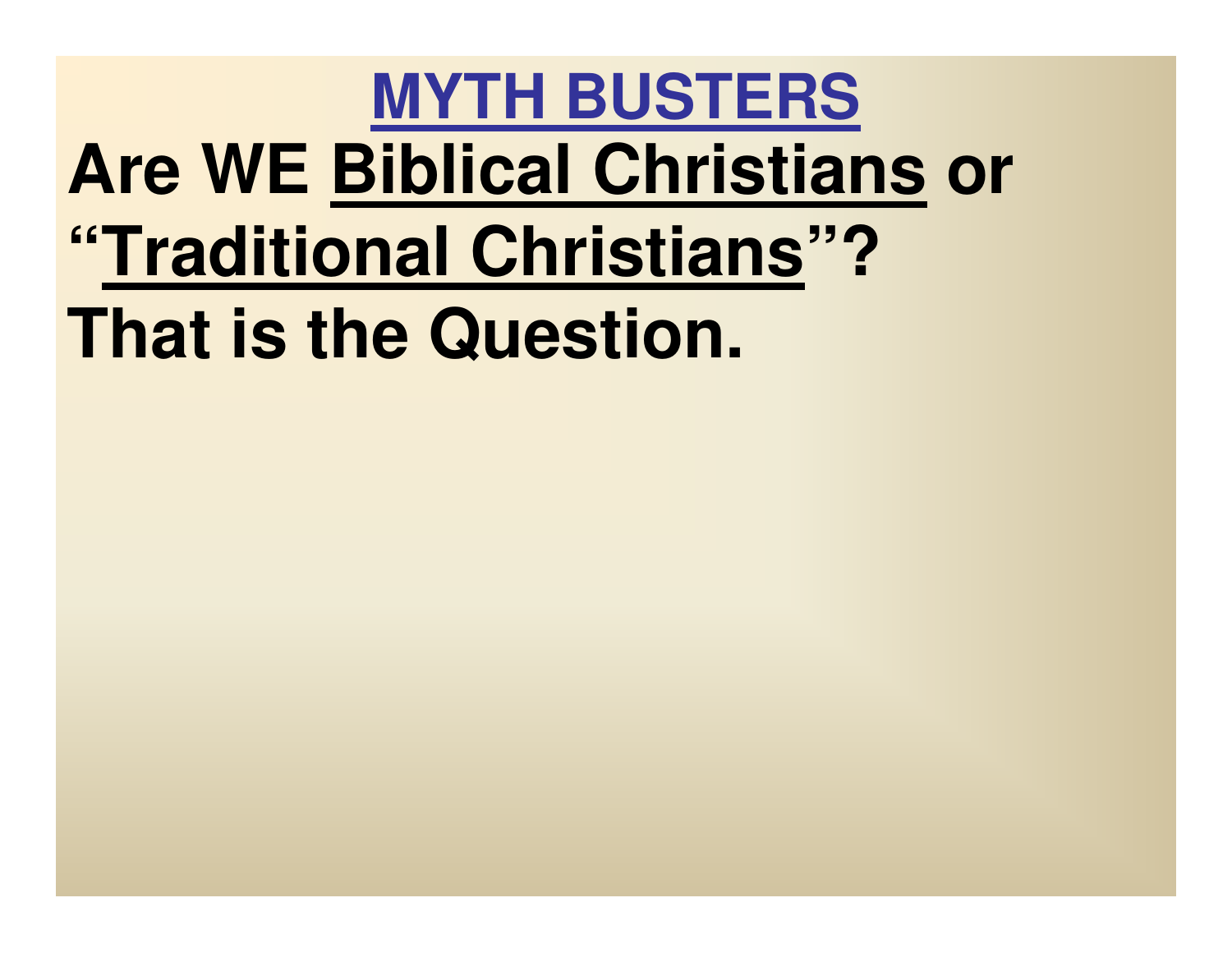**2 Tim. 3:12-4:4** (12) Indeed, all who desire to live godly in Christ Jesus will be persecuted. (13) But evil men and impostors will proceed from bad to worse, deceiving and being deceived.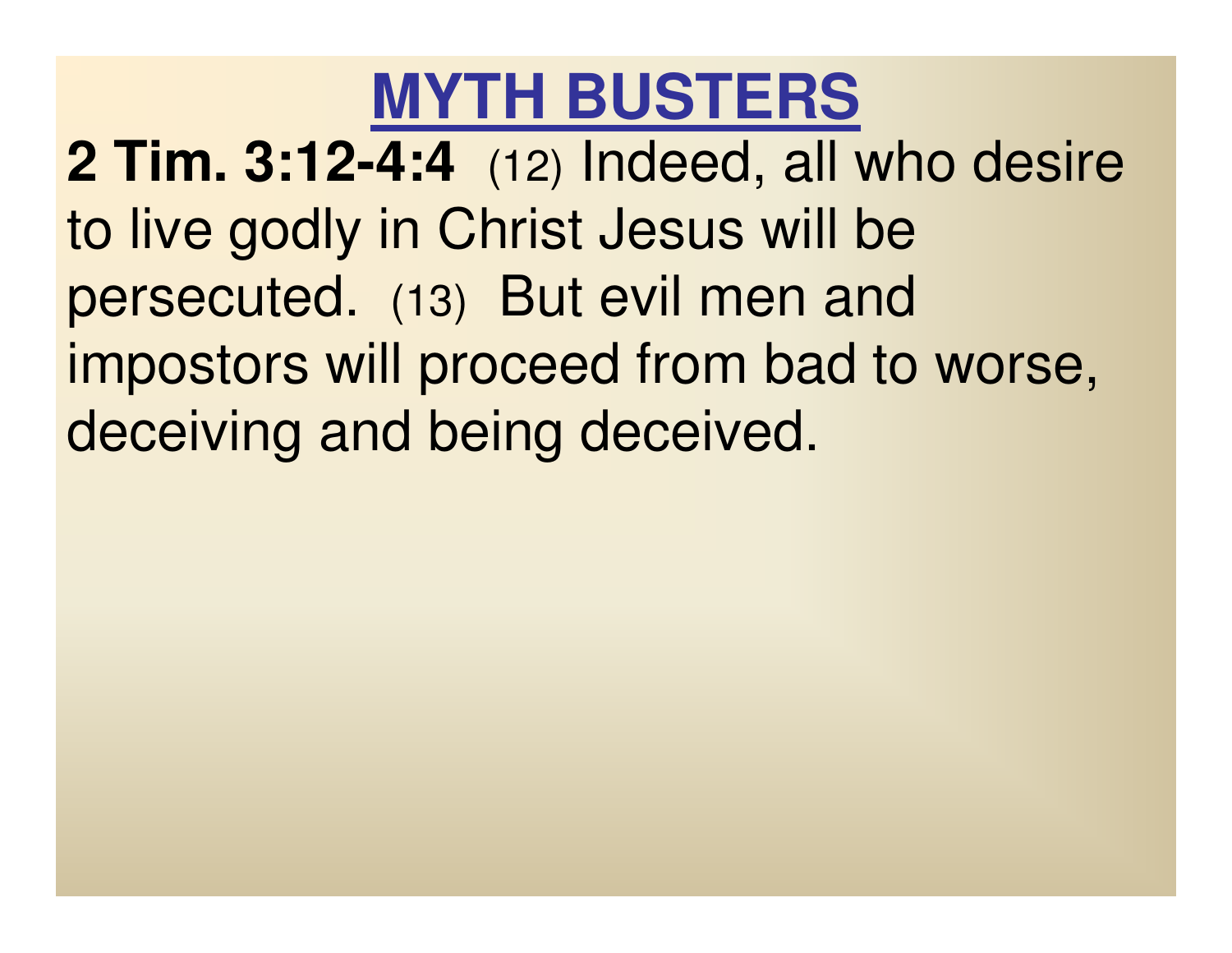**2 Tim. 3:12-4:4** (14) You, however, continue in the things you have learned and become convinced of, knowing from whom you have learned them,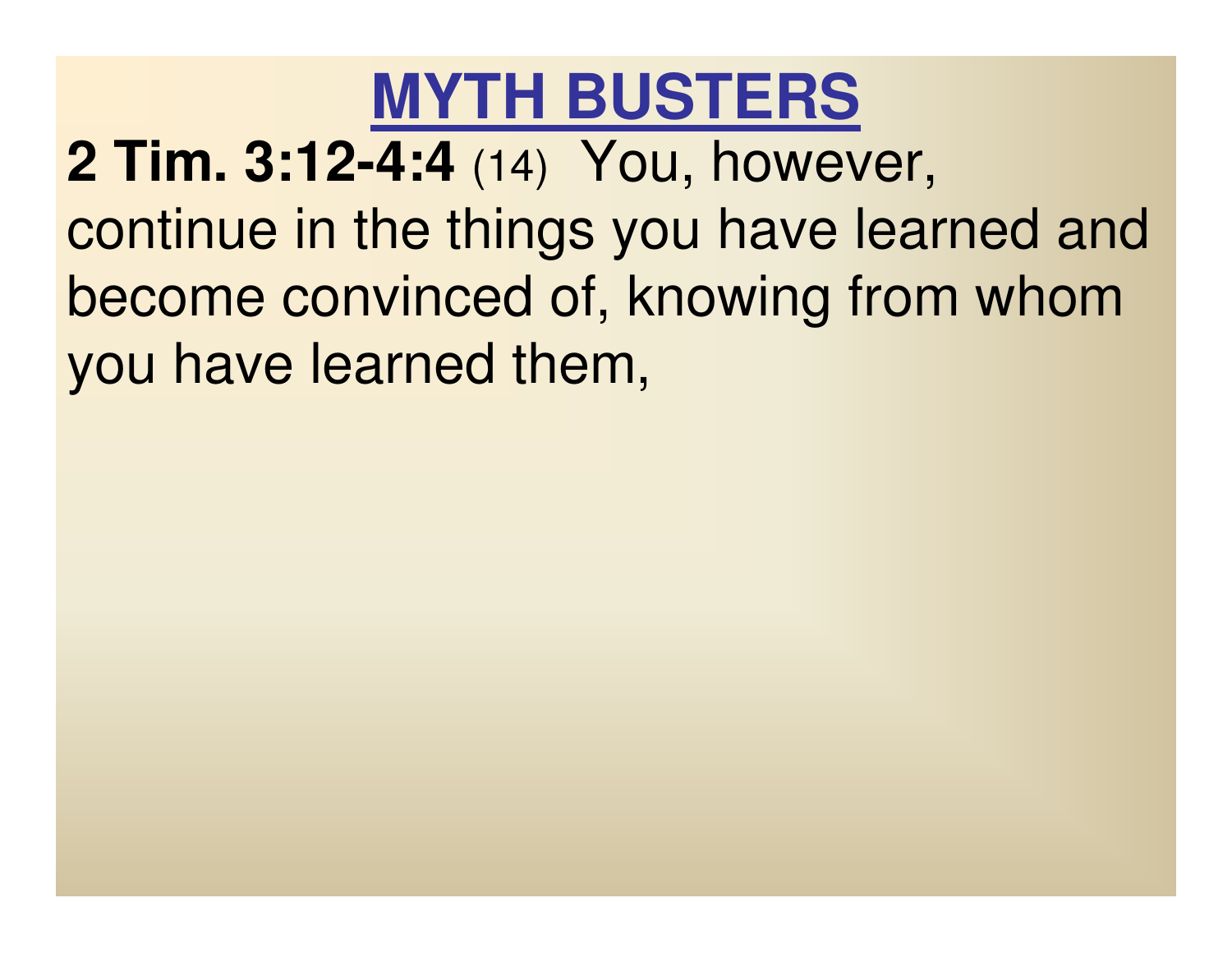**2 Tim. 3:12-4:4** (15) and that from childhood you have known **the sacred writings** which are **able to give you the wisdom that leads to salvation through faith which is in Christ Jesus**.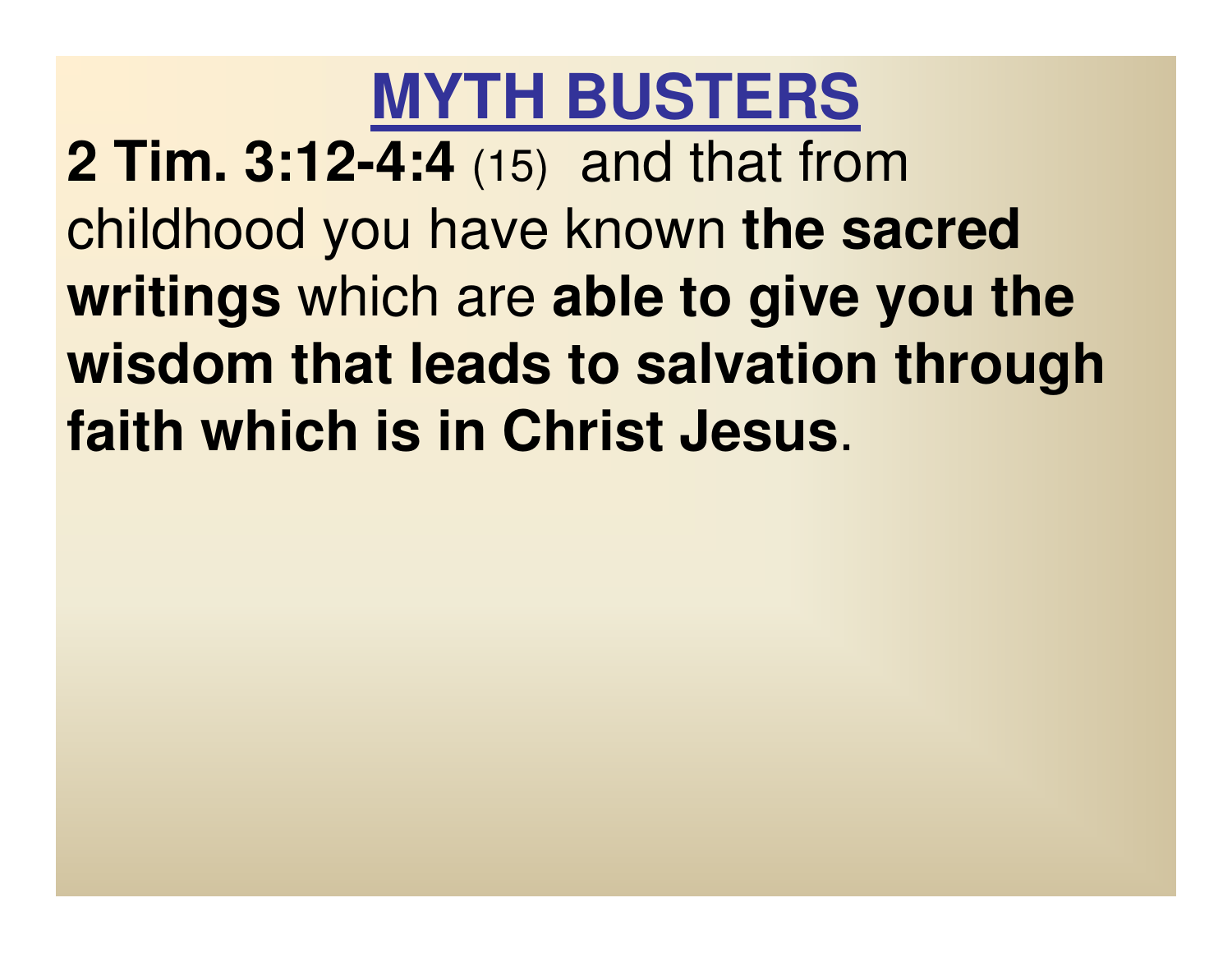**2 Tim. 3:12-4:4** (16) **All Scripture is inspired by God and profitable for teaching, for reproof, for correction, for training in righteousness;** (17) **so that the man of God may be adequate, equipped for every good work**.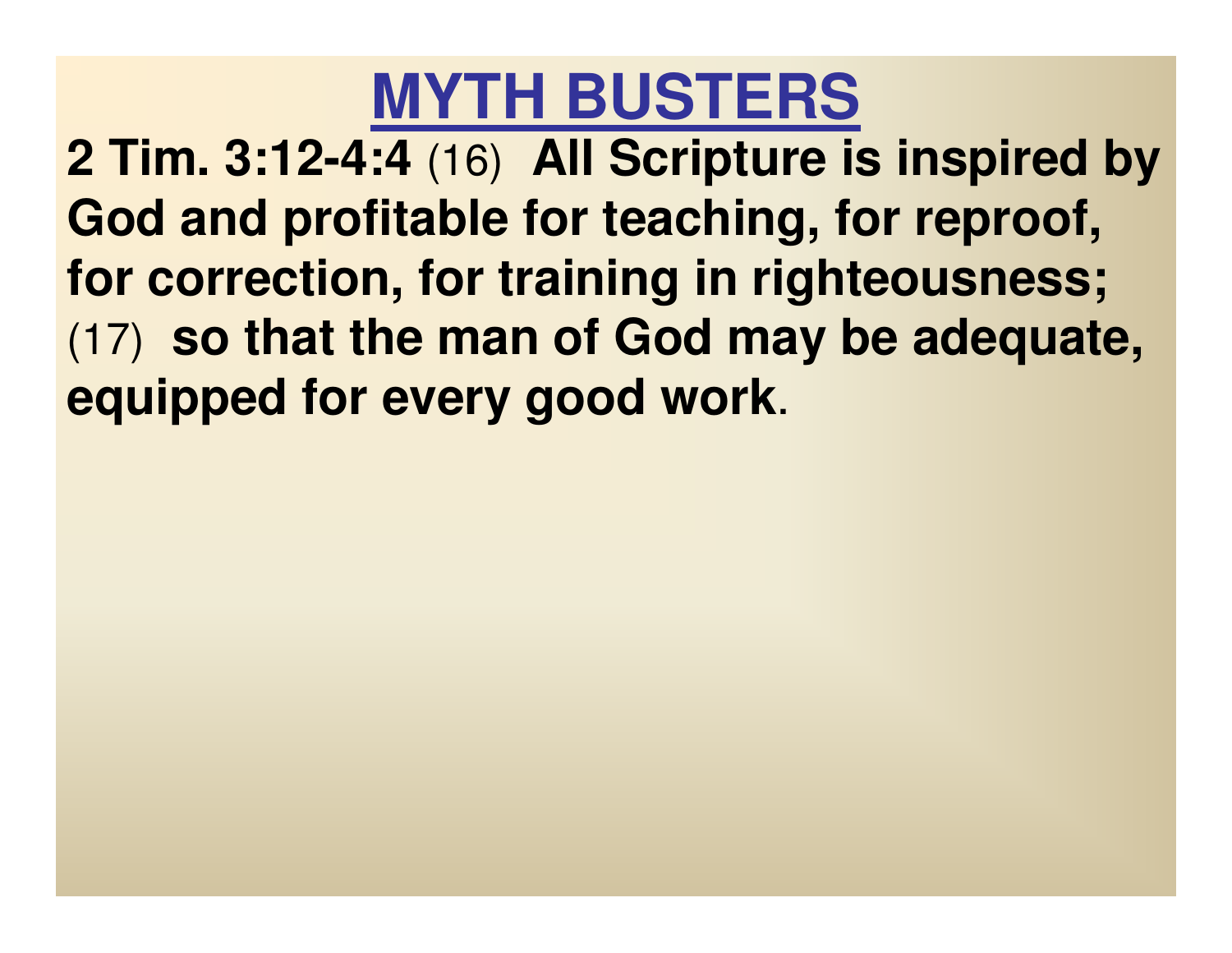### **2 Tim. 3:12-4:4**

 **4:1-4** (1) I solemnly charge you in the presence of God and of Christ Jesus, Who is to judge the living and the dead, and by His appearing and His kingdom: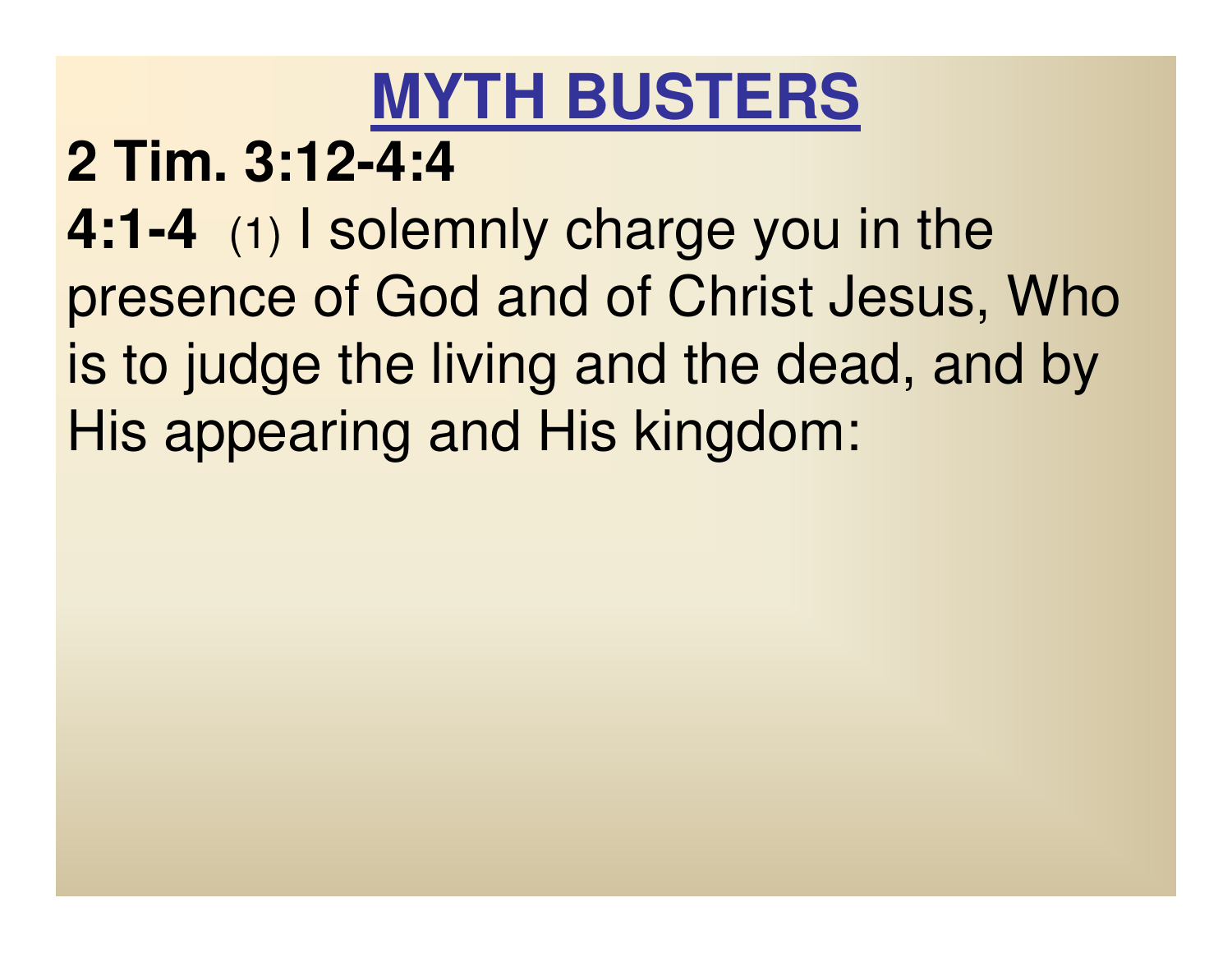**2 Tim. 4:1-4** (2) **preach the word**; be **ready** in season and out of season; **reprove**, **rebuke**, **exhort**, with **great patience** and **instruction**.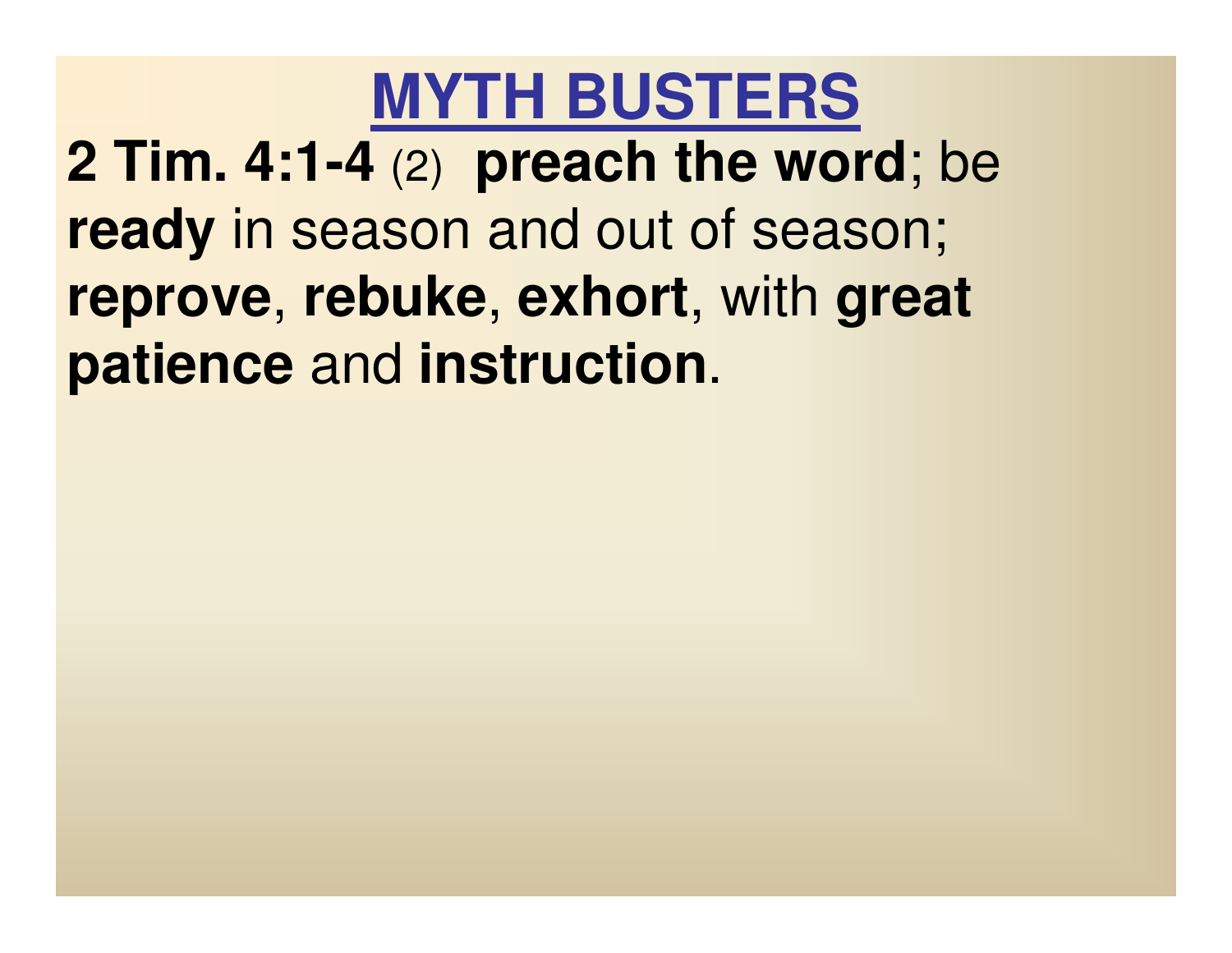**2 Tim. 4:1-4** (3) For the time will come when they will **not endure sound doctrine**; but wanting to have their **ears tickled**, they will accumulate for themselves teachers in accordance to their **own desires**,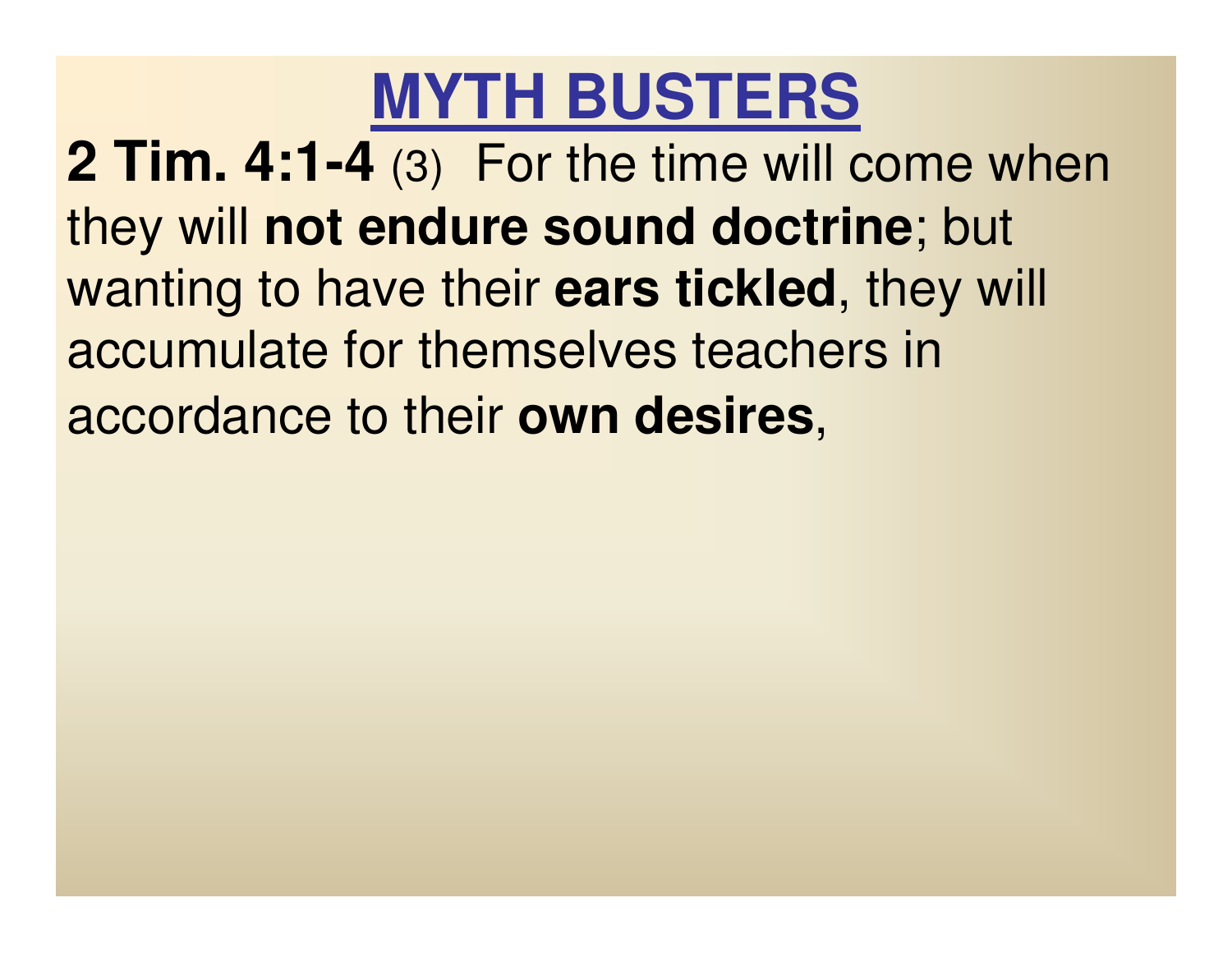# **MYTH BUSTERS2 Tim. 4:1-4** (4) **and will turn away their ears from the truth and will turn aside to myths**. **[NASB]**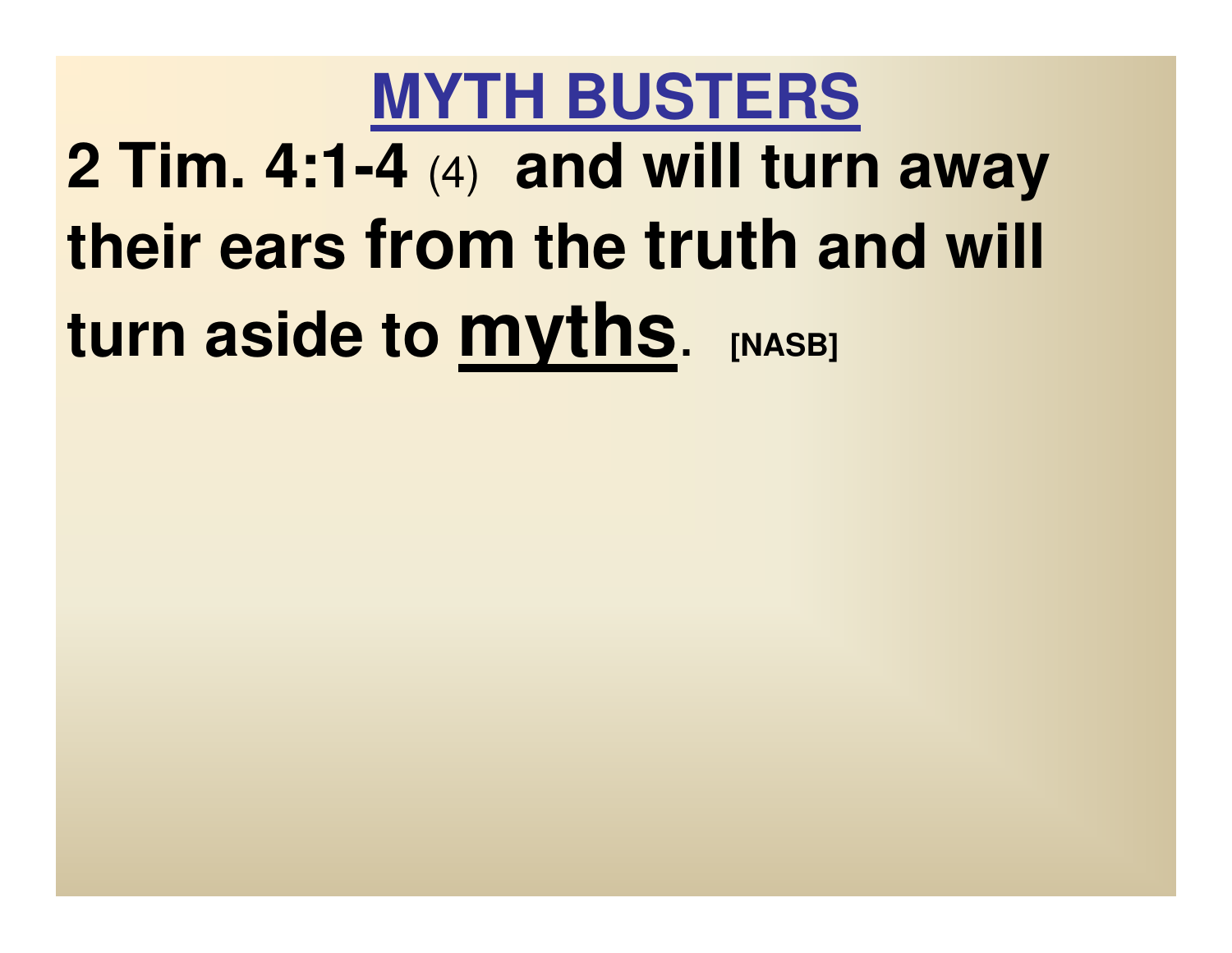### **Myths fairy tales, fables, fabricated stories that are false, old wives tales - <sup>a</sup> false story full of pretense**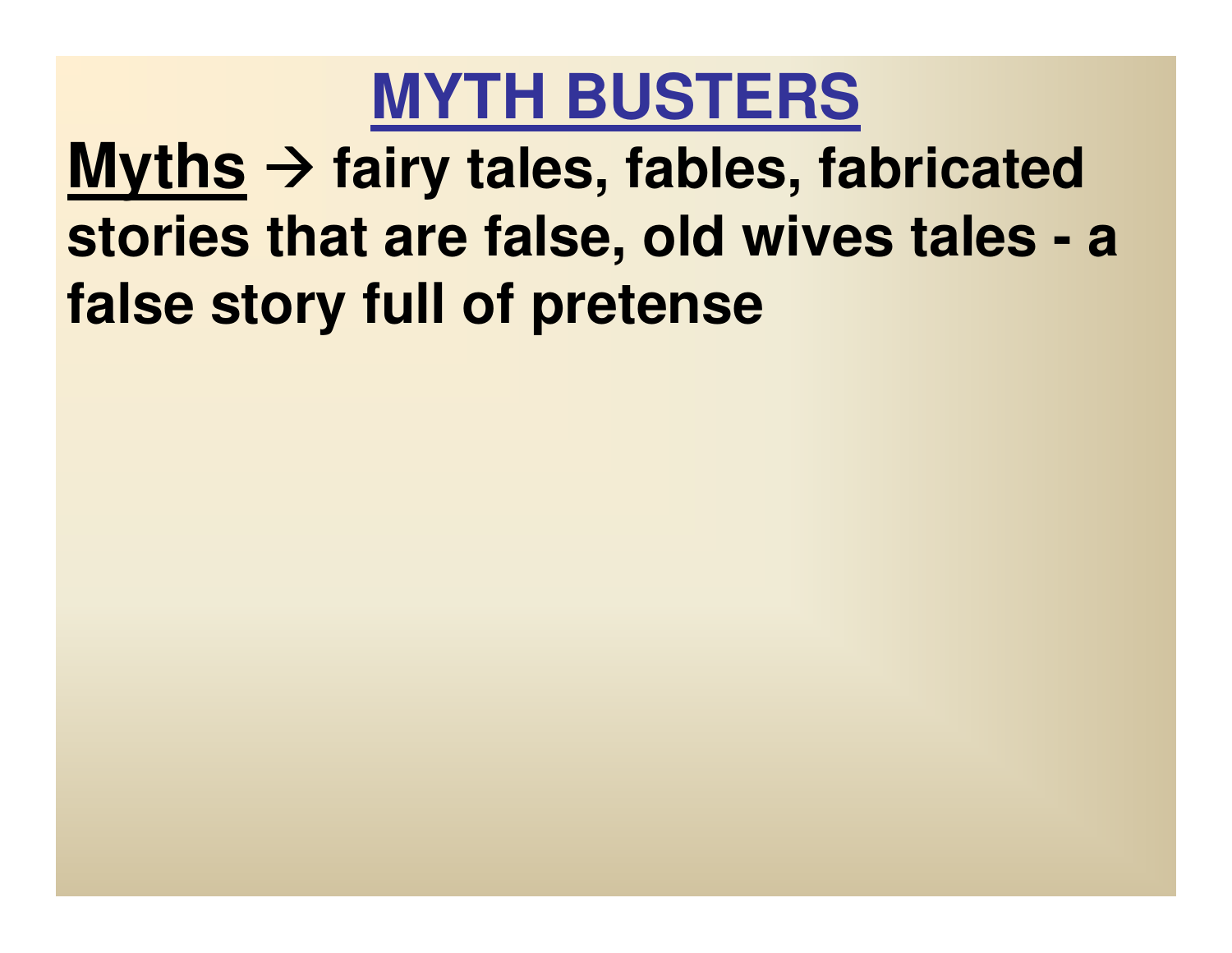**MYTH BUSTERS God has never called us to be comfortable – but He has called us to be HOLY, Blameless, and Righteous before HIM**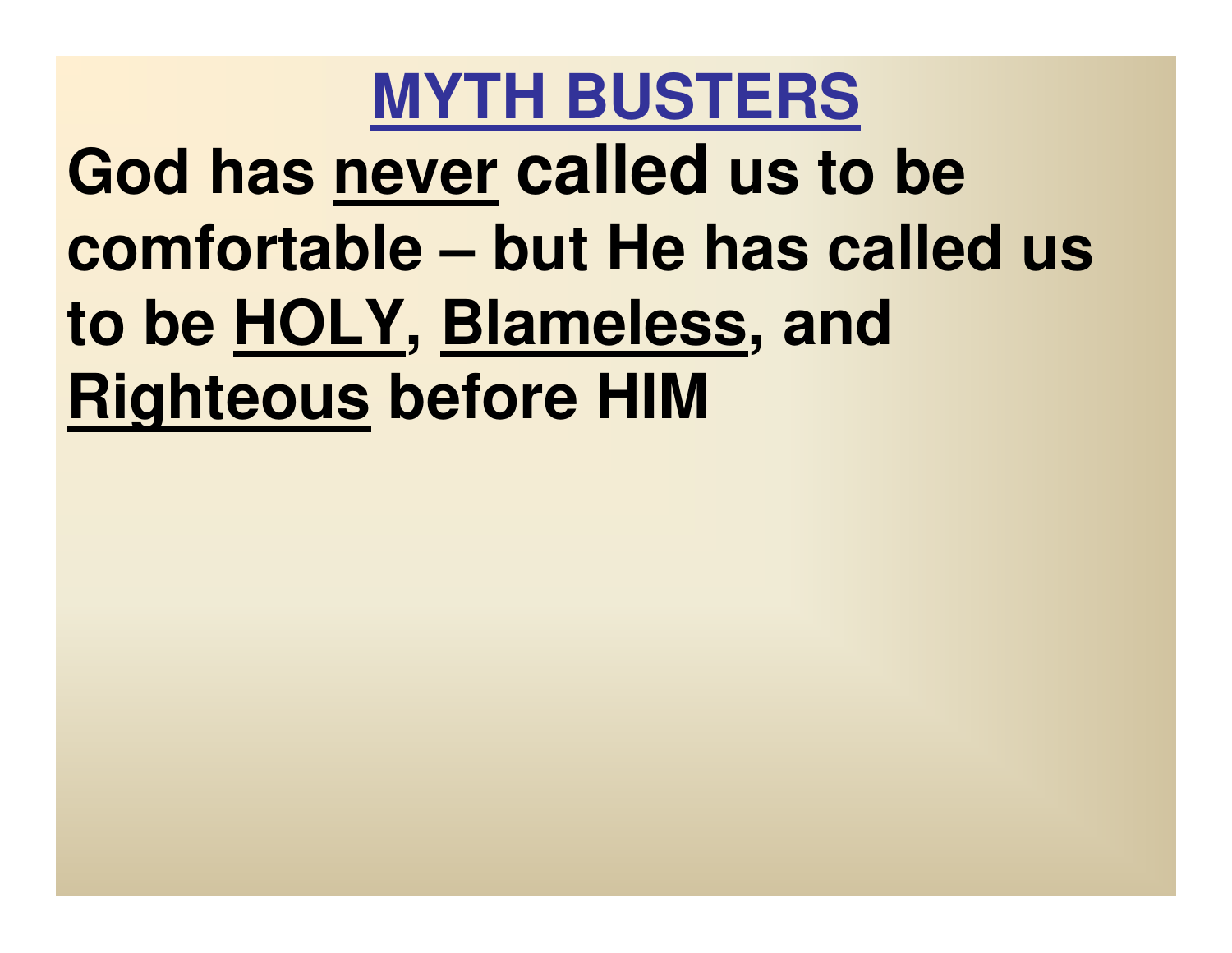# **MYTH BUSTERSWe are NOT supposed to Worship God according to pagantraditions or customs.**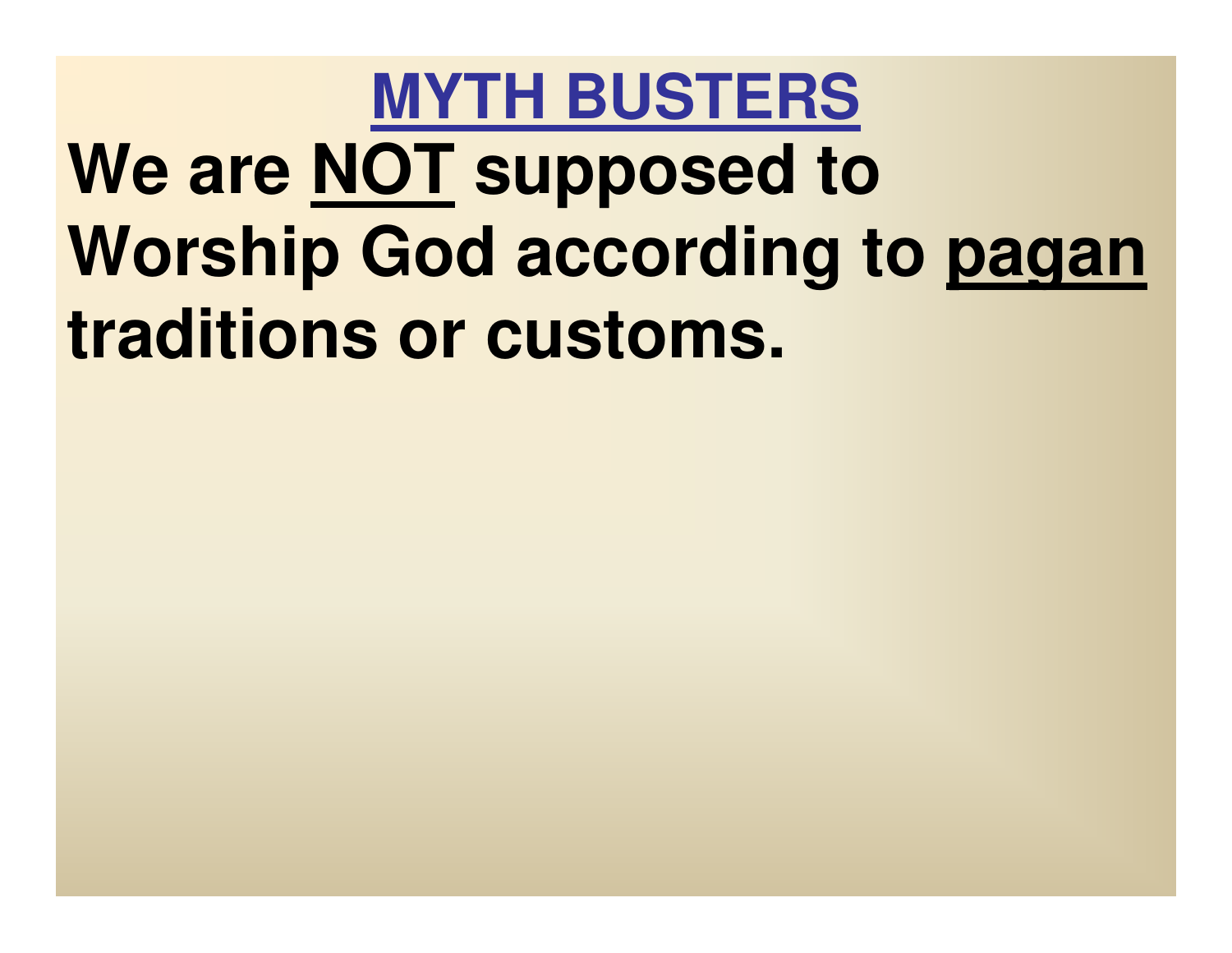**Deut. 12:29-32** (29) When Yahweh your God cuts off before you the nations which you are going in to dispossess, and you dispossess them and dwell in their land,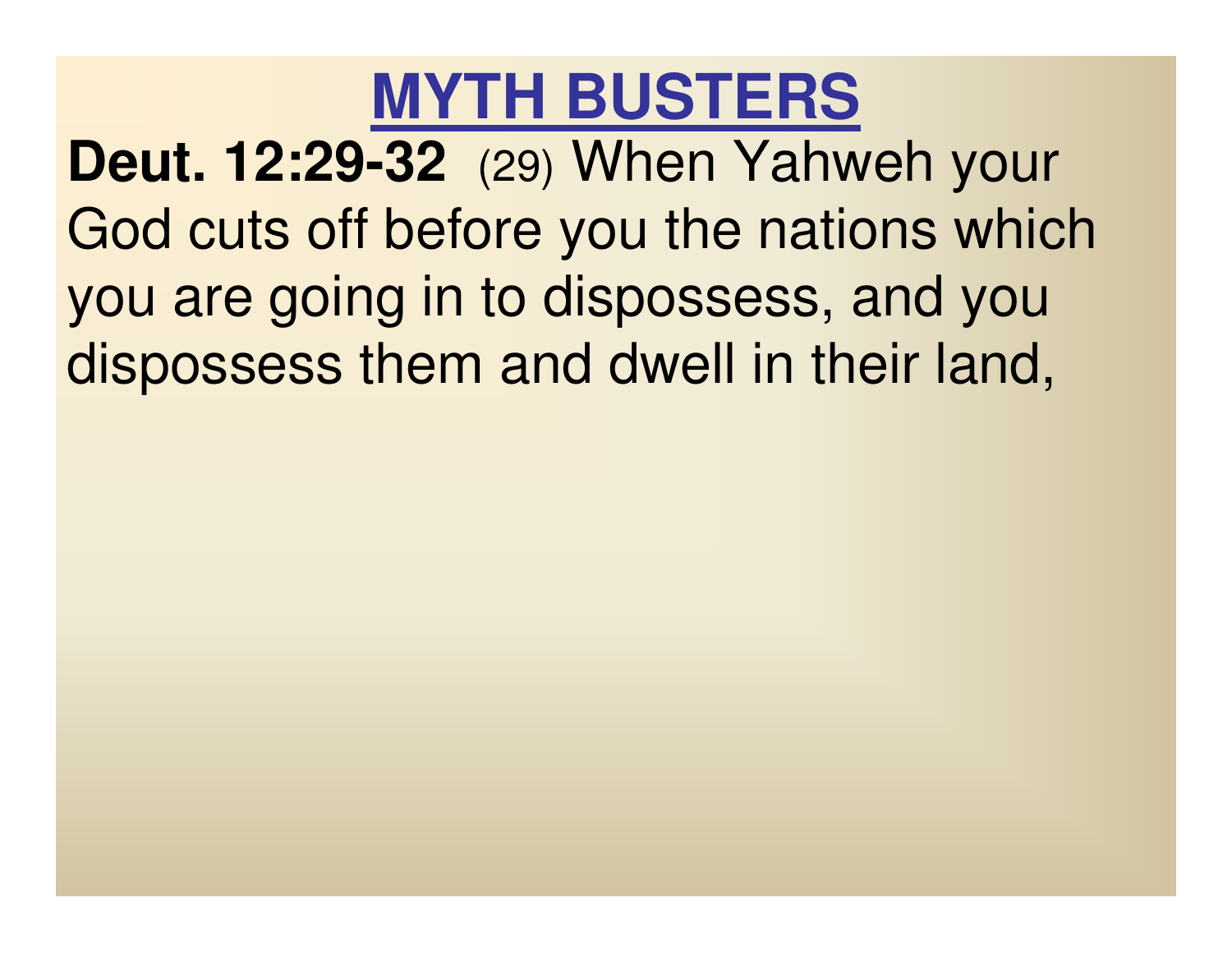### **MYTH BUSTERSDeut. 12:29-32** (30) beware that you are not ensnared to follow them, after they are destroyed before you, …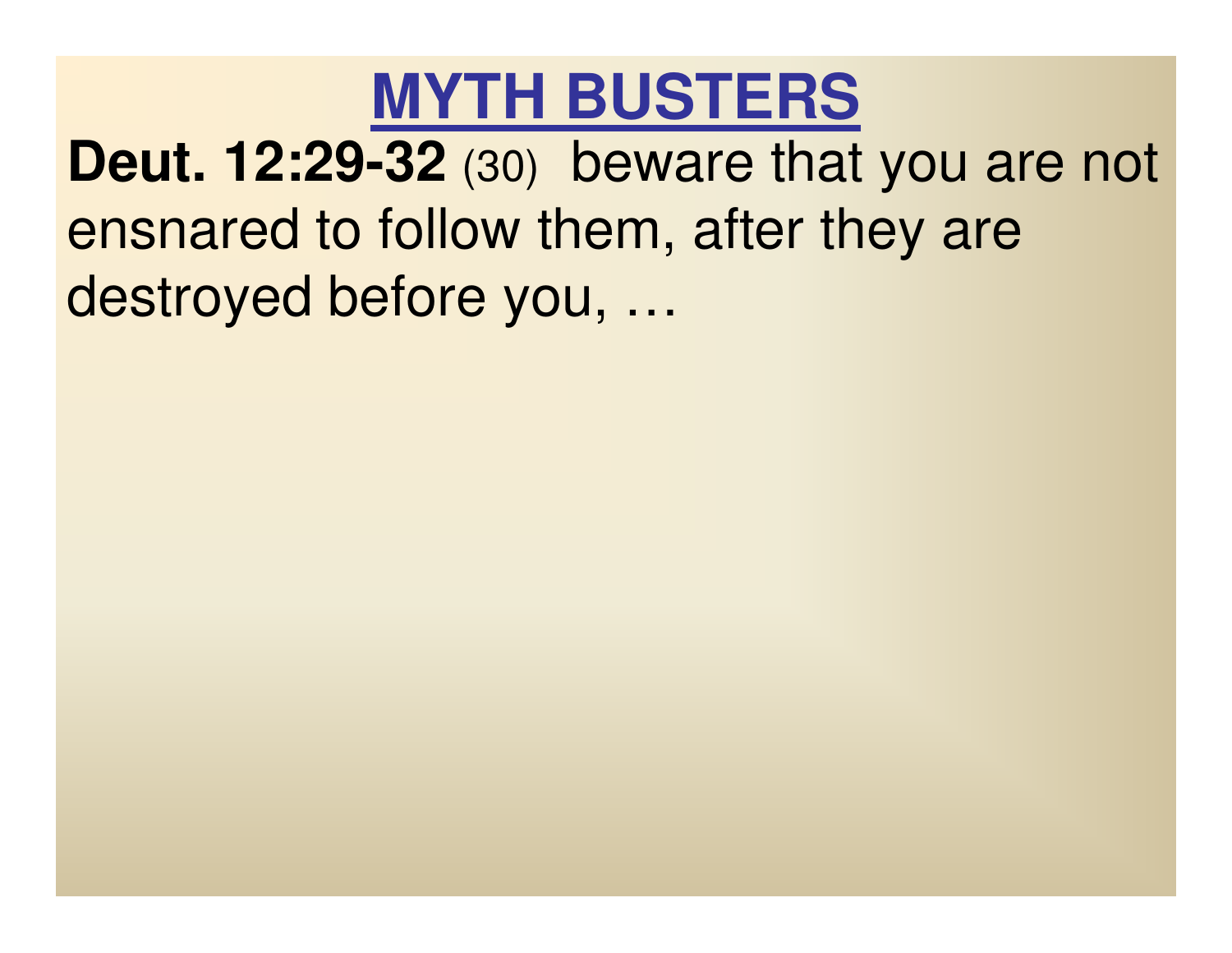**Deut. 12:29-32** (30) … and that you do not inquire after their gods, saying, **'How do these nations serve their gods, that I also may do likewise?'**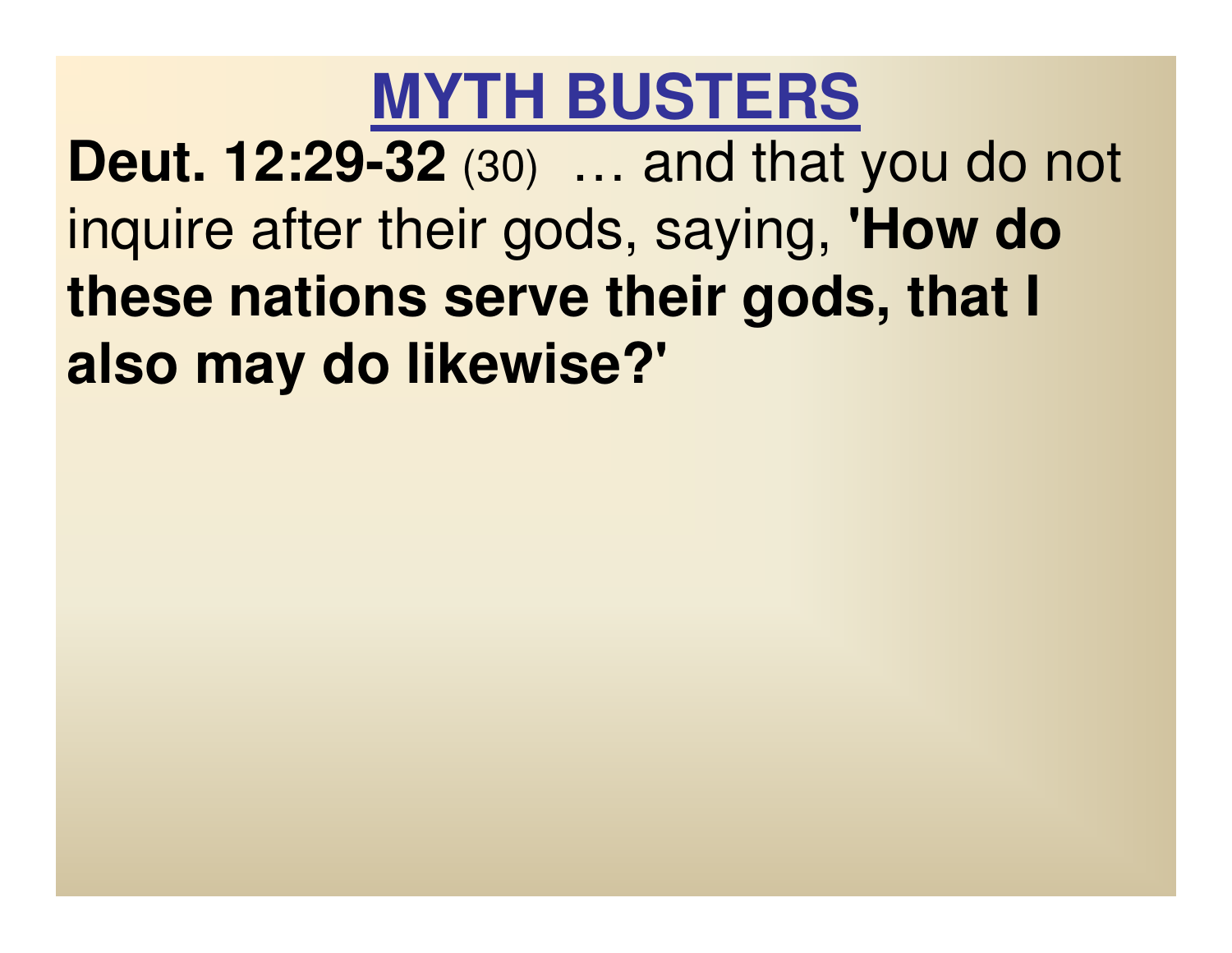### **MYTH BUSTERSDeut. 12:29-32** (31) You shall not behave thus toward Yahweh your God, …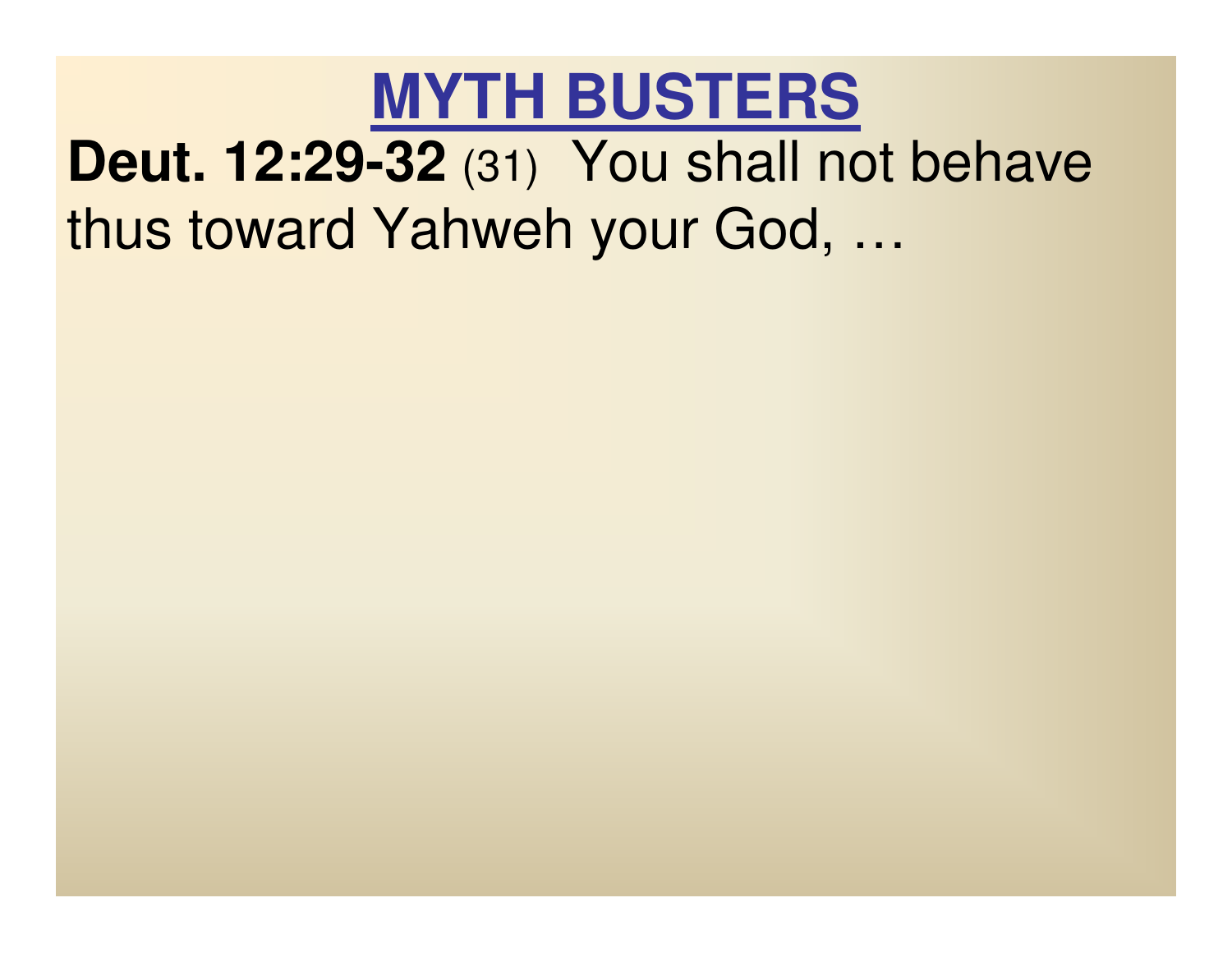**MYTH BUSTERSDeut. 12:29-32** (31) … for every abominable act which Yahweh hates they have done for their gods; …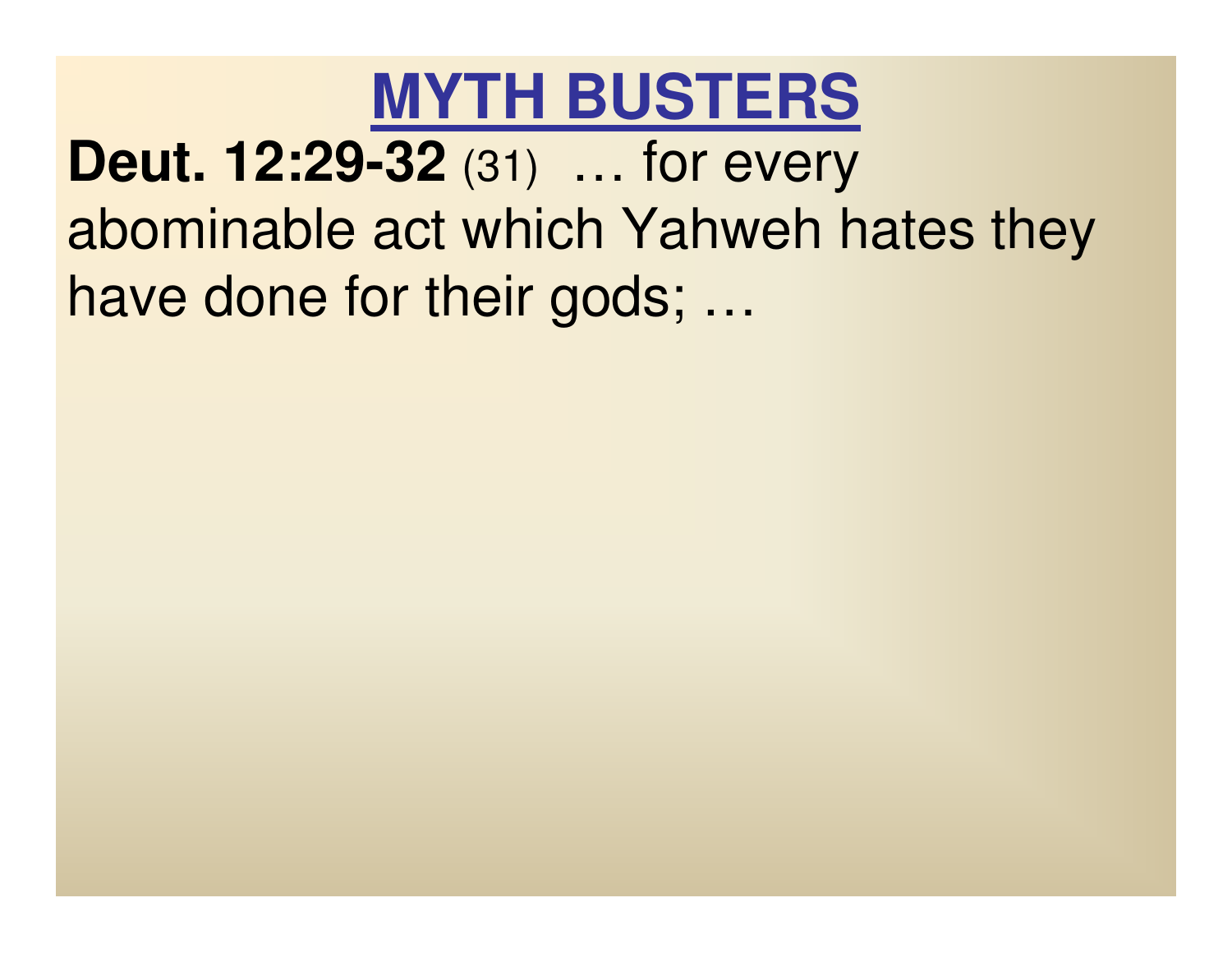### **MYTH BUSTERSDeut. 12:29-32** (31) … for they even burn their sons and daughters in the fire to their gods.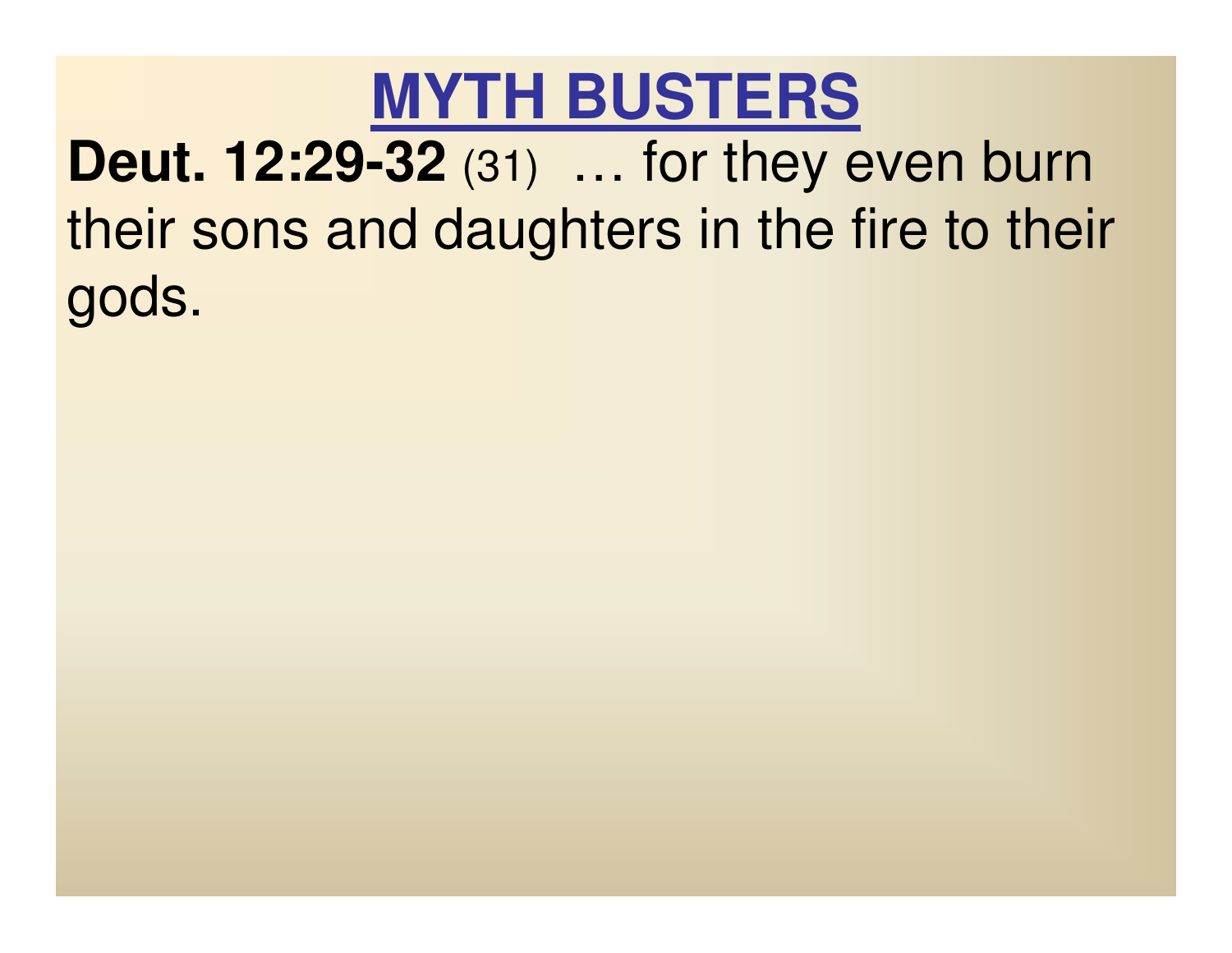**MYTH BUSTERSDeut. 12:29-32** (32) "Whatever I command you, you shall be careful to do; you shall not add to nor take away from it." [NASB]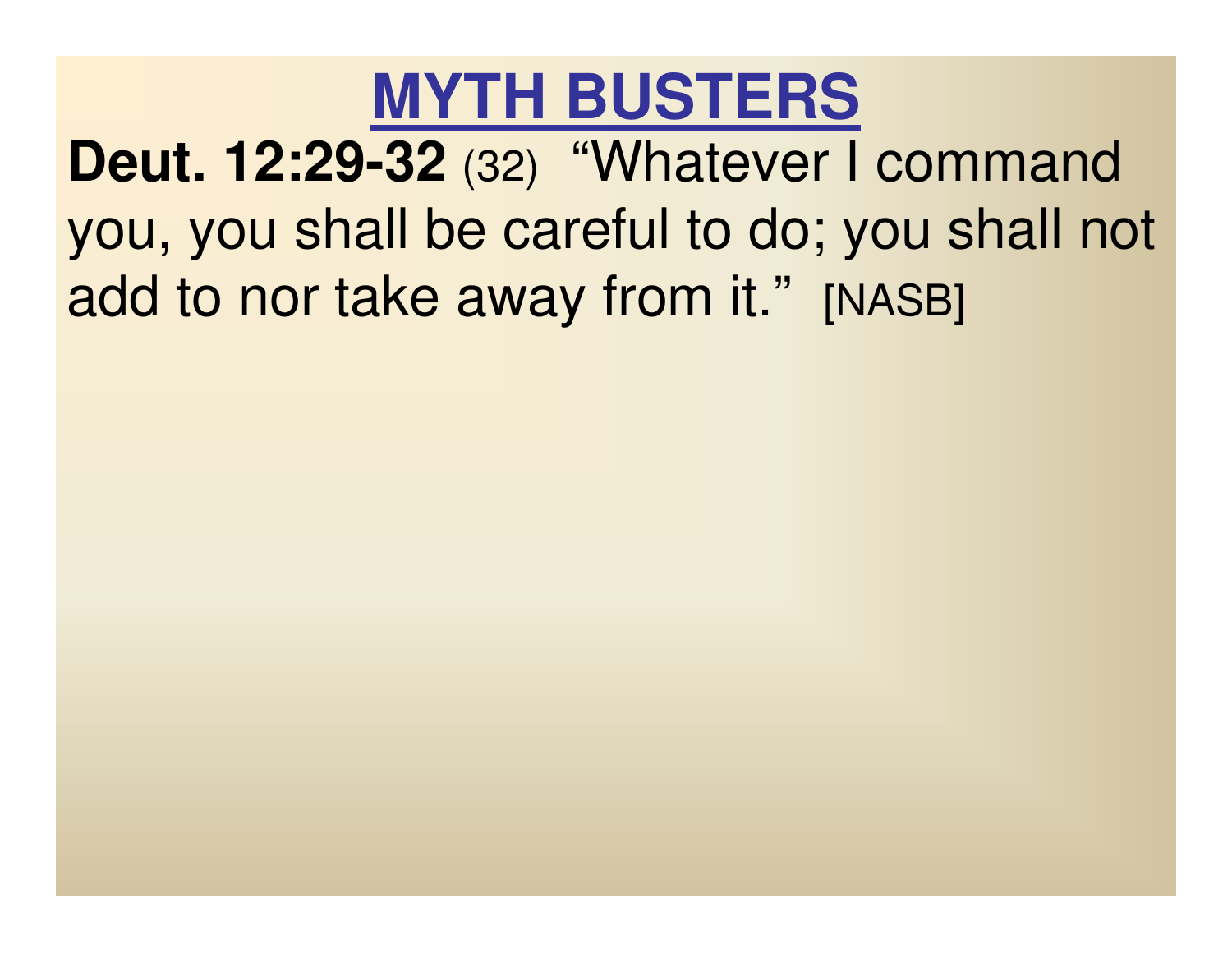# **MYTH BUSTERSWe are to follow and obey the Bible and that is to be the basis for how we follow, worship and obey God.**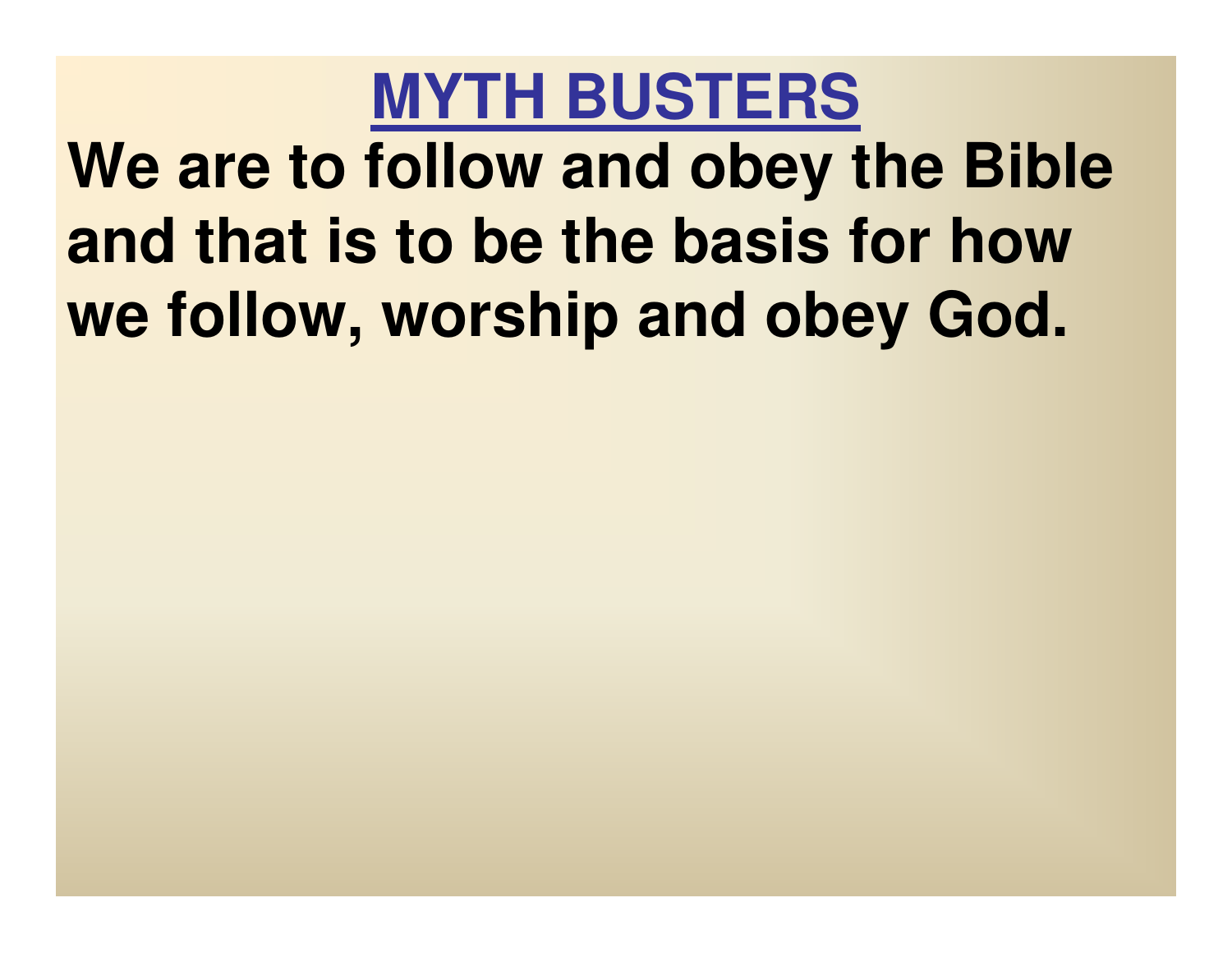# **MYTH BUSTERSExamples of those who came out of paganism into Christ:**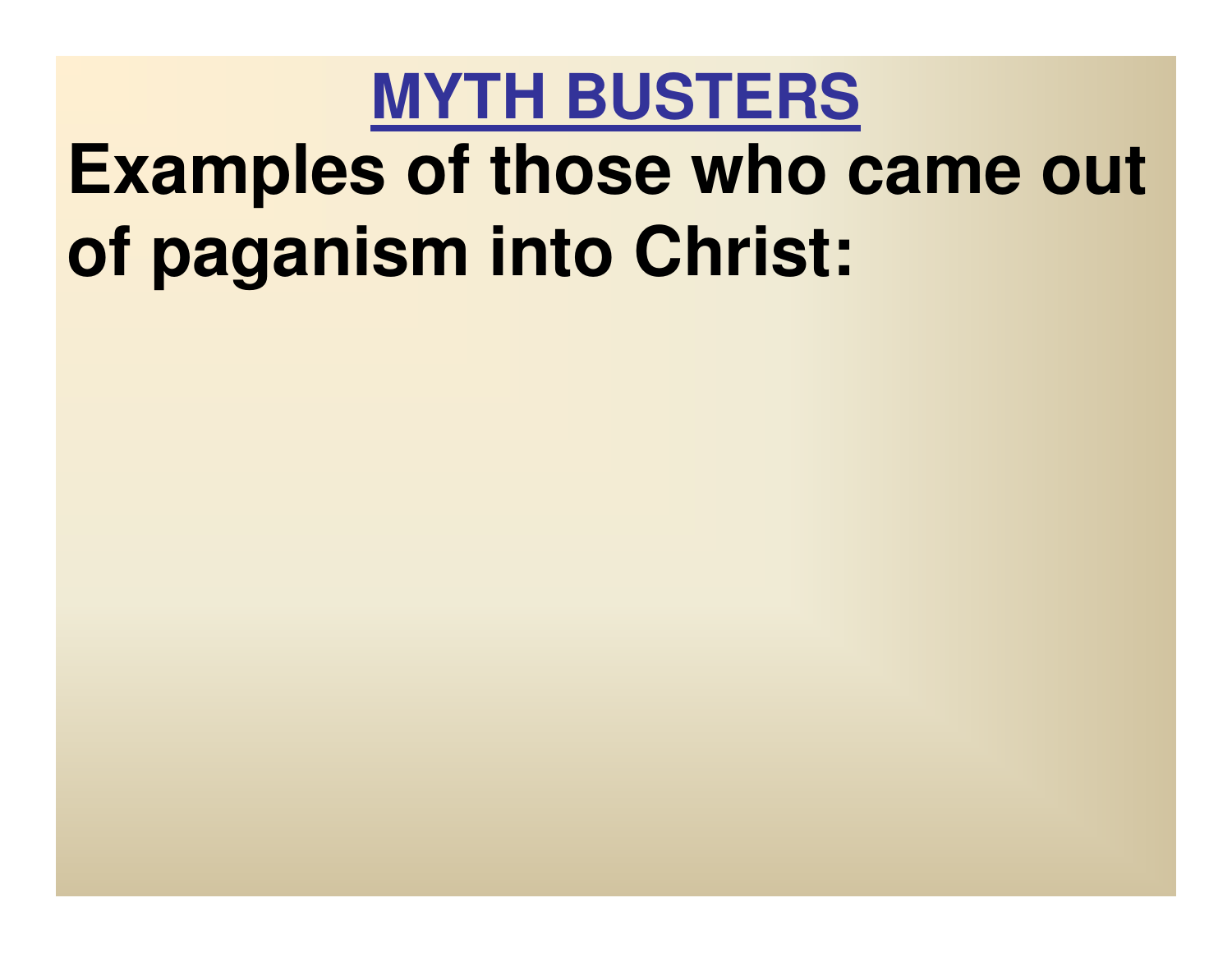**1 Thess. 1:6-10** (6) You also became imitators of us and of the Lord, having received the **Word** in much tribulation with the joy of the Holy Spirit,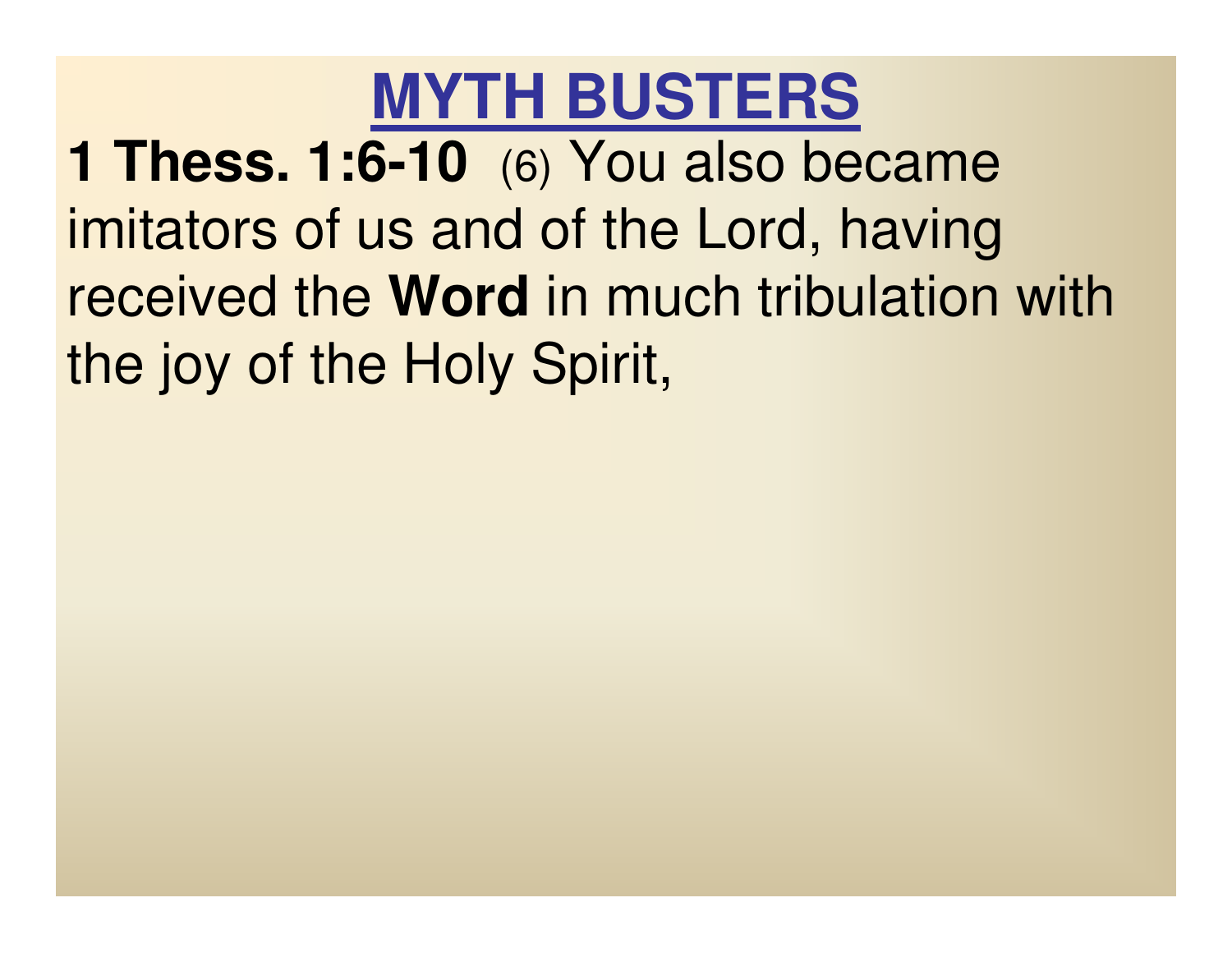### **MYTH BUSTERS1 Thess. 1:6-10** (7) so that you became an example to all the believers in Macedonia and in Achaia.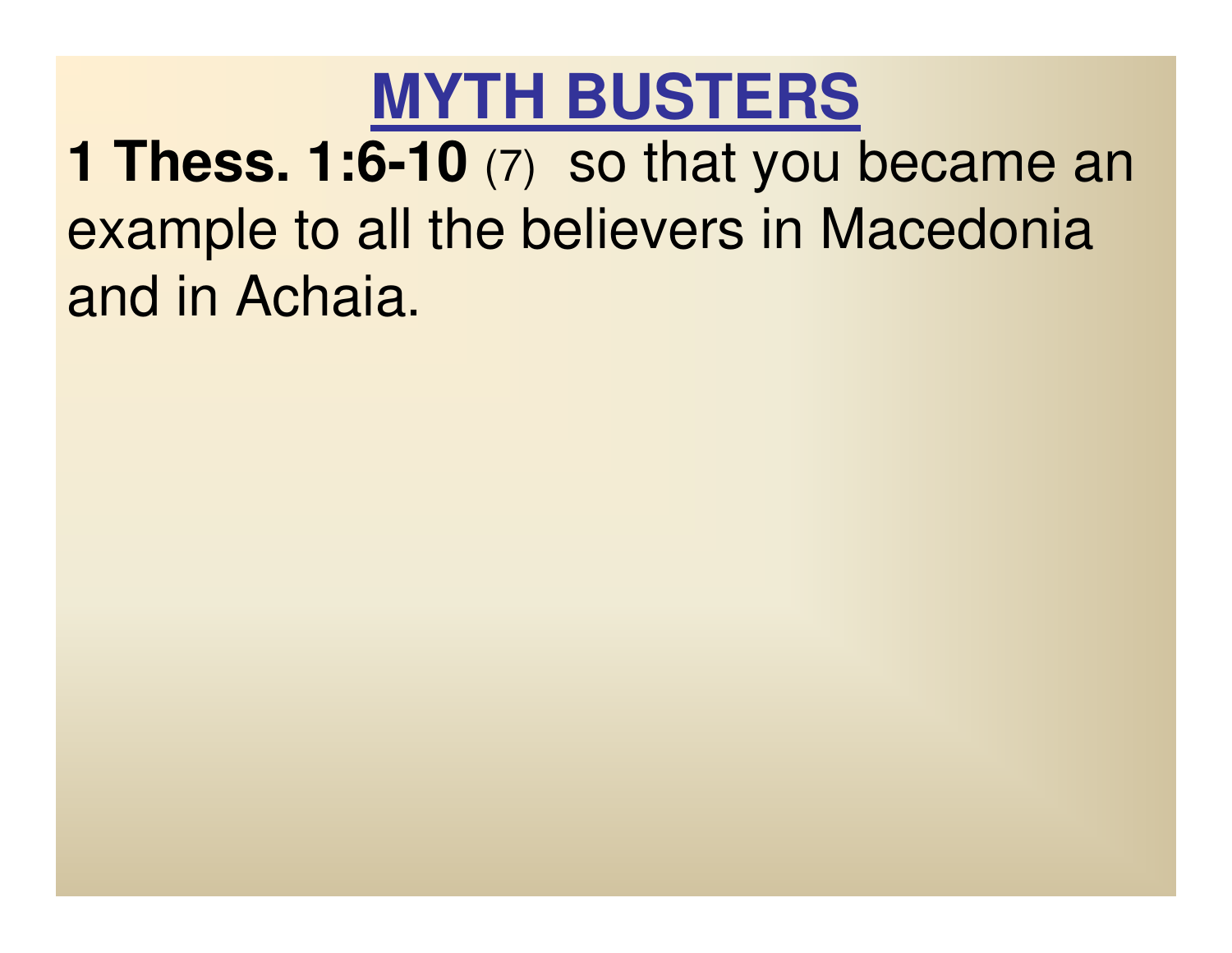**1 Thess. 1:6-10** (8) For the word of the Lord has sounded forth from you, not only in Macedonia and Achaia, but also in every place your faith toward God has gone forth, so that we have no need to say anything.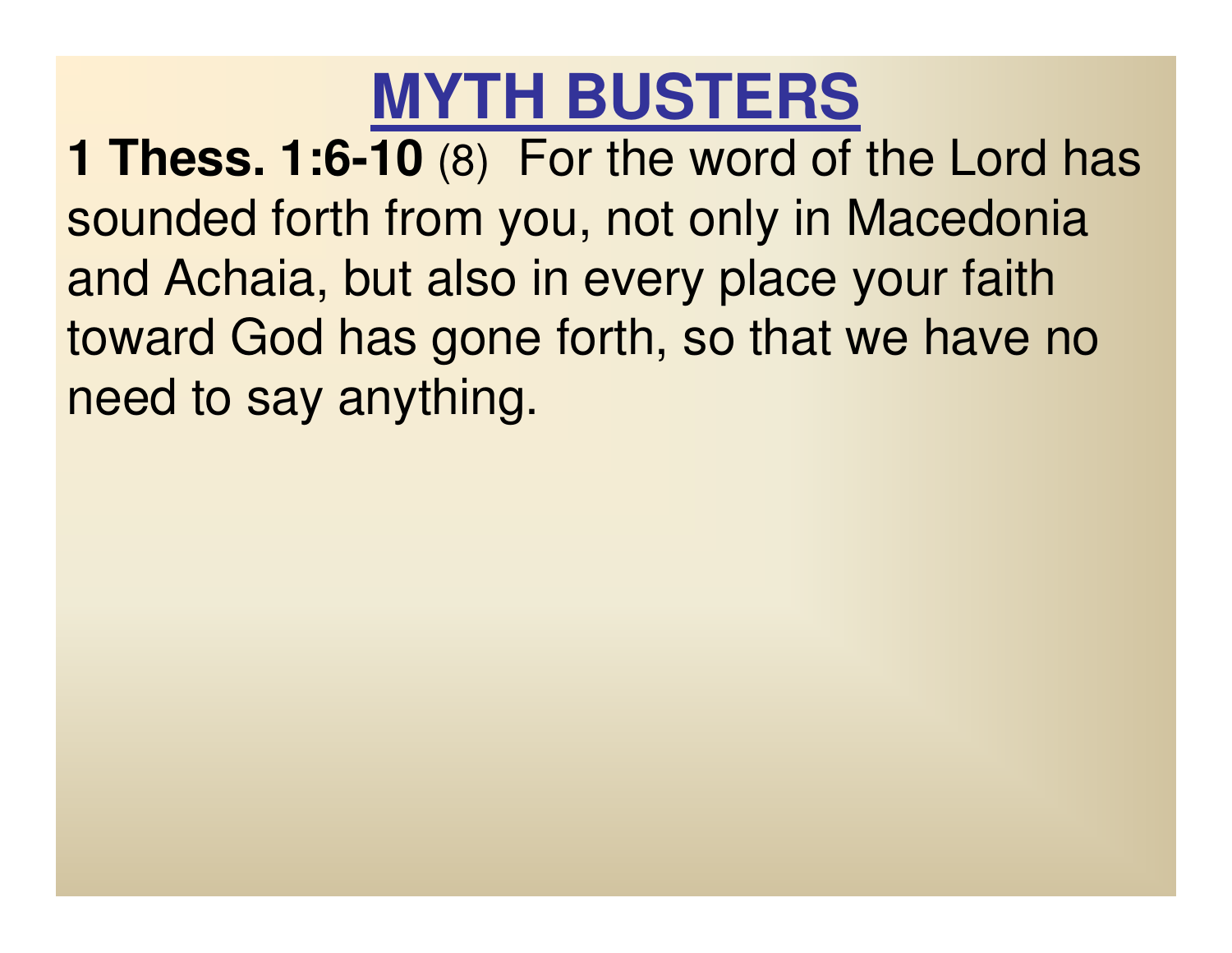**1 Thess. 1:6-10** (9) For they themselves report about us what kind of a reception we had with you, **and how you turned to God fromidols to serve a living and true God**,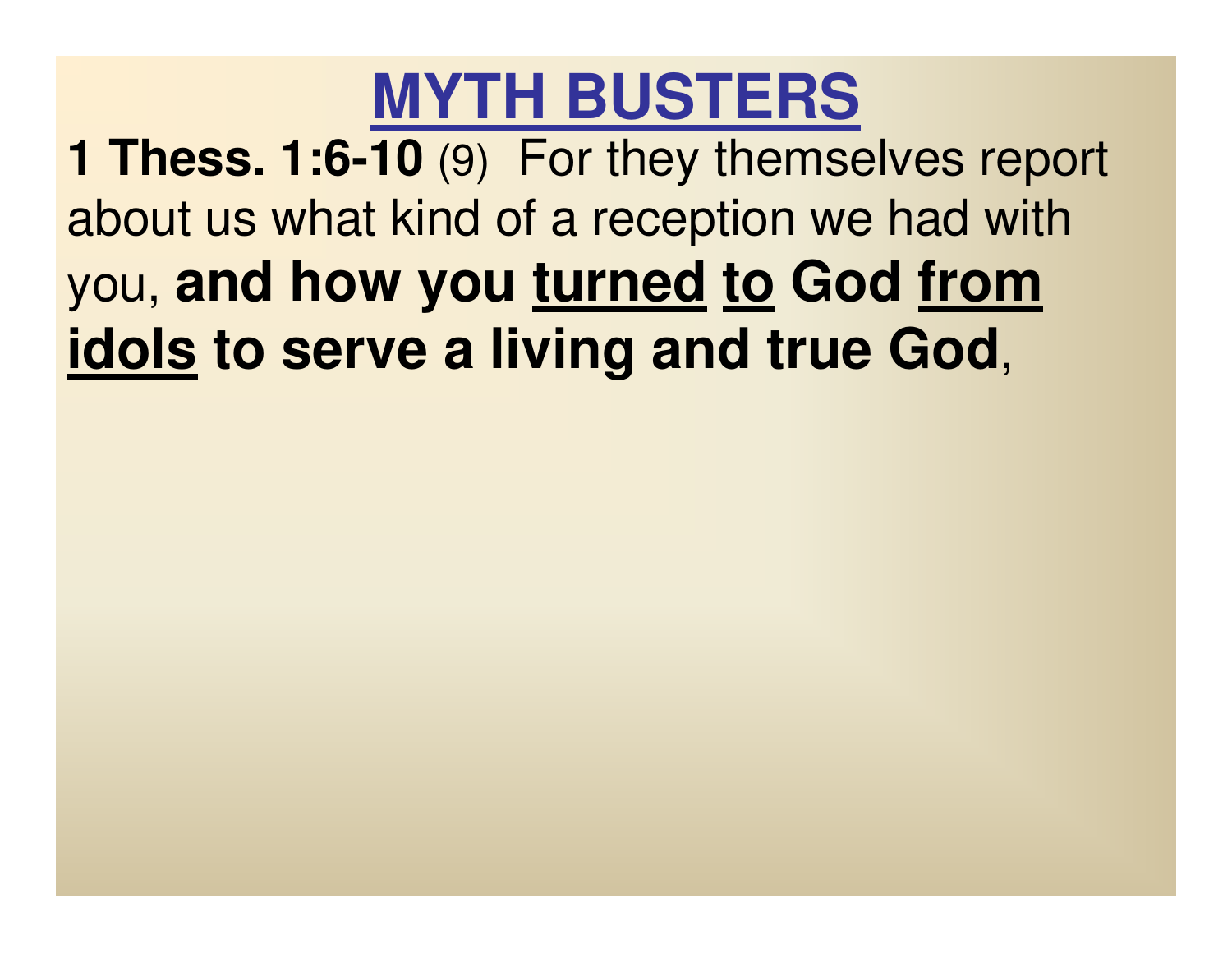**1 Thess. 1:6-10** (10) and to wait for His Son from heaven, whom He raised from the dead, that is Jesus, who rescues us from the wrath to come. [NASB]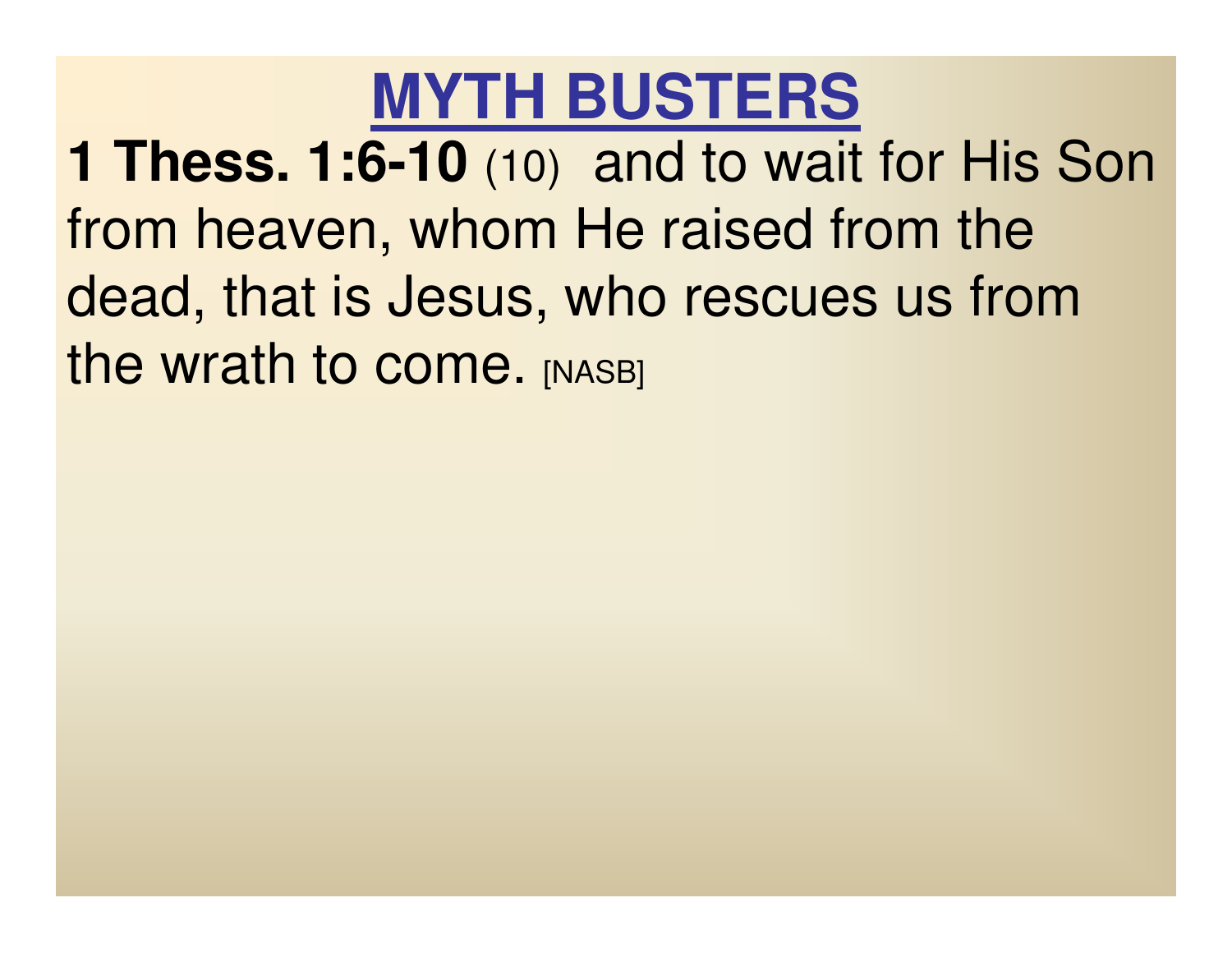**Acts 19:18-20** (18) Many also of those who had believed kept coming, **confessing** and **disclosing** their pagan practices.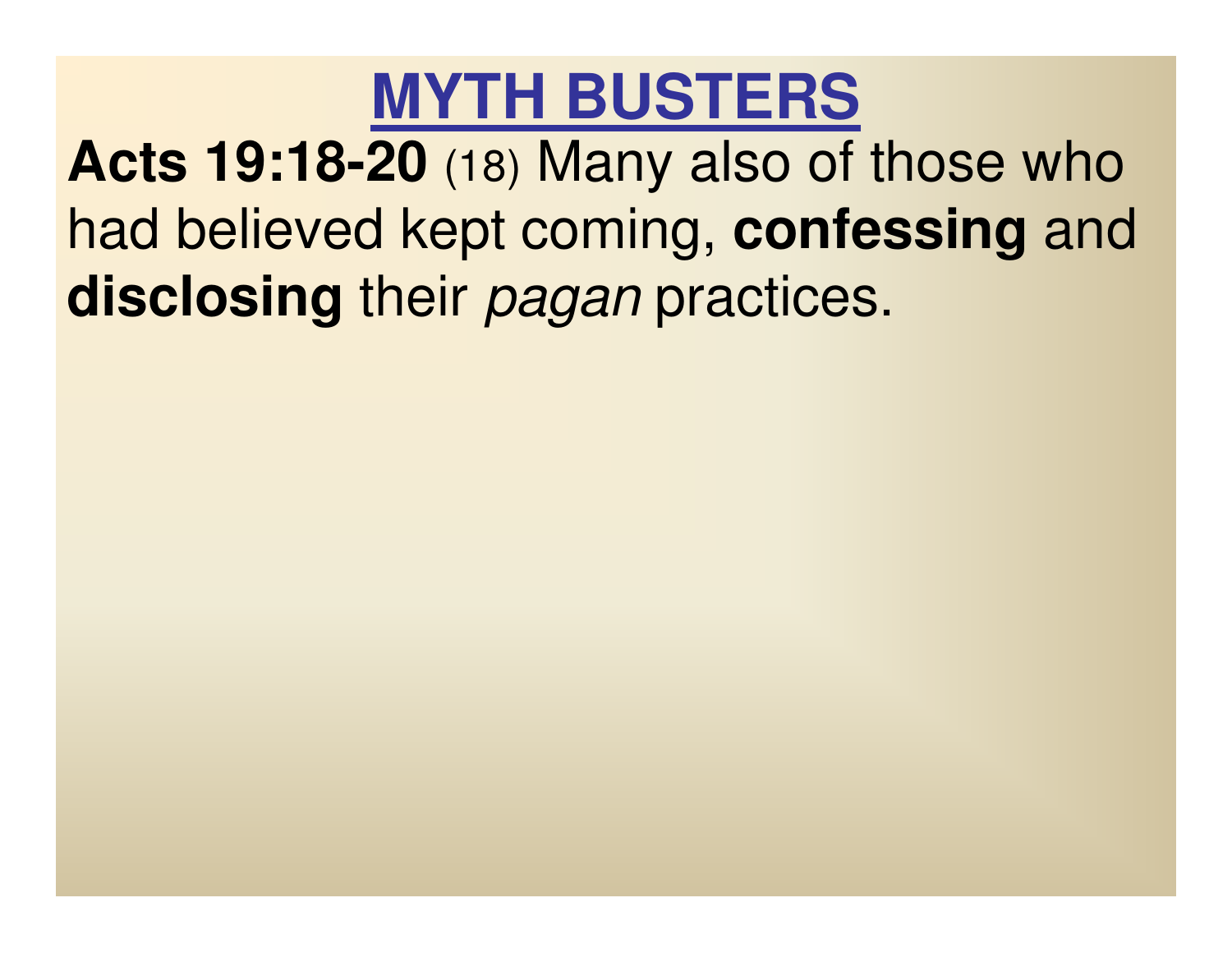#### **MYTH BUSTERSActs 19:18-20** (19) And many of those who practiced magic *(witchcraft)* brought their books together …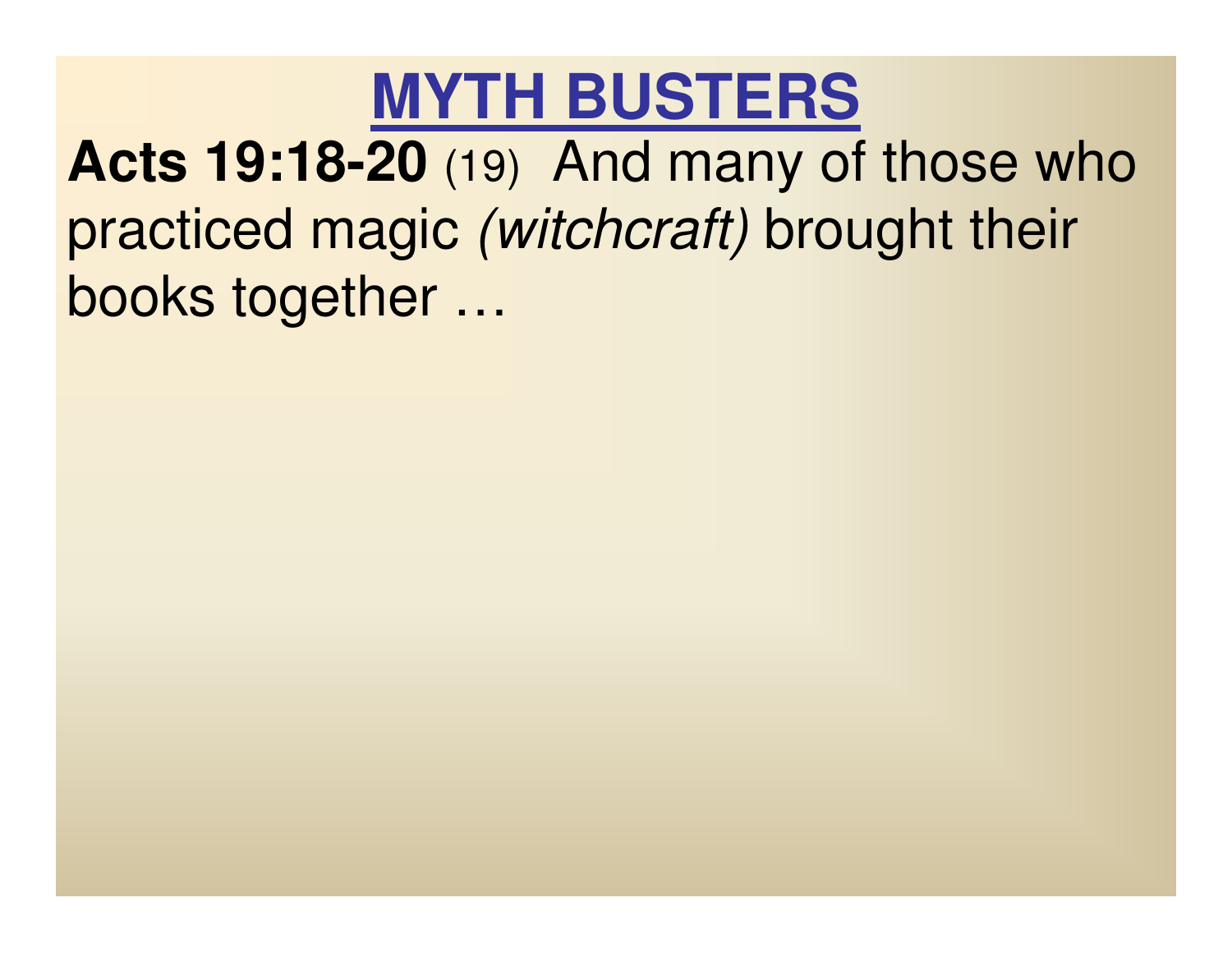**Acts 19:18-20** (19) … and began **burning** them **in the sight of everyone**; and they counted up the price of them and found it fifty thousand pieces of silver.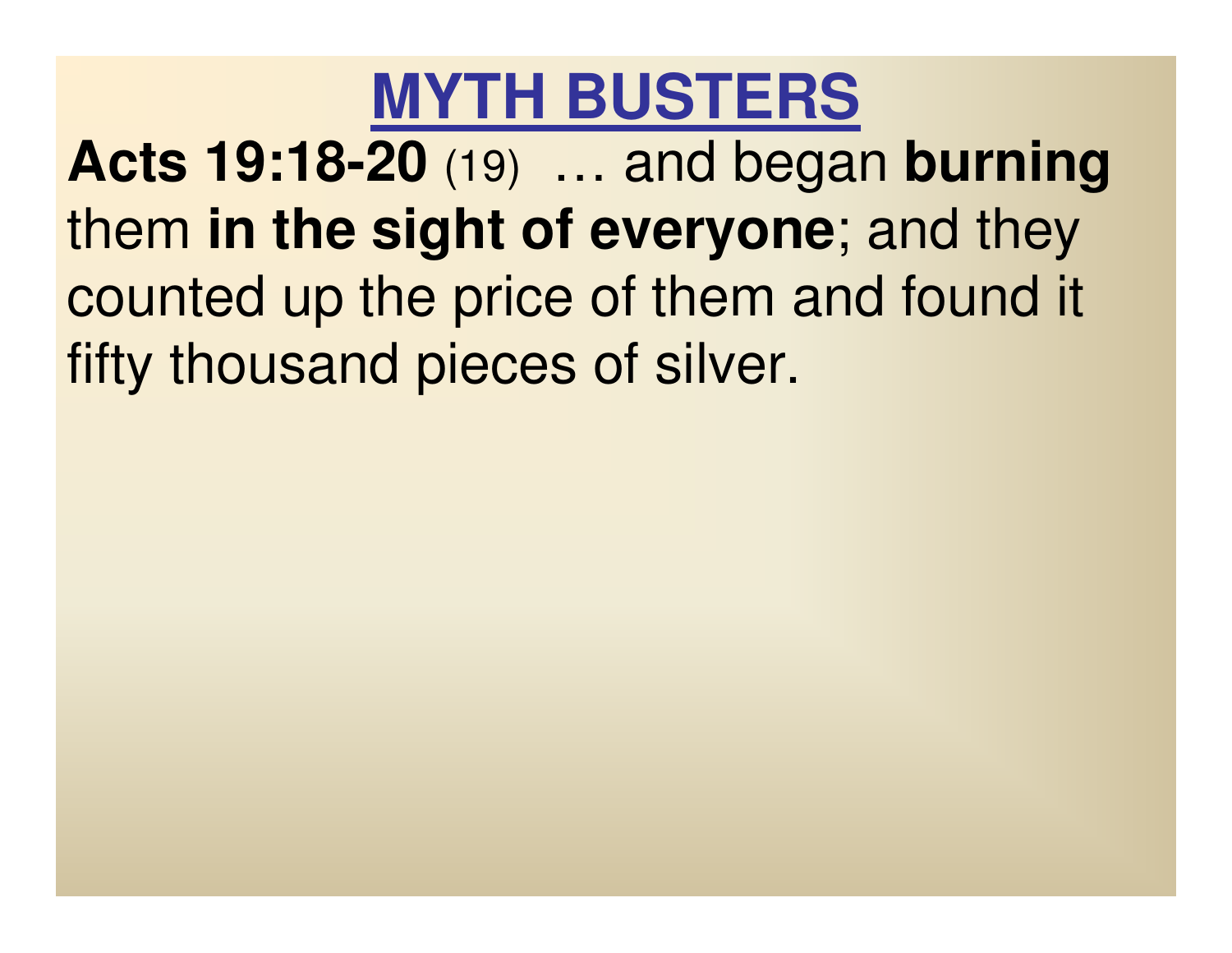#### **MYTH BUSTERSActs 19:18-20** (20) So the **Word of the Lord** was **growing mightily and prevailing.** [NASB]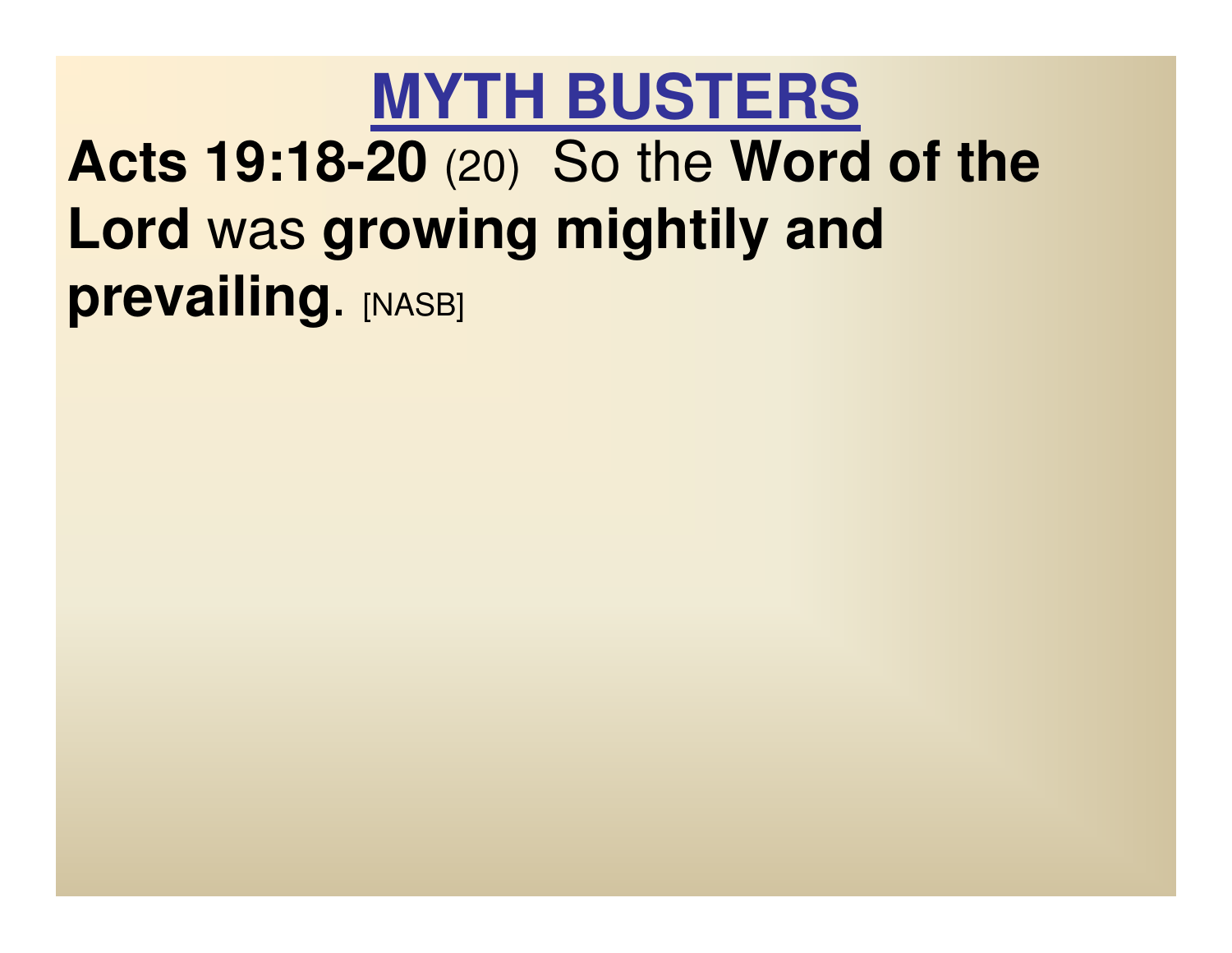# **MYTH BUSTERSThere is always a cutting off and turning away from their former pagan practices – full repentance**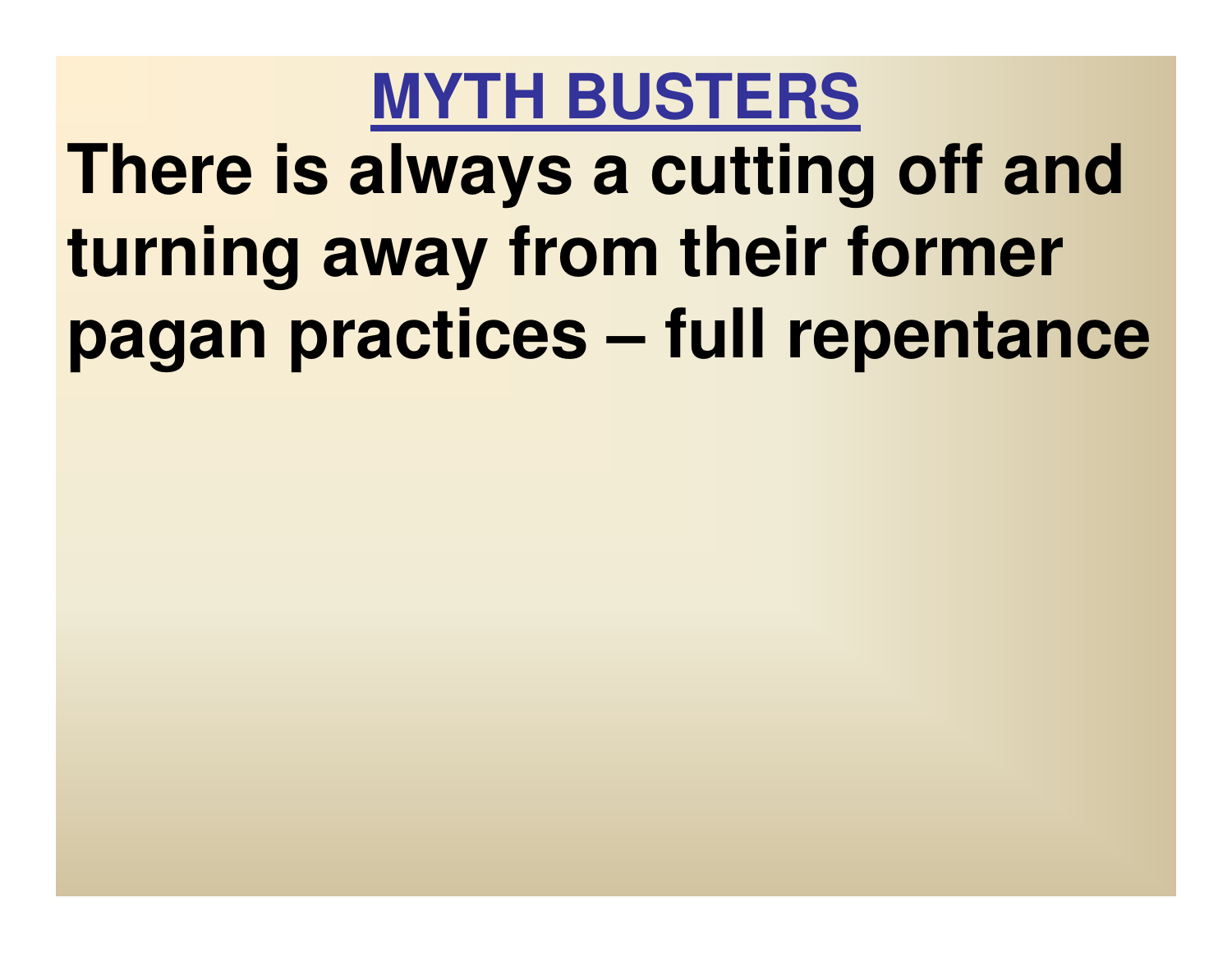# **MYTH BUSTERSAuthentic Worship and Praise toward God…in Spirit and Truth?**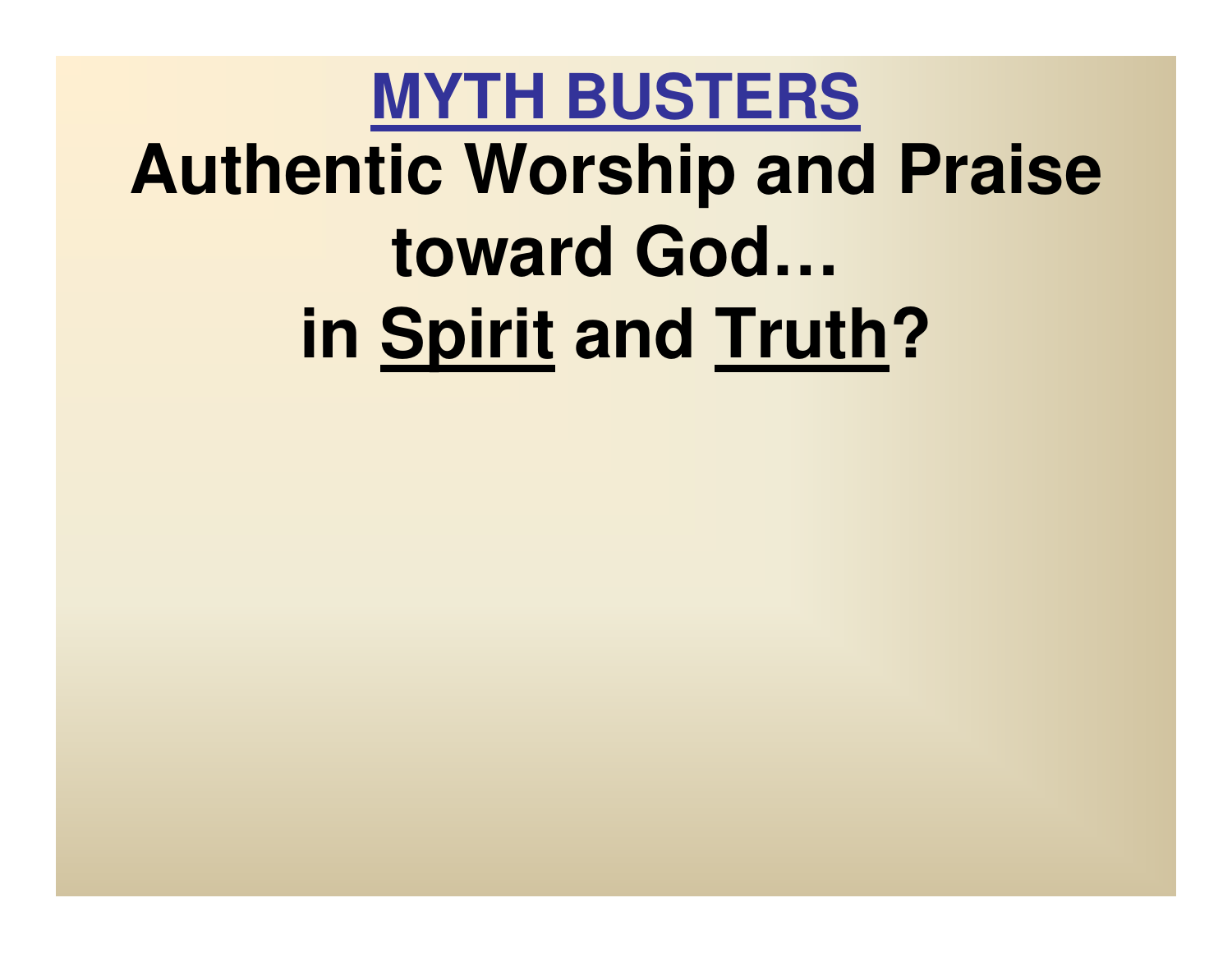**Heb 13:15** Through Him (Jesus Christ) then, let us continually offer up a **sacrifice** of praise to God, that is, the fruit of lips that give **thanks** to His Name.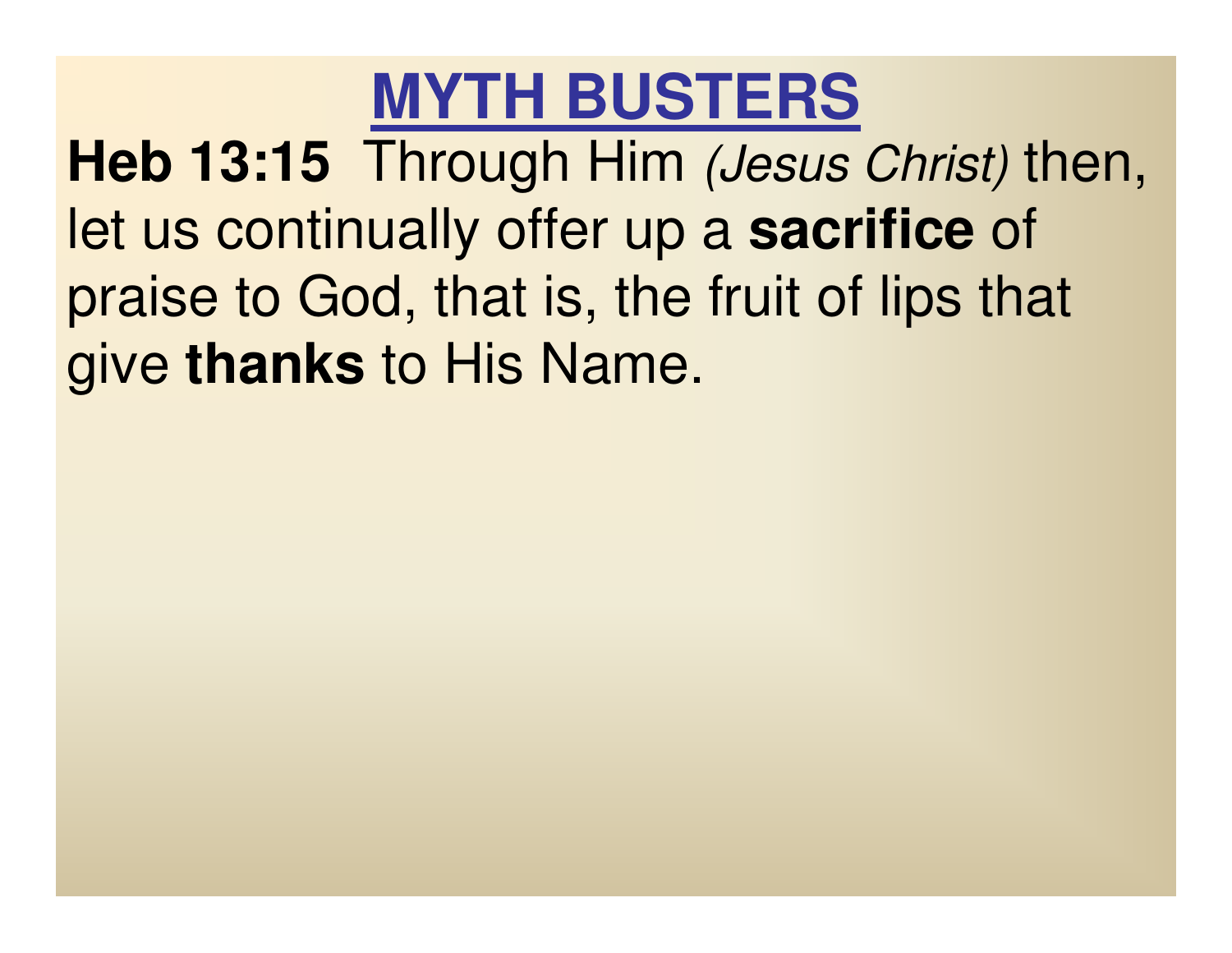**Rom 12:1-2** (1) Therefore I urge you, brethren, by the mercies of God, to present your bodies a **living** and **holy** sacrifice, acceptable to God, **which is your spiritual service of worship**.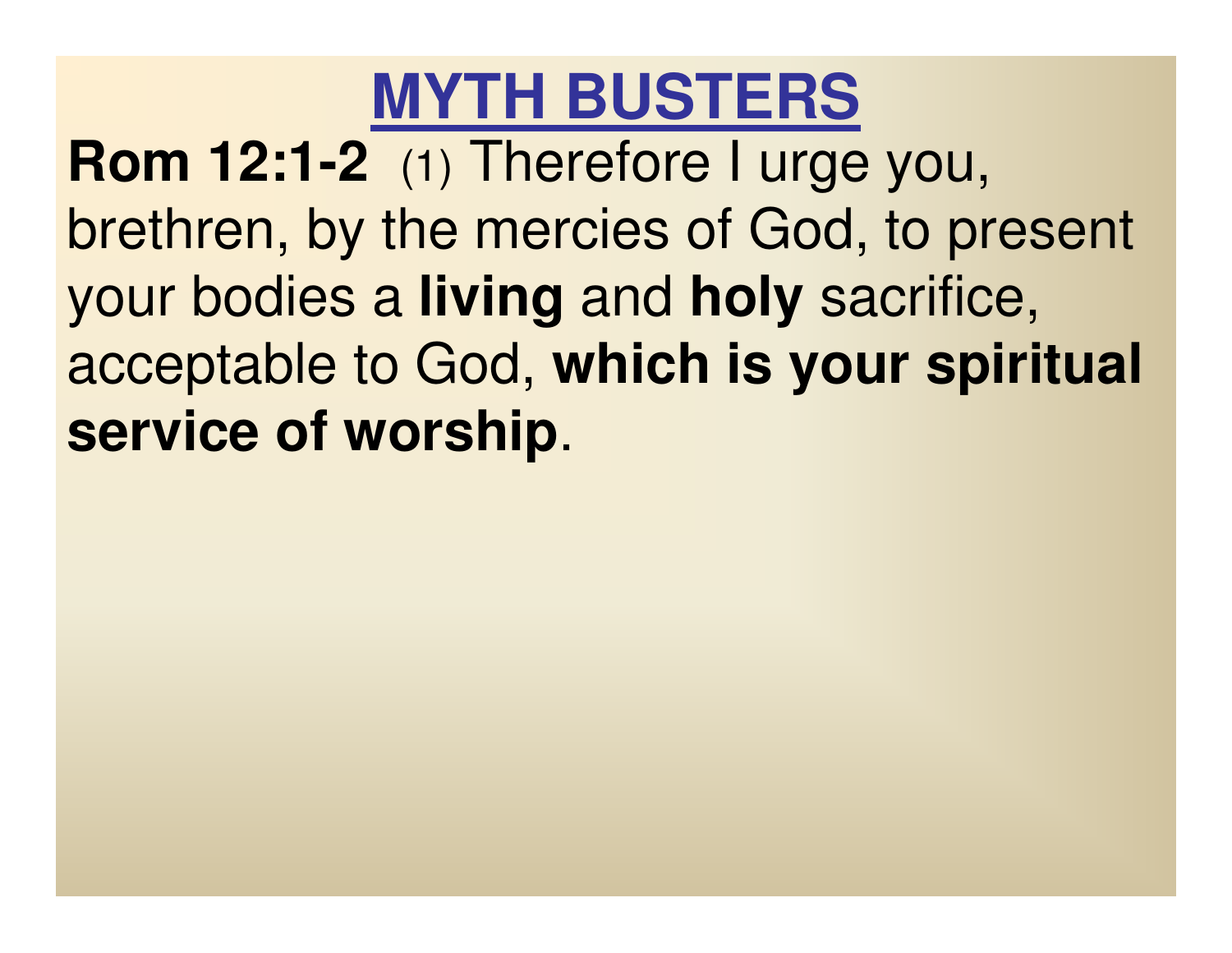**Rom 12:1-2** (2) And do not be conformed to this world, but be **transformed** by the **renewing** of your **mind**, so that you may **prove** what the **will of God** is, that which is **good** and **acceptable** and **perfect**.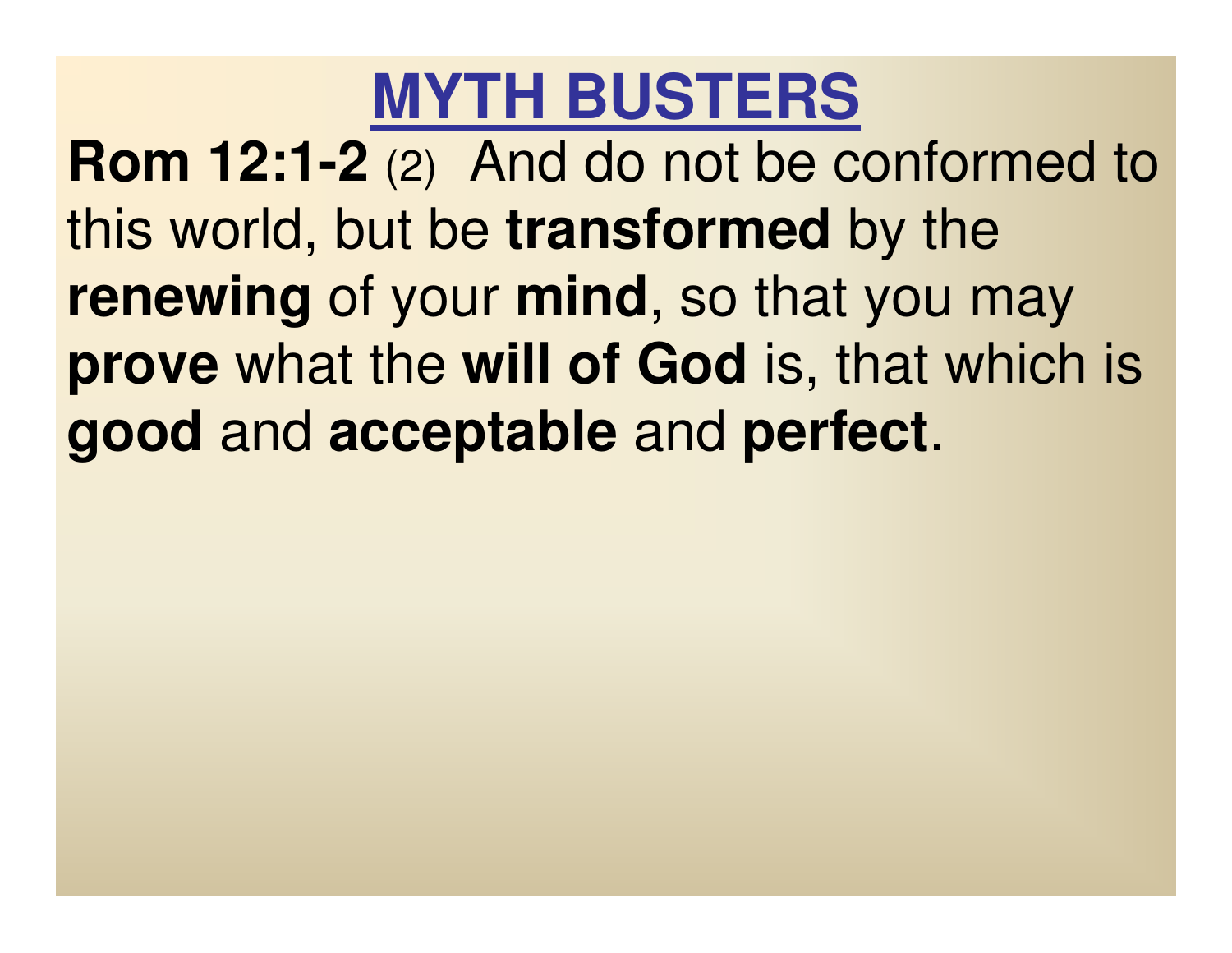#### **MYTH BUSTERSIs there anything in your life that is hindering you from Worshipping God in Spirit and Truth, as revealed in the Bible**?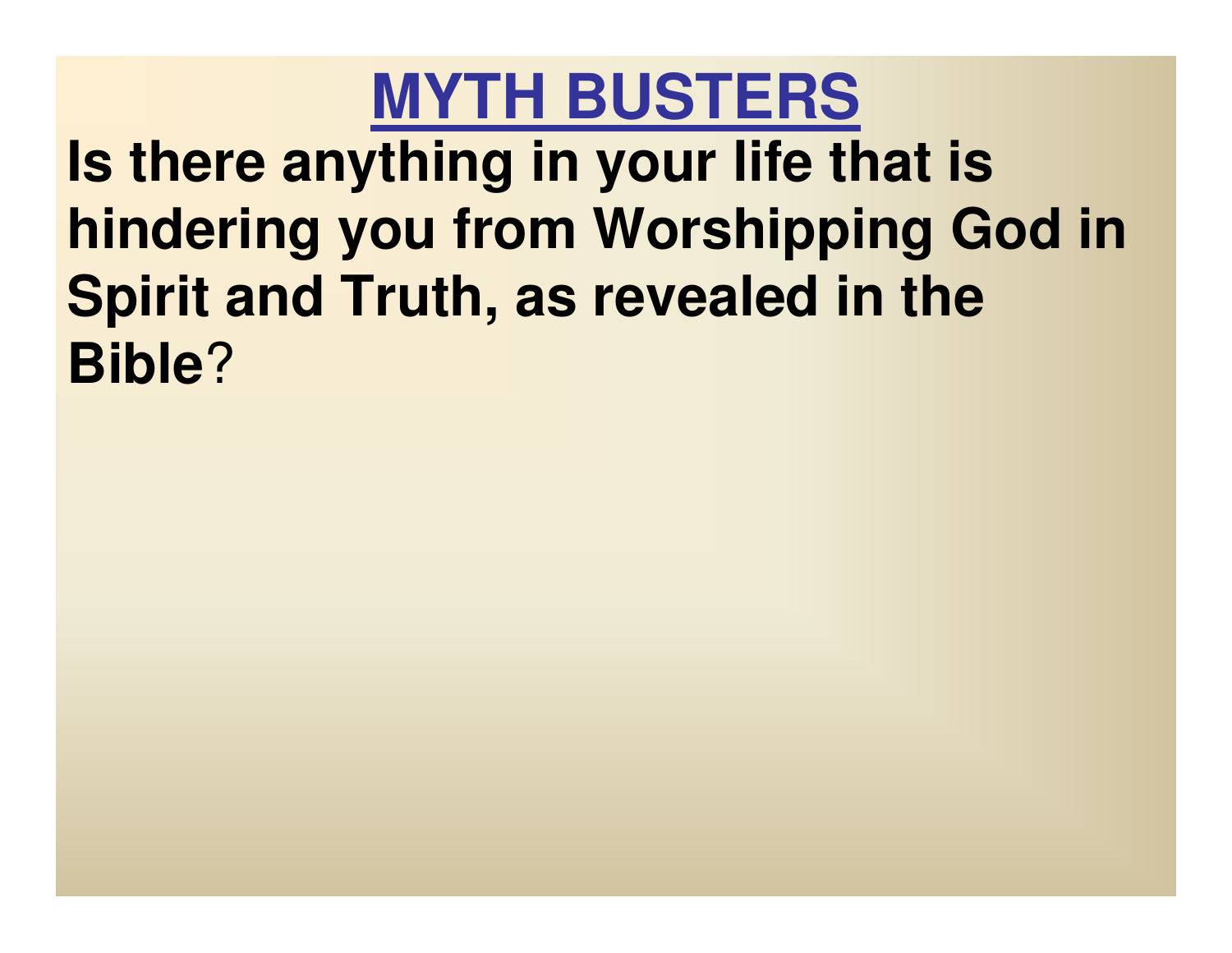### **MYTH BUSTERSDo you love man-made religious traditions more than the revealed Word of God?**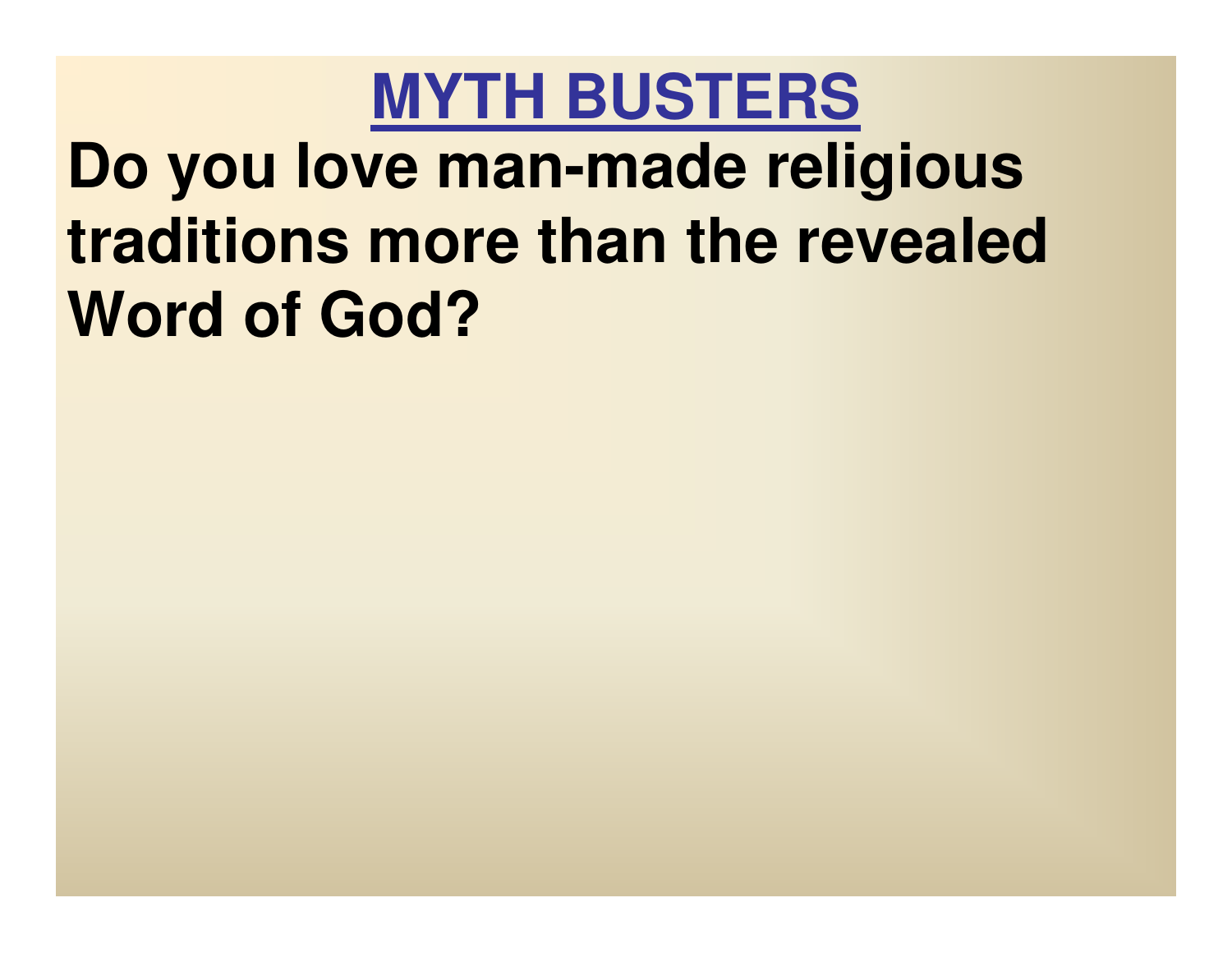## **MYTH BUSTERSDo you worship God the way that pagans' worship their false gods?**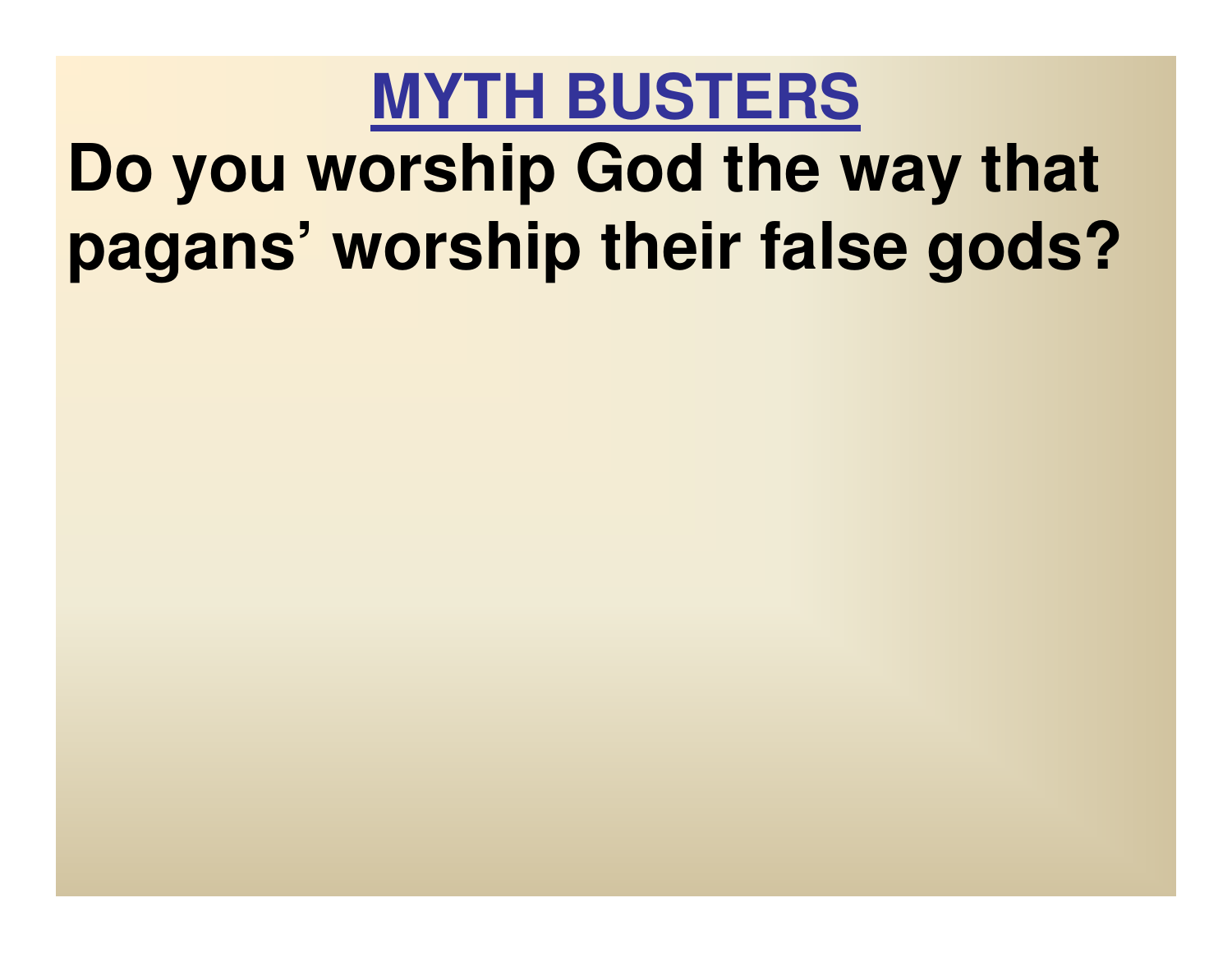# **MYTH BUSTERSDo you just worship God to get the goodies He might offer?**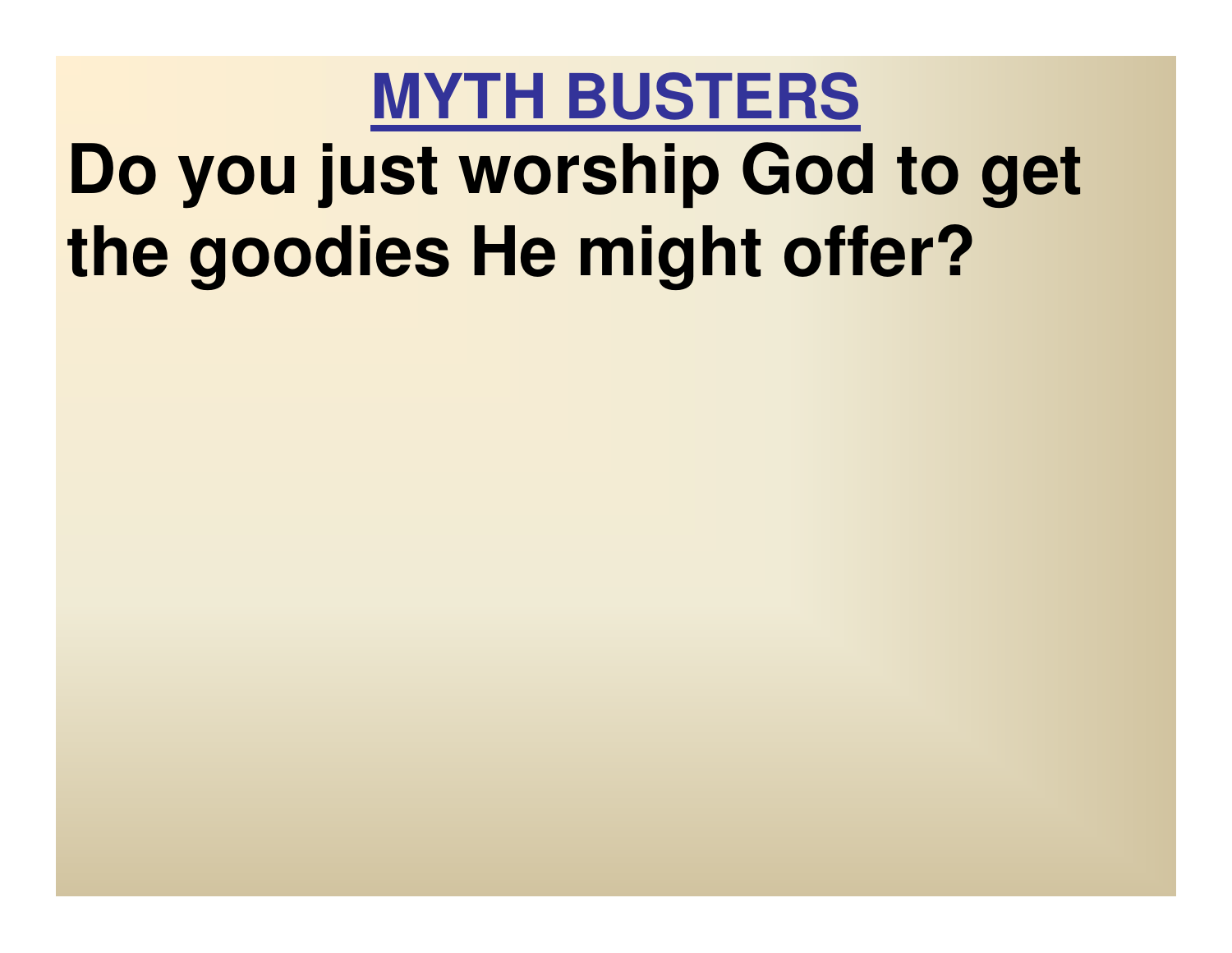**MYTH BUSTERSOr are you in love with God, just because He loves you and sent His Son to die on the cross to redeem you?**